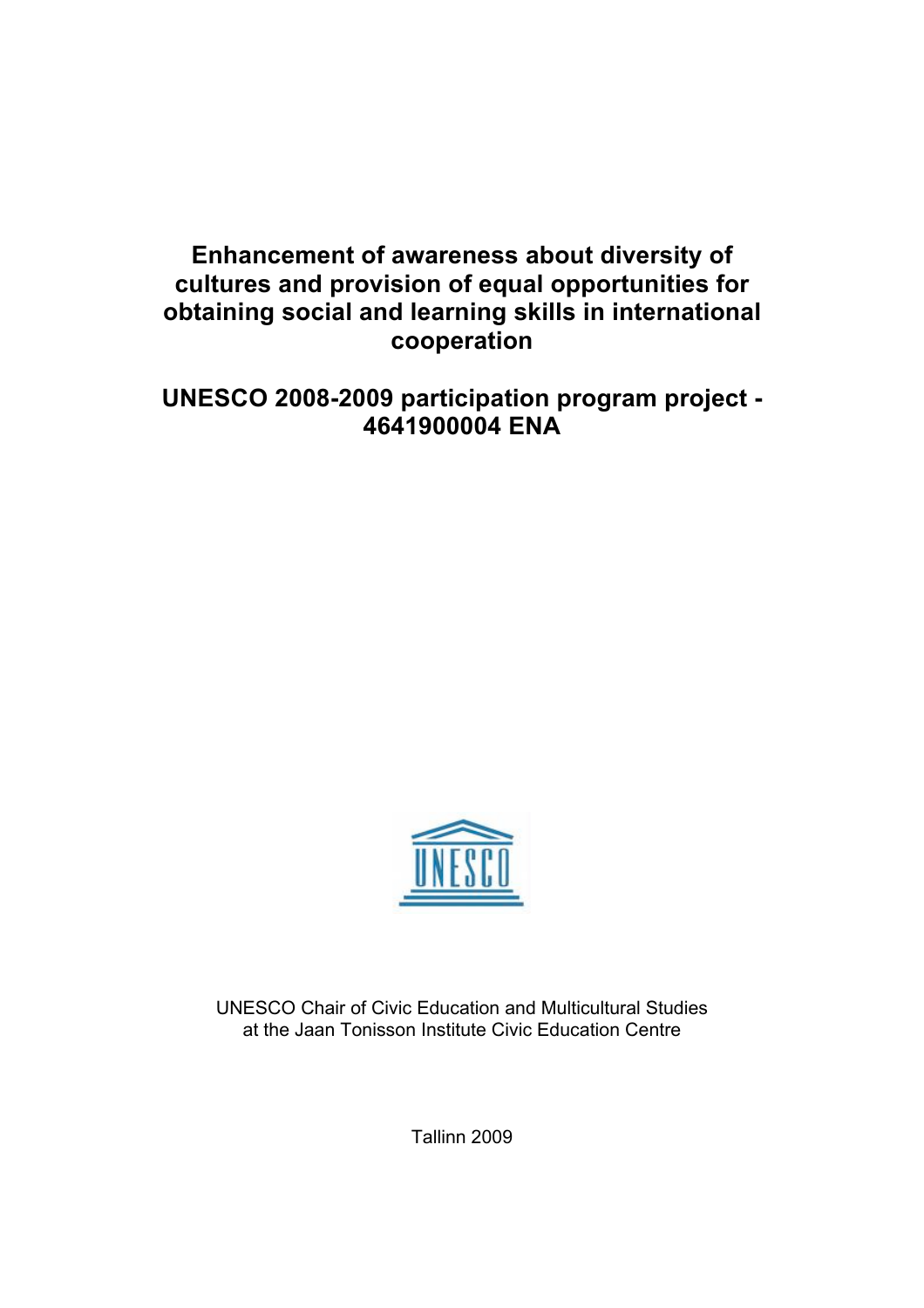"Enhancement of awareness about diversity of cultures and provision of equal opportunities for obtaining social and learning skills in international cooperation"

UNESCO 2008-2009 participation program project - 4641900004 ENA

Compiled by:

| Estonia    | Sulev Valdmaa (M.A.) – UNESCO Chair of Civic Education and      |
|------------|-----------------------------------------------------------------|
|            | Multicultural Studies, Jaan Tõnisson Institute                  |
| Finland    | Kaisu Tapiovaara (M.A.) - University of Helsinki                |
|            | Palmenia Centre for Continuing Education                        |
| Latvia     | Iveta Verse (M.A.) – Education Development Center               |
| <b>USA</b> | Christine Beresniova (M.A., Ph.D. Student) – Indiana University |
|            |                                                                 |

Assistants and consultants:

| Estonia |  |  |  |  |  | Urve Läänemets (Ph.D.) – free-lance consultant |  |
|---------|--|--|--|--|--|------------------------------------------------|--|
|         |  |  |  |  |  |                                                |  |

|            | Piret Multer (M.A.) - Jaan Tõnisson Institute                                                                       |
|------------|---------------------------------------------------------------------------------------------------------------------|
| <b>USA</b> | Terrence C. Mason (Ph.D.) - Center for Social Studies and                                                           |
|            | International Education, Indiana University (Indiana)                                                               |
|            | J. Spencer Clark (M.S., Ph.D. Candidate) - Indiana University                                                       |
|            | Carolyn Pereira (M.A.) – Constitutional Rights Foundation                                                           |
|            | (Illinois)                                                                                                          |
|            | Suzanne de Lemos - Mountain Range High School (Colorado)<br>Eliza Hammrick (M.A.) - Overland High School (Colorado) |
|            |                                                                                                                     |

The project was financed by the UNESCO and supported by the Ministry of Education and Research of the Republic of Estonia and the Constitutional Rights Foundation (Chicago, Il, USA)



Haridus- ja Teadusministeerium Estonian Ministry of Education and Research

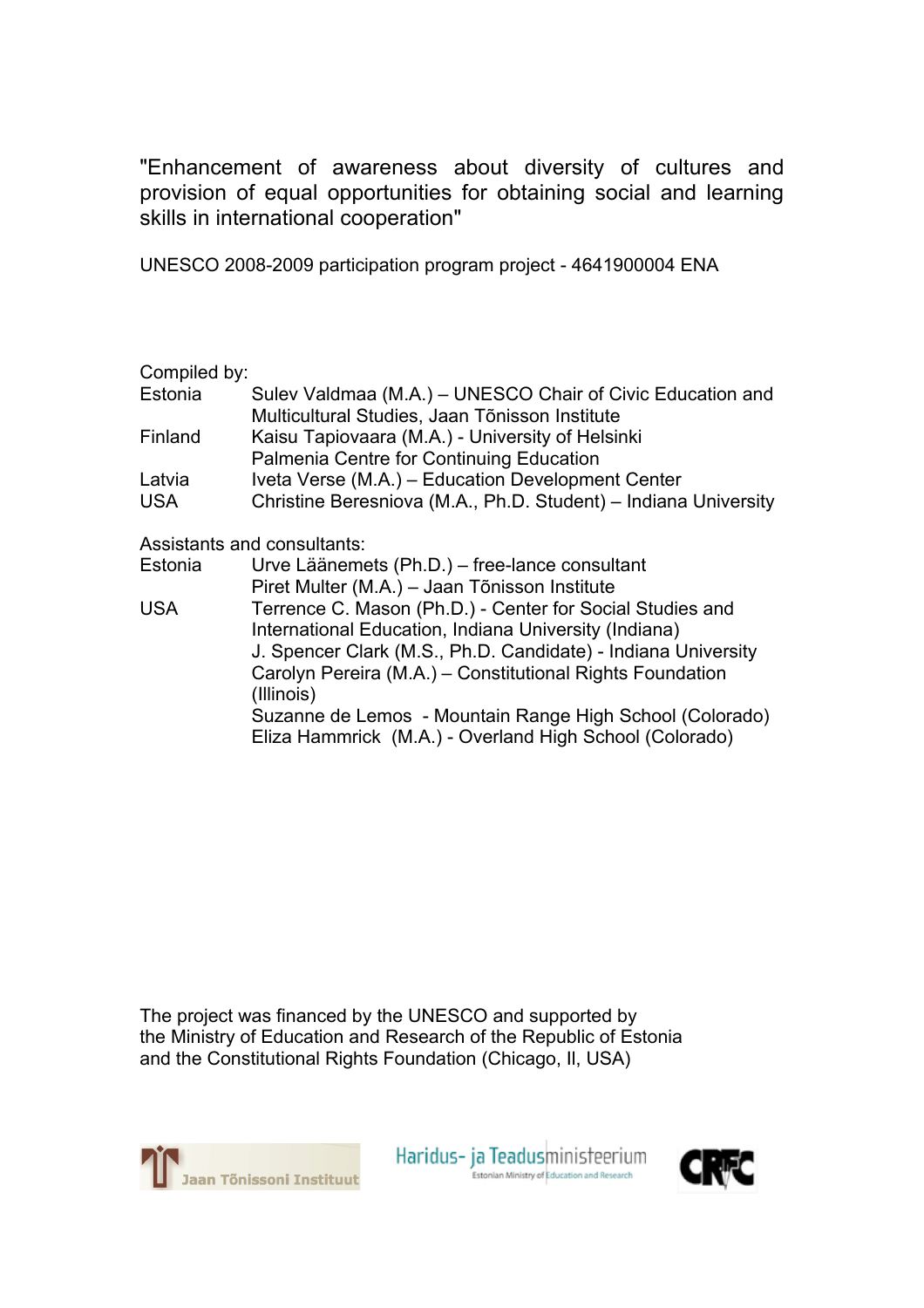# **Table of contents**

|                                                                     | 1  |
|---------------------------------------------------------------------|----|
| 1. The planning stage of the study, design of the project, its aims | 3  |
|                                                                     | 4  |
|                                                                     | 7  |
|                                                                     | 7  |
|                                                                     | 9  |
|                                                                     | 12 |
|                                                                     | 14 |
|                                                                     | 19 |
| 4. The results of the study by the fields researched                | 22 |
| 4.1. Young people's awareness of a multicultural society, their     | 22 |
| 4.2. Young people's readiness and openness for communication with   | 27 |
| 4.3. Comprehension of a democratic society and a good quality       | 34 |
| 4.4. Young people's comprehension of equality and equal rights      | 39 |
| 4.5. Young people's comprehension of a democratic society           | 43 |
| 4.6. Young people's evaluation of different factors influencing     | 46 |
| 4.7. Young people's comprehension of active participation in        | 49 |
|                                                                     |    |
|                                                                     |    |
|                                                                     |    |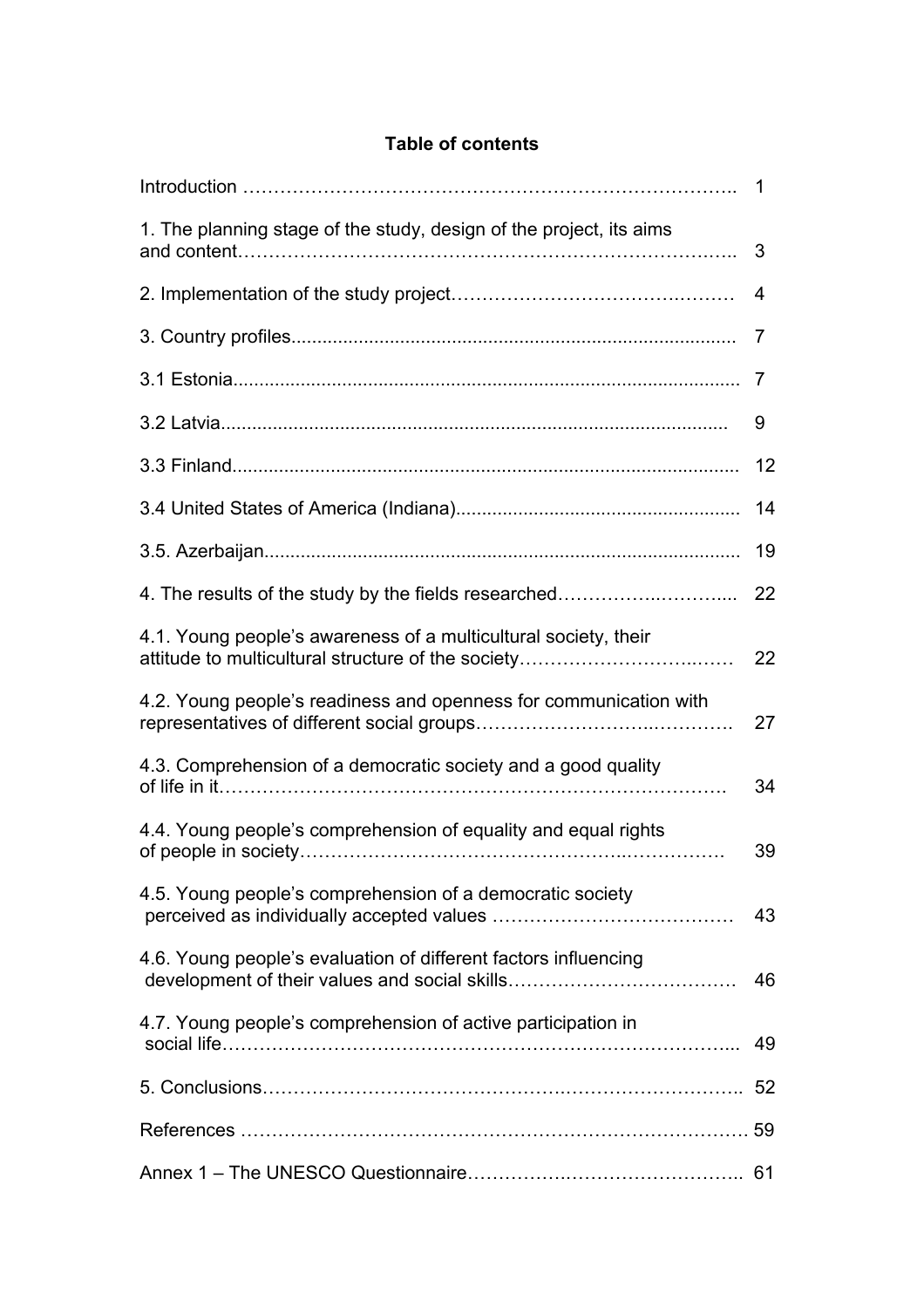#### **Introduction**

Education of the beginning of the new millennium is faced with new tasks and challenges imposed by several agents of change like broadening of the scope of mankind's knowledge, living conditions on the Earth etc. Globalization with practically unlimited communication opportunities by traveling, via Internet and other electronic technology has created a new demand for interpersonal communication. In the changes taking place in the contemporary world more and more attention is paid to multiculturalism. There is a new demand for people to know, what multiculturalism means, what benefits and challenges it brings to people, what knowledge, skills and behavior are needed while living in a modern multicultural society.

The recognition that a society has become multiethnic or multicultural is not simply about demographics or economics. It is an understanding that a new set of challenges were being posed for which a new political agenda was necessary. Multiculturalism is based on the belief that varying cultural dynamics are the fourth force–along with the psychodynamic, behavioral, and humanistic forces–explaining human behavior. Since the ability to recognize our own and others' cultural lenses is essential to all learning, it must be taught, along with communication and thinking skills, as prerequisites to learning.<sup>1</sup> It is important to mention that "Multicultural" is broadly understood to include experiences shaping perceptions common to age, gender, religion, socio-economic status, and exceptionality of any kind, as well as cultural, linguistic, and racial identities.

It is understandable that the countries, which are composed of racially, ethnically and religiously diverse population - like the USA – have paid more attention to the issues of socialization and coexistence in the society. Education has the key role to play, when larger changes and innovations are taking place, as individuals need to be prepared to cope in the new circumstances.

Geneva Gay of the University of Washington-Seattle in *A Synthesis of Scholarship in Multicultural Education* points out that the United States and the world are becoming increasingly more diverse, compact and interdependent. Therefore all students must learn how to interact with and understand people who are ethnically, racially and culturally different from themselves.<sup>2</sup>

The best way to teach multiculturalism is to incorporate it into the existing curriculum, says consultant and former professor of multicultural education Deborah Eldridge in "Diversity in Language Arts Classrooms". She also says that the best culturally sensitive teaching she has seen was the result of focusing on the curriculum in a new way, not adding to it.<sup>3</sup>

 $\overline{a}$ 

<sup>1</sup> Multiculturism. Tariq Modood. Polity Press, 2007. p 5

<sup>2</sup>http://www.education‐world.com/a\_books/books001.shtml

<sup>3</sup> Eldridge, D. Diversity in Language Arts Classrooms. The Education Digest, Vol. 62, No. 4.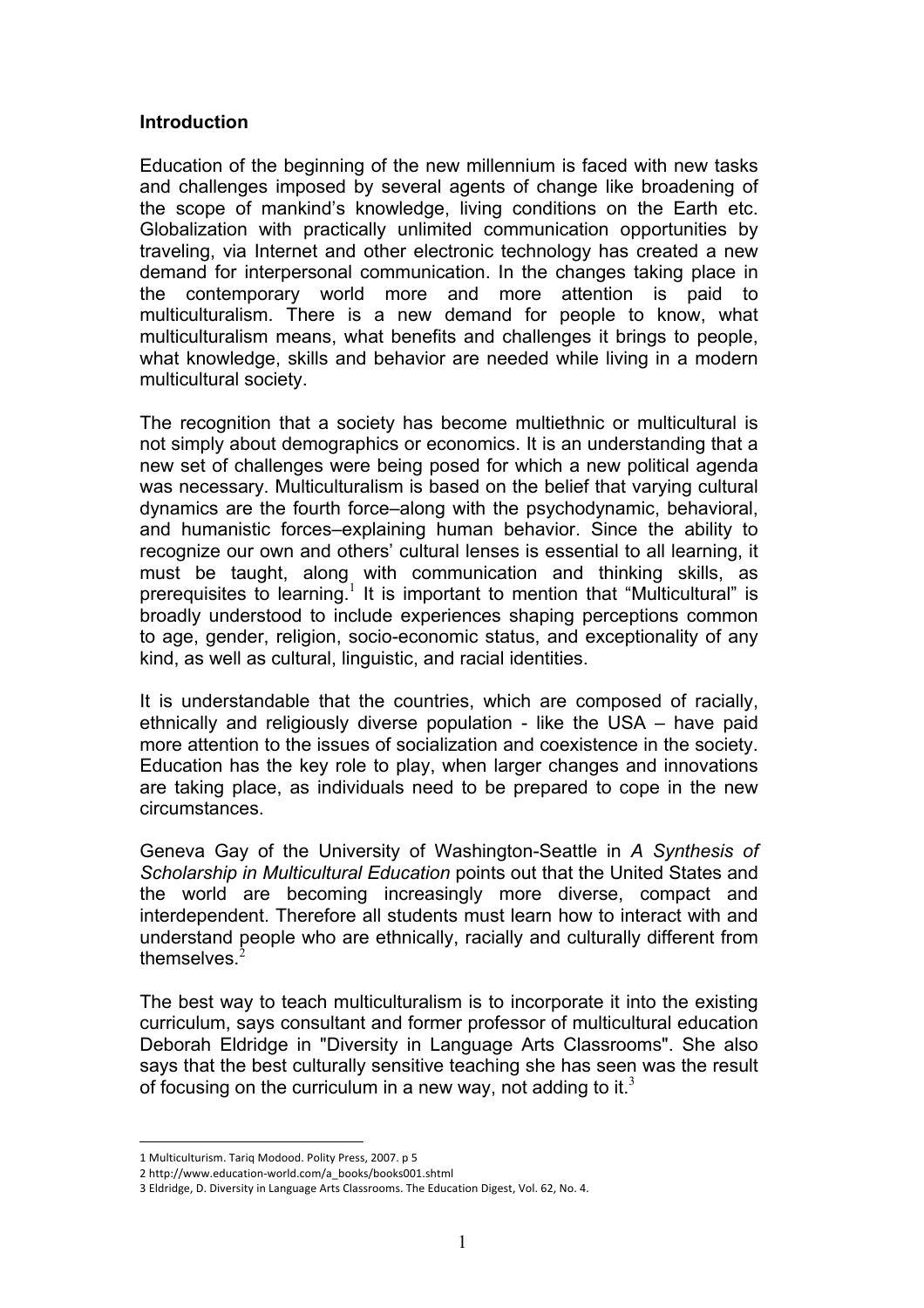The reason why connecting multiculturalism and education is very important today lies in the fact that citizens are individuals and have individual rights - but these rights are not uniform, and their citizenship contours itself around groups of people with specific cultures and histories. Citizenship is not a monistic identity that is completely apart from or transcends other identities important to citizens. After all, every public culture must operate through shared values, which are embodied in its institutions and practices. $4$ 

Multicultural education is defined as teaching and learning based on democratic values that foster cultural pluralism; in its most comprehensive form, a commitment to achieving educational equity; developing curricula that build on understanding about ethnic groups; combating oppressive practices.<sup>5</sup>

In the United States the National Council for Social Studies, in its *Curriculum Guidelines for Multicultural Education*, lists the key functions of multicultural education as: providing students with a sharp sense of self, helping students understand the experience of ethnic and cultural groups in history, helping students understand that conflict between ideals and reality exist in every human society, helping students develop decisionmaking, social participation, and citizenship skills, achieving full literacy in at least two languages.<sup>6</sup>

Education and curriculum are not the only agents of changes in the field of socialization. Looking at the ideals of social cohesion and practices in different countries, different approaches can be observed within different countries. Research of Green, Janmaat and Han (2009) has found at least 3 types which have different emphasis: liberal (typically associated with the UK and Ireland), social market (typically associated with France, Germany, Austria) and social democracy (typically associated with Nordic countries).<sup>7</sup> The study results of the abovementioned researchers may be helpful for explaining some of the outcomes of the present pilot study.

**The situation as described above requires periodical monitoring of developments in young people's value esteems and attitudes, if the aspirations all over the world remain aimed at peaceful coexistence and establishment of common values that could be shared in all societies.** 

**That was the reason, why this particular project was initiated as a pilot study offering some new grounds and insights into possibilities of similar full-scale studies in the future, which could facilitate informed decision making for devising best possible educational policies.**

 $\overline{a}$ 

<sup>4</sup> Multiculturalism, citizenship and national identity, Tariq Modood, 2007.

http://www.opendemocracy.net/faith-europe\_islam/multiculturalism\_4627.jsp<br><sup>5</sup>.http://www.opendemocracy.net/faith-europe\_islam/multiculturalism\_4627.jsp

<sup>&</sup>lt;sup>s</sup>http://www.opendemocracy.net/faith-europe\_islam/multiculturalism\_4627.jsp<br><sup>6</sup> http://www.funderstanding.com/content/multiculturalism<br><sup>7</sup> Crees A. Janmact, C. Uan. C. (2000) "Begimes of Secial Cebesian"

Green, A., Janmaat, G., Han, C. (2009) "Regimes of Social Cohesion".

http://www.ioe.ac.uk/about/documents/LLAKES\_Centre\_Research\_Paper\_1.pdf, pp 63 – 92.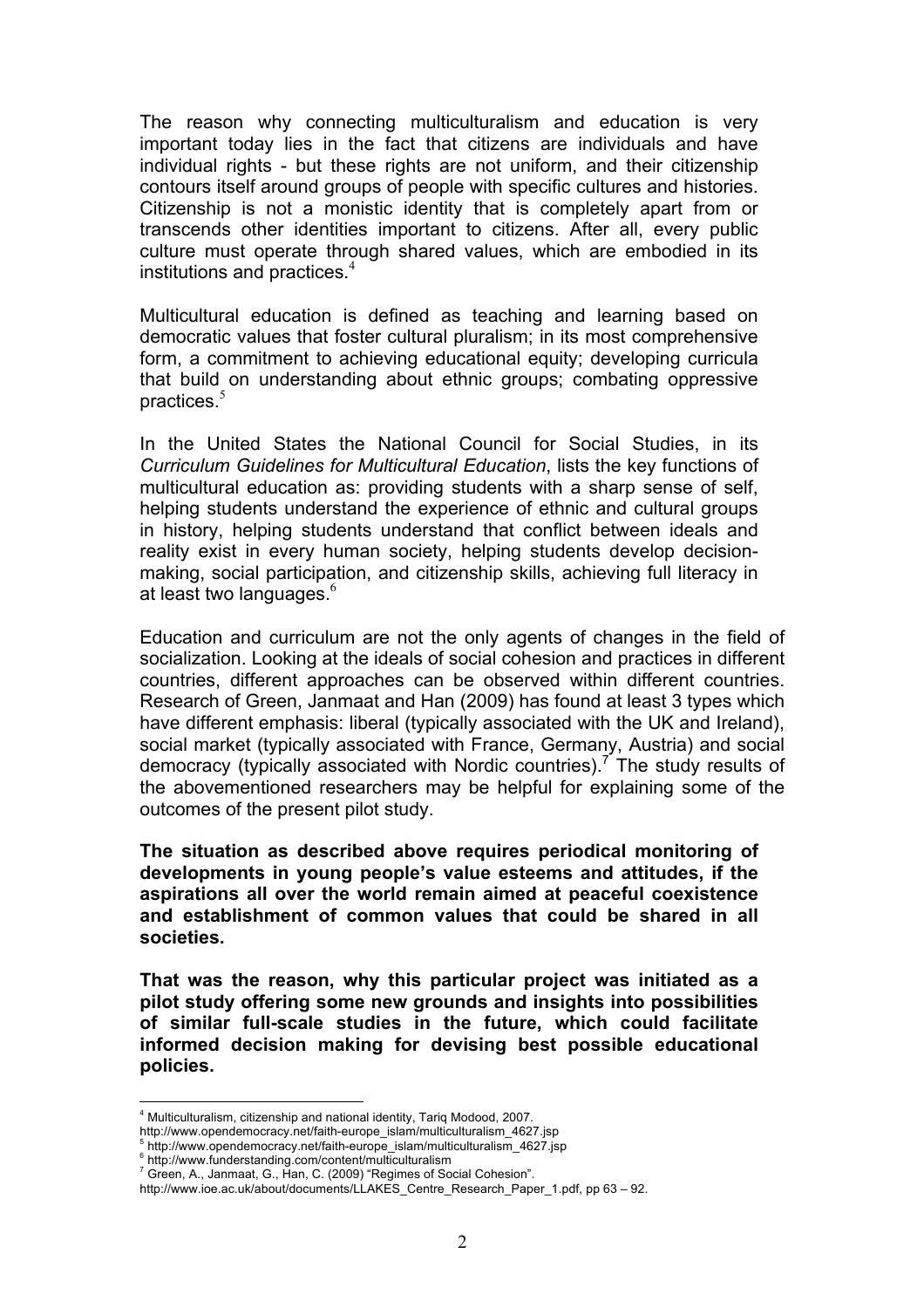# **1. The planning stage of the study, design of the project, its aims and content**

The international research project financed by the UNESCO for specification of value esteems of young people was started in Tallinn on January 8-9, 2009, where representatives of five countries met - Estonia, Latvia, Lithuania, Finland and the USA. The project partners agreed on the specified content, format, target groups, and timelines of the study and the roles of all participating bodies. The study was devised as a pilot project, provided with country profiles offering an insight into respective societies.

The study was focussed on the young people's value orientations and their comprehension of democracy and multicultural society in five countries. A questionnaire of 15 questions was compiled. The fields of the questionnaire reflect the respondents' awareness and comprehension of basic values in a democratic society.

Eleven questions were offered as multiple-choice questions, 3 were open questions and one question contained both parts – a multiple choice as well as an open question part. The questions were focussed on seven fields:

1. Young people's awareness of a multicultural society, their attitude to multicultural structure of the society.

2. Young people's readiness and openness for communication with representatives of different social groups.

3. Comprehension of a democratic society and a good quality of life in it.

4. Young people's comprehension of equality and equal rights of people in society.

5. Young people's comprehension of a democratic society perceived as individually accepted values.

6. Young people's evaluation of different factors influencing development of their values and social skills.

7. Young people's comprehension of active participation in social life.

The study carried out on the enlisted topics can demonstrate, by what means and how students' awareness and comprehension develop. The answers collected can offer insights into the role of school among other factors supporting students' acquisition of social skills needed for orientation in everyday life and what the potential of the educational system can/must be in the field researched in the future.

The questionnaire was analysed and elaborated by the specialists at Purdue University in the USA and at Aarhus University in Denmark before its implementation.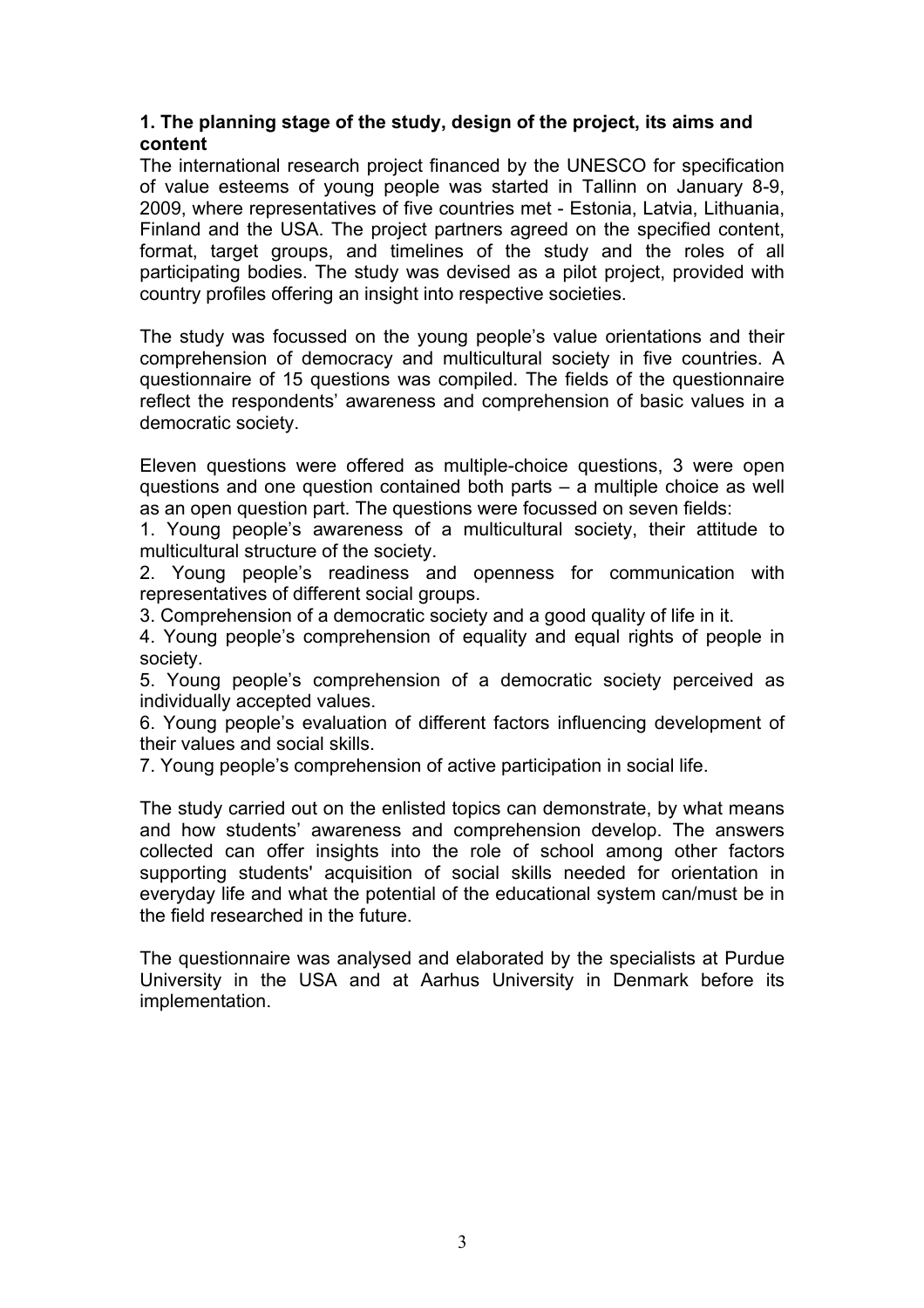# **2. Implementation of the study project**

As agreed by the project partners from five countries, each had to question at least 100 students. Considering how complicated the field of social awareness and compression is, the target group was decided to select from students aged 16-, 17- and 18. It was agreed that students with possibly diverse social backgrounds should be involved.

#### Estonia.

In Estonia it meant inclusion of students from cities and rural areas as well as from schools with instruction in Estonian and Russian.

Estonian students were questioned in February – March 2009. The total number of respondents was 260 (n=260). Of those 142 were from schools with instruction in Estonian and 118 from schools with instruction in Russian. There were 164 students from Tallinn and 96 from rural areas.

#### Finland

Finnish students answered the questionnaire in March – May 2009 and from five asked schools only two had the possibility to organize the student's participation in the required schedule. Due to issues of confidentiality on research the names of the schools are withheld. Of the two participating upper secondary (high)schools one was situated in the capital area of Finland and the other one in the rural area. Altogether 73 students aged 16 – 18 responded.

#### Latvia

In total 389 young people/ high school students were involved in the survey in Latvia. The demographical division of the respondents was as follows: 59% female, 41% male participants; 52% Latvian as native language, 48% Russian or other native language.

The students represent the schools of Riga and those outside Riga in similar proportions. The average age of the respondents was 16-18 years, of which 13% 16 years old, 27% 17 years old, 41% 18 years or older still attending secondary school/high school

# State Indiana

Following the international meeting, the US project partner from Indiana expanded the 15 original questions to 22 questions in order to address content unique to US history and race relations. The purpose of this survey was threefold: 1) to assess student perceptions of democracy, 2) to understand student understandings of the impact of school curriculum on value formation, and 3) to measure student attitudes toward different social groups. The US version of the questionnaire was reviewed and revised under the direction of the Centre for Social Studies and International Education (CSSIE) at Indiana University's School of Education.

The 22 questions found on the final US version of the questionnaire (Appendix A) were organized under five thematic fields. The themes for each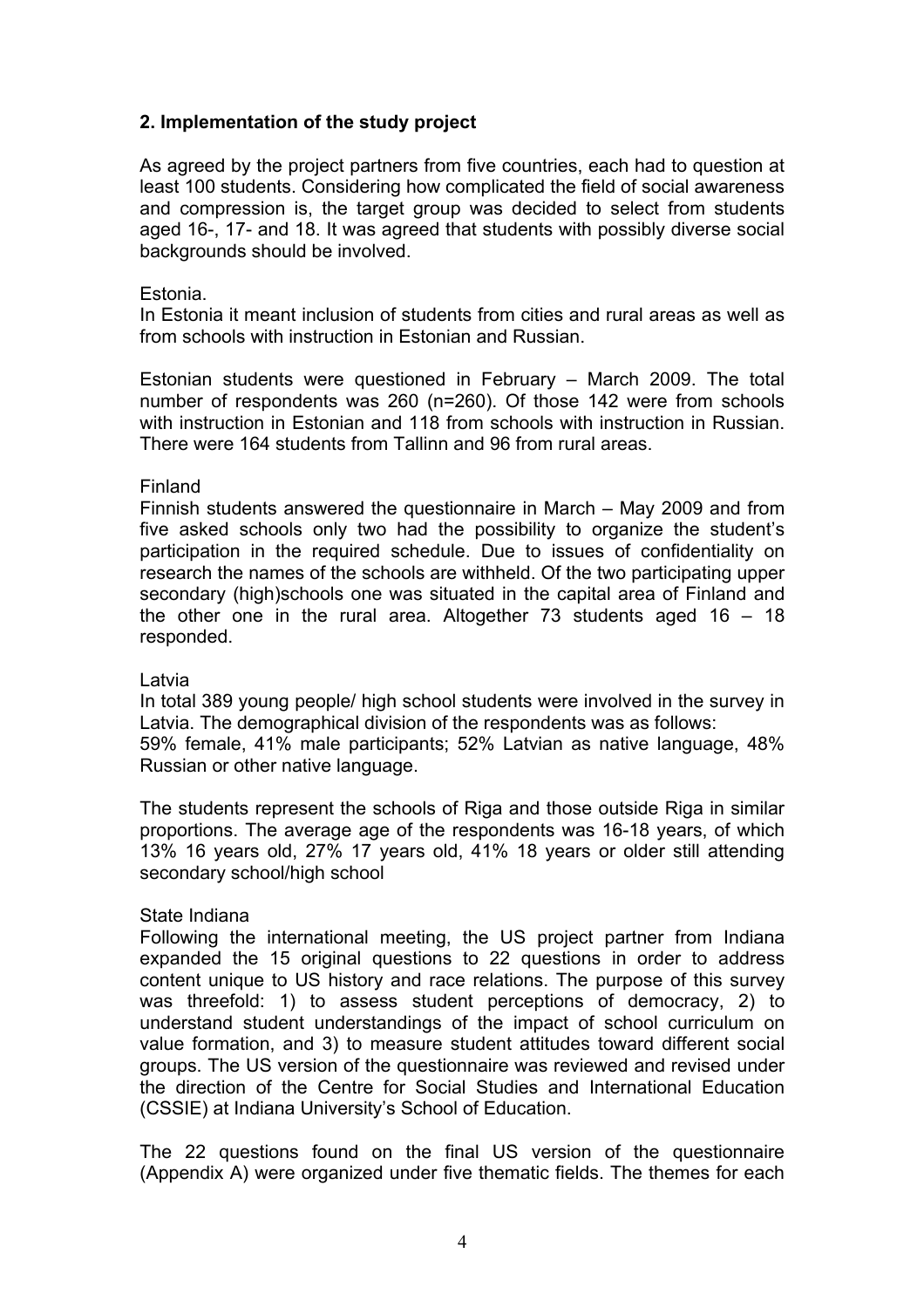field were similar to those found in the Tallinn version of the survey, but in the US survey, fields #1, #5, and #7 on the Tallinn report were combined under one field (see #3 below), as the questions all related to comprehension and/or assessment of democratic principles.

The five fields on the US survey were as follows:

1. Awareness of the multicultural make-up of the student's state (Indiana).

2. Assessment of social distance between students and different groups in their community (city).

3. Comprehension of the mechanisms necessary for living in a democracy and suggestions to improve the local community.

4. Assessment of equality and equal rights in the United States.

5. Statement of students' values and skills, and a ranking of factors that most influenced acquisition of students' values/skills.

As a pilot survey, the results from this survey are not conclusive, but they illuminate possible areas for further research. Due to the time required for properly processing qualitative data, only the quantitative questions were analysed for this report.

The survey was administered in May 2009 to 102 high school students at two different high schools in a mid-sized city in south central Indiana. Due to unforeseen circumstances, the participation of two other schools in different cities was not possible at the time of survey collection.

Key demographic data:

- 62% of survey respondents were female.
- 84% of students reported speaking only English at home. At 4%, Spanish was the second most common single language spoken at home, but 10% of students reported that they spoke multiple languages at home.
- 75% of students reported their race as Caucasian, 7% Hispanic, 7% multiracial, 6% Asian/Pacific Islander, and 4% African-American.
- 82% of students were aged 15-16, with 11% between 17-19, and 6% 14 years old.

Due to issues of confidentiality on research conducted with minors, the names of the schools are withheld.

#### State Colorado and Azerbaijan

The questionnaires carried out in the USA, Colorado state and Azerbaijan were comparative in character and did not exactly follow the agreed age groups of respondents.

The respondents from the USA, Colorado state were 111 in number and the students came from two schools. Distribution of respondents by gender was almost equal – 44 boys and 41 girls. About a half of them (46) were younger than the target age group agreed for the study, namely 14- and 15-year-olds. 24 of respondents were 16, 19 students were 17 and 22 were 18 years old.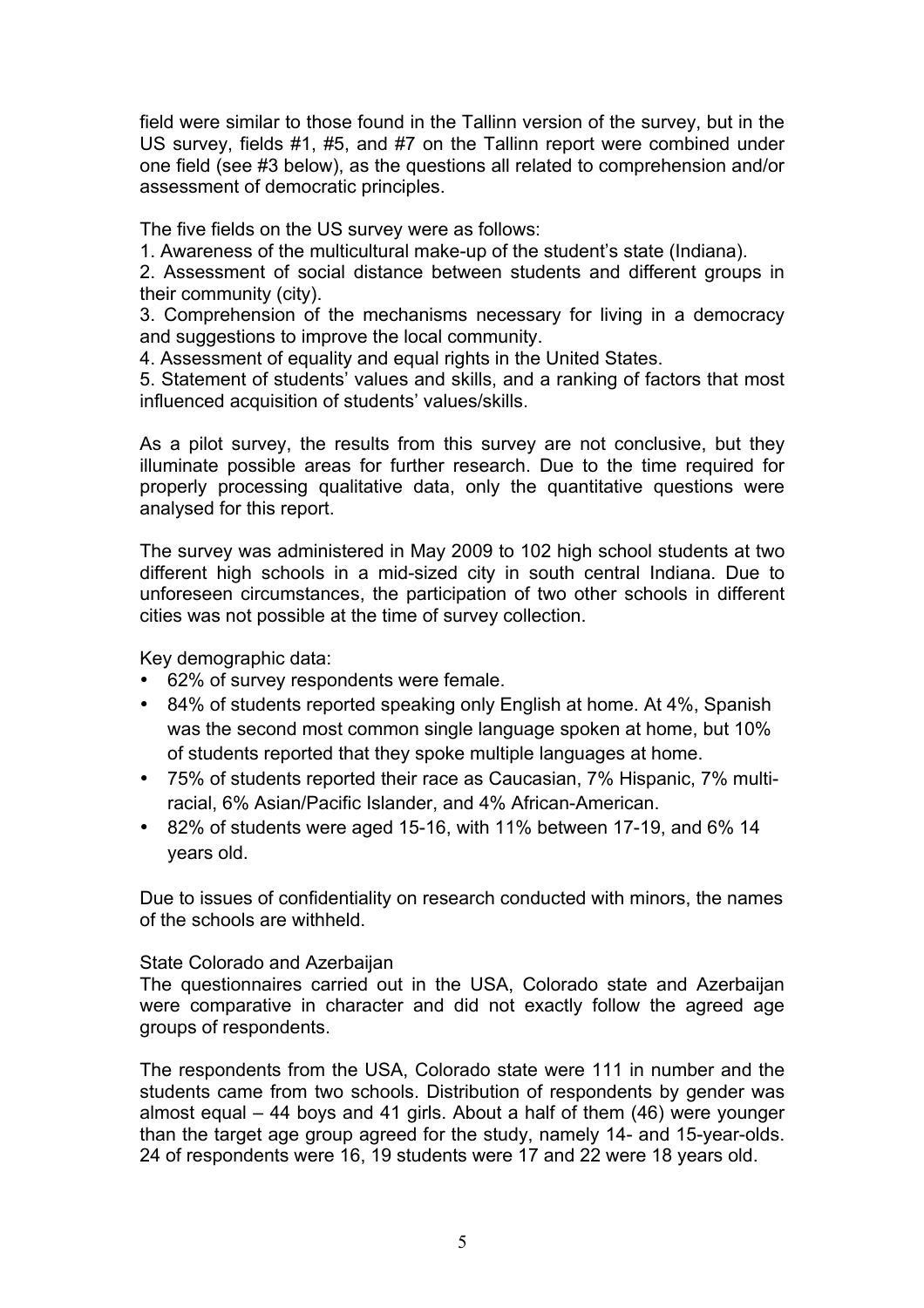In Azerbaijan the questionnaire was carried out in two general comprehensive schools in Baku and in one student group at university. The questionnaires were translated into Russian. The total number of respondents was 46, of them 19 boys and 27 girls. The respondents were mostly aged 14- or 15, or aged 19-21 already. Only 4 respondents were from the agreed target group of the study, i.e., aged  $16 - 18$ .

| Country    | Stu-  | Capital | Non-     | Male   | Fema   | Stu-    | Stu-     |
|------------|-------|---------|----------|--------|--------|---------|----------|
|            | dents | area    | capital  | stu-   | -le    | dents   | dents of |
|            | total | stu-    | area     | dents  | stu-   | $16 -$  | other    |
|            |       | dents   | students |        | dents  | 18 y.o. | age      |
| Estonia    | 260   | 164     | 96       | 117    | 143    | 224     | 36       |
| Latvia     | 389   | 195     | 194      | 159    | 230    | 315     | 74       |
| Finland    | 73    | n. sp.  | n. sp.   | n. sp. | n. sp. | 73      | 0        |
| Indiana    | 101   | 0       | 101      | 38     | 62     | 49      | 52       |
| Colorado   | 111   | 111     | 0        | 59     | 52     | 65      | 46       |
| Azerbaijan | 46    | 46      | 0        | 19     | 27     | 4       | 42       |
| Total      | 980   |         |          |        |        | 730     | 250      |

Figure 1. Number of students participating in the survey.

**Conclusion: Although not all countries participating in the study could not collect answers from the agreed number of respondents, the total number of students questioned is 980, which can be considered adequate for a pilot study of that kind.**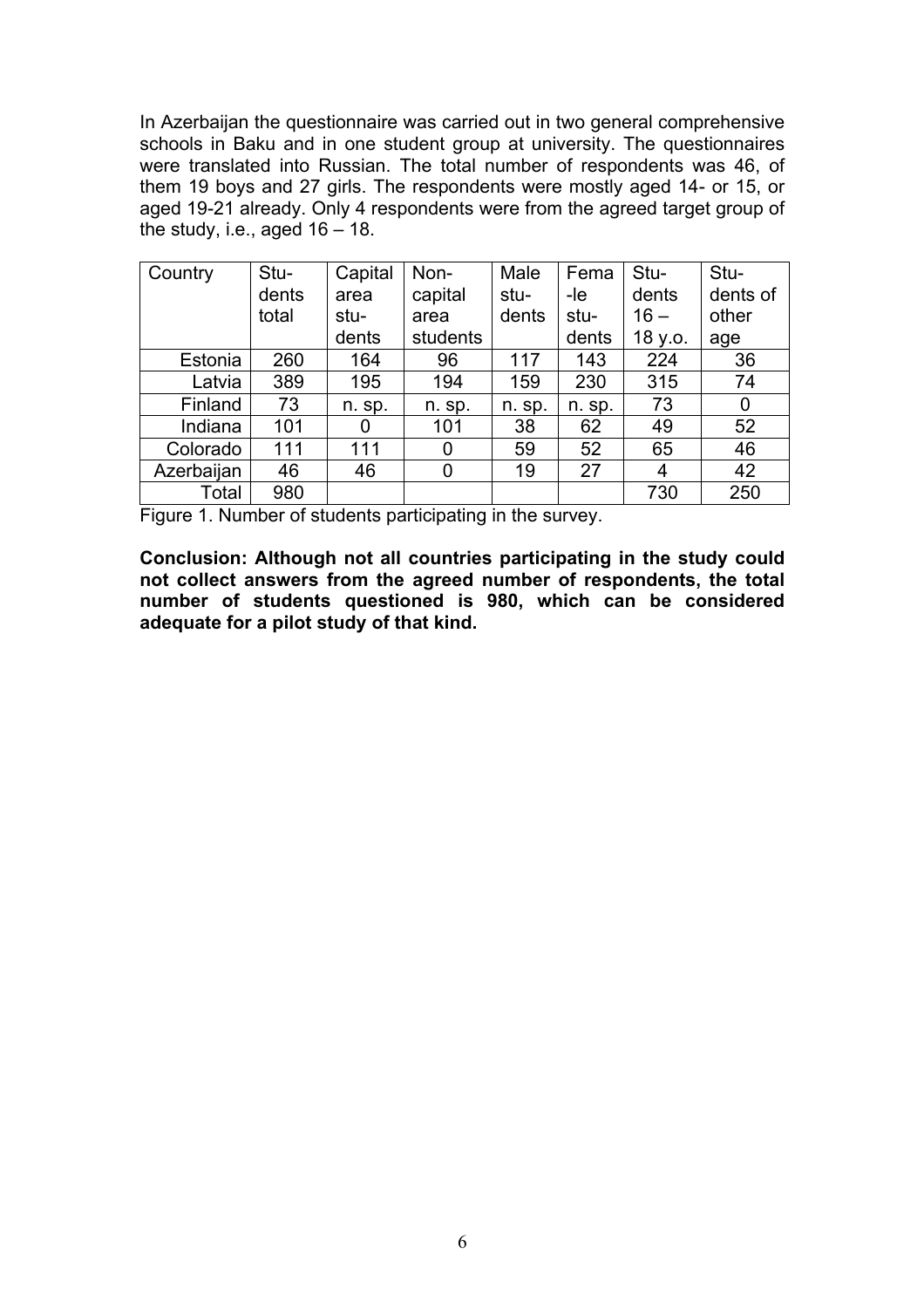# **3. Country profiles**

# **3.1 ESTONIA**

To understand the features of today's Estonian society, it is necessary to pay attention to the fact that the country was occupied between 1944 – 1991 and incorporated into the Soviet Union. The occupation changed the pre-WW II market economy and democratically oriented nation state with 88% of ethnic Estonians and 12% of integrated mostly historic minorities into totalitarian command economy regime with multi-national and non-integrated society.<sup>8</sup> Unfortunately, this hard experience still hurts people's hearts and minds and makes recovery of hard times our goal and aim.

# **Population statistics<sup>9</sup>**

In 1934 Estonia had a population of 1,126,413. During the Soviet era (1944 – 1989) the population grew steadily, fuelled largely by immigration from other areas of the Soviet Union. During the 1950s and 1960s, net immigration accounted for more than 60 percent of the total population growth. Since the collapse of the Soviet regime the net migration has been reverse and the number of inhabitants of the country has decreased. According to the 1989 census there were 1,565,662 people living in Estonia. By 1994 this number had dropped to an estimated 1,506,927 as a result of negative natural growth rates and net out-migration beginning in 1990. The last population census in Estonia was held in 2000 establishing 1,370,000 people living in the country.

Today we operate mostly with the current estimate figures given by the public office *Statistics Estonia*. The estimated number of Estonian population in 2008 was 1.340 million. The birth rate in the country is low making only 11.76 newborns to 1,000 inhabitants (2007). At the same time (2007) the death rate was 12.98/1,000. (Infant mortality rate was in 2007 5 deaths/1,000 live births. Life expectancy (2007) is 67.1 year for men and 78.7 years for women.) Adding negative net migration -3.2 migrant(s)/1,000 population (2006) we get the annual decline of country's population -1.22% (2007).

With the population density per 31 people/sq. km is Estonia one of the sparsest populated countries in Europe. The percentage of urban dwellers is 70%. Work force of the country is approximately 660,000.

There are around 120 nationalities represented in the population of the country. The largest ethnic group is Estonian, making 68.6% of the whole population. The second largest is the group of Russians - 24.9%, then Ukrainians 2.1%, Belo-Russians 1.2%, Finns 0.8%. Other nationalities are very small making only 2.4% altogether. It means that there are tens of nationalities represented only by less than 10 persons.

# **Citizenship**

 $\overline{a}$ 

Soviet immigrants and their descendants who have not naturalised being either citizens of other countries or stateless make up  $12.4\%$ .<sup>10</sup> It should be

<sup>&</sup>lt;sup>8</sup> http://www.estonica.org/eng/lugu.html?menyy\_id=62&kateg=38&alam=45&leht=2<br><sup>9</sup> The negulation statistics of Estonia is based an the data of Statistics Estonia unus

The population statistics of Estonia is based on the data of Statistics Estonia: www.stat.ee

<sup>10</sup> http://www.rahvastikuminister.ee/index.php?id=10441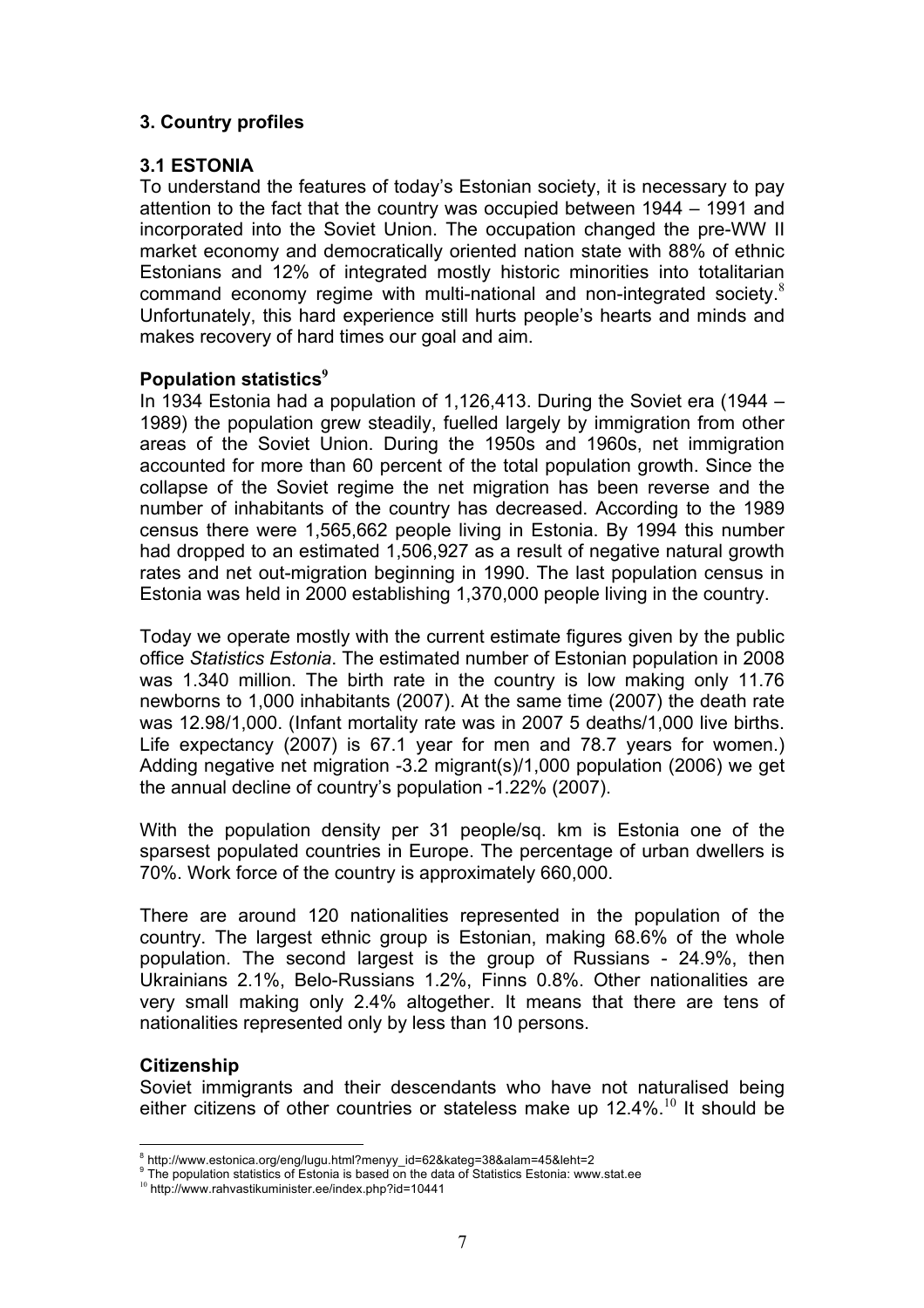pointed out that the majority of the stateless people were, in fact, born in Estonia. However, most non-citizens are holders of long-term residential permits, which grant them the same economic and social rights that are guaranteed for Estonian citizens. They have a vote in municipal, but not in national elections, and they are not eligible as members of Parliament or municipal councils; non-citizens cannot hold certain public offices.

Estonian is the only official language of the country. However, the state provides its inhabitants also with some cultural services in Russian. In certain municipalities, where the majority of inhabitants are ethnic Russians, the local administration is legally obliged to offer services in both languages. Even in other localities, basic public services and information are usually available in Russian, too.

Accordingly to the 2000 census, there are two major languages spoken in the country: Estonian as the official language is spoken by 67.3% and Russian by 29.7% of the population. 2.3% of the population mentioned some other languages spoken by them as their first language or home language in 2000. 0.7% did not specify their language preferences.

#### **Religion**

There is no state religion in Estonia. From different religions the following are represented: Evangelical Lutheran Church, the Estonian Apostolic Orthodox Church subordinated to Constantinople, the Estonian Orthodox Church subordinated to the Moscow Patriarch, the Roman Catholic Church and organisations of free Church of which the Baptist Church is the most numerous. The number of people participating in church life is rather low. There are around 169 Lutheran congregations in Estonia with members totalled about 175,000. Orthodox Christianity is the second largest faith, with eighty congregations and about 18,000 members.<sup>11</sup> Other religions like Hinduism, Buddhism, Islam are marginal by their number of worshippers.

Maybe it is interesting to mention that among the smaller religions there is the Estonian House of Taara and Native Religions (Maavalla Koda), which unite believers in indigenous religions. The aim of Maavalla Koda is to provide prerequisites for maintenance and development of the indigenous religion and culture, following its creed and customs.

# **Education<sup>12</sup>**

There is 9 years compulsory education established in the country. According to the Constitution of Estonia the obligation to attend school starts at the age of 7 and lasts till 17 years of age. The literacy rate of Estonia accordingly to the international data is 99.8%, but the figure is practically considered to be 100%.

In 1993 there were some 215,000 elementary and secondary school students in 724 schools across Estonia. About 142,000 students were enrolled in Estonian-language schools and about 70,000 in Russian-language schools,

 <sup>11</sup> http://www.estonica.org/eng/lugu.html?kateg=41&menyy\_id=101&alam=56&tekst\_id=130

<sup>12</sup> based on http://www.hm.ee/index.php?048055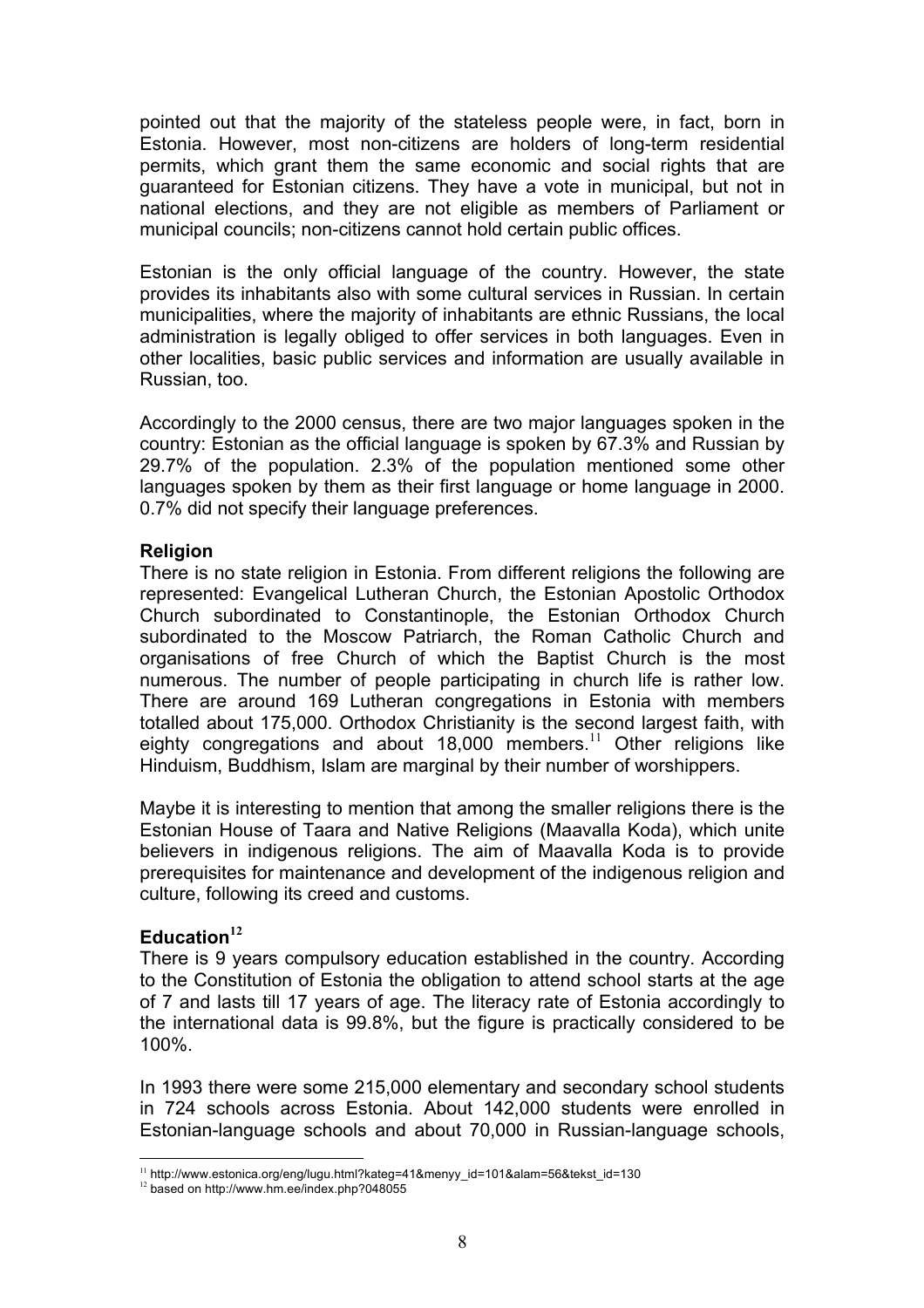mainly in Tallinn and North-eastern Estonia. In 2008 there were 218,600 students altogether at 550 schools (grades 1-12), plus 50,800 university students. The proportions between the numbers of students at different school types learning at different educational levels have become rather unequal.

# **Some characteristics of young people of Estonia by statistical data and surveys<sup>13</sup>**

In 2000 there was conducted a research project with the aim to find out about people's attitudes towards religion. The figures characterising young people aged 15 – 19 were the following:

| Boys - 52871 respondents altogether  |       | Girls – 50901 respondents altogether |       |
|--------------------------------------|-------|--------------------------------------|-------|
| Belonging to certain religion - 6681 |       | Belonging to certain religion - 9419 |       |
| Neutral towards religion -           | 19949 | Neutral towards religion -           | 17556 |
| Atheist -                            | 3557  | Atheist -                            | 2421  |
| Don't know -                         | 9203  | Don't know $-$                       | 9675  |
| Don't want to answer $-$             | 5116  | Don't want to answer -               | 4739  |
| Not responded -                      | 8365  | Not responded -                      | 7091  |
|                                      |       |                                      |       |

Types of crimes committed by young persons (per 10.000 people) in  $2007<sup>14</sup>$ .

|                        | Aged 14 - 17 | Aged 18 - 24 |
|------------------------|--------------|--------------|
| theft                  | 101          | 95           |
| robbery                | 18           | 15           |
| fiddlery               | 8            | 16           |
| drug related crimes    | 6            |              |
| traffic related crimes |              |              |

Participation of young people aged  $15 - 24$  (%) in cultural life was characterized in 2004 as follows<sup>15.</sup>

|                                     | not important | important |
|-------------------------------------|---------------|-----------|
| Visiting theatre                    | 61,1          | 38,9      |
| Visiting concerts                   | 40,2          | 59,8      |
| Visiting exhibitions                | 77,0          | 23,0      |
| Visiting museums                    | 80,3          | 19,7      |
| <b>Visiting libraries</b>           | 43,2          | 56,8      |
| Visiting cinema                     | 399           | 60,1      |
| Watching TV, listening to the radio | 13,7          | 86,3      |
| Listening to music                  | 7,6           | 92,4      |
| Reading magazines, newspapers       | 30,0          | 70,0      |
| <b>Reading literature</b>           | 38,5          | 61,5      |
| Playing sports                      | 36,1          | 63,9      |
| Visiting sports/competitions        | 67,4          | 32,6      |
| Visiting pubs, parties, clubs       | 36,8          | 63,2      |

# **3.2 LATVIA<sup>16</sup>**

<sup>15</sup> http://www.eni.ee/?s=296

13 http://www.unicef.org/infobycountry/estonia\_statistics.html

<sup>14</sup> https://ajaveeb.just.ee/kuritegevusjastatistika/?cat=12

<sup>16</sup> http://www.euromonitor.com/factfile.aspx?country=LA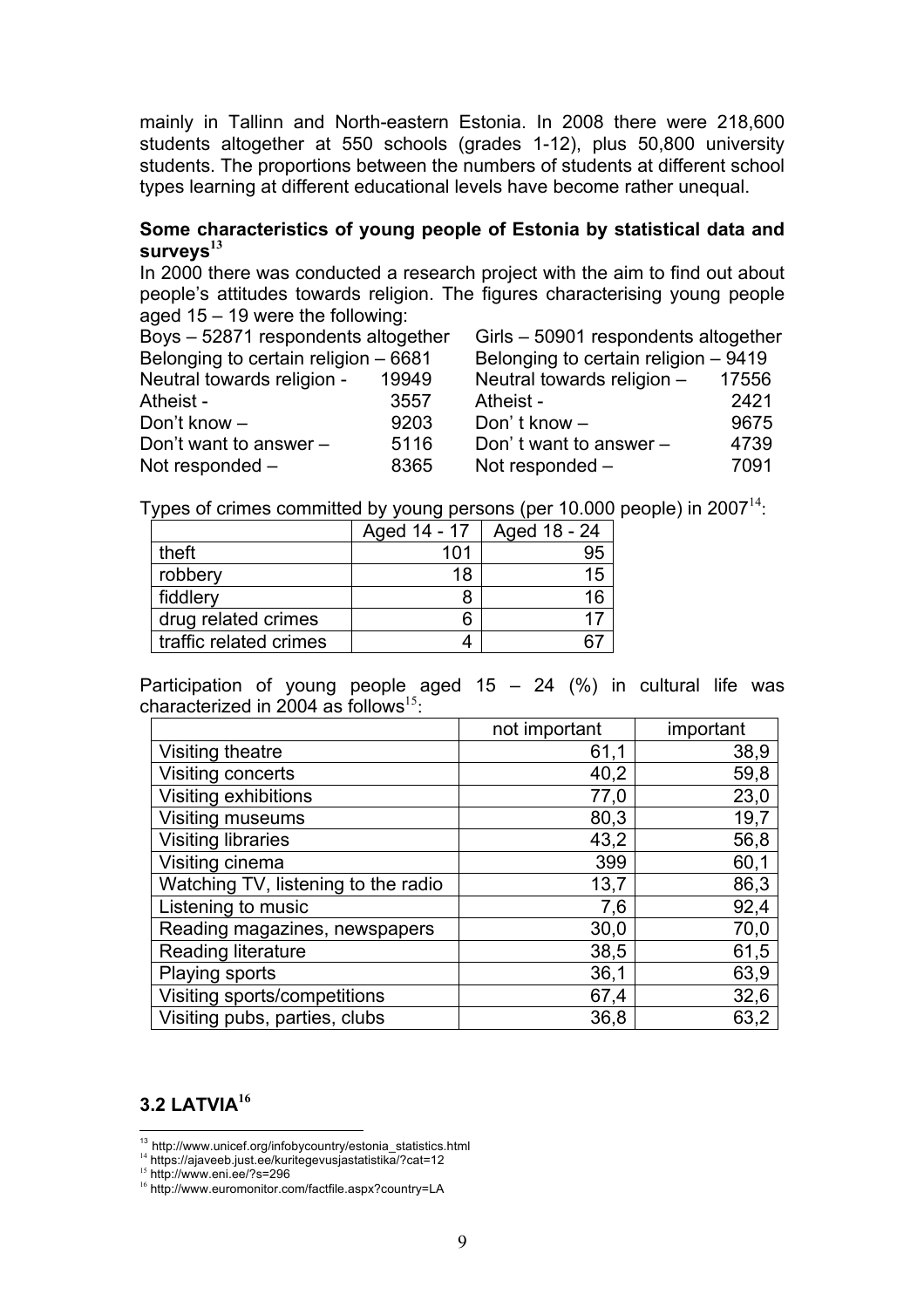#### **Population statistics**

Latvia is a multinational society, where Latvians live together with the minorities. According to the data provided by the Department of Citizenship and migration in 2008 the population structure in Latvia is the following: 59.1% Latvians, 28 % Russians, 3.7% Belo-Russians, 2.5% Ukrainians, 2.4% Poles and 1.4% Lithuanians. The other minorities living in Latvia are: Jews, Roma, Germans, Tatars, Armenians, Estonians, etc.

The data of the National Census in Latvia 2000 show that for 58.2% of inhabitants the native language is Latvian. However, 39.6% of inhabitants consider that Russian their native language. According to the same data 53% of representatives of national minorities know the Latvian language. This mean indicator is considerably higher for the Lithuanians (86%), Estonians (77%), Roma (66%) who admit that they know Latvian. 81% of the inhabitants of Latvia know the Russian language.

The statistical data referring to the beginning of 2008 indicate that 81.6% of Latvia's inhabitants are citizens of Latvia, and according to the Law on Citizenship adopted in 1994 actually all permanent residents of Latvia may become citizens of Latvia.

In 1995 the naturalization process to obtain the citizenship was started and as a result, 128 888 people were granted the Latvian citizenship till August 2008. The representatives of more than 70 different nations have received Latvian citizenship through naturalization process. The largest proportion among the people of other nationalities who have received Latvian citizenship is made up of Russian population – they constitute 68.1%. All in all 57.5% or 367 035 people out of 638 410 Russians living in Latvia are the citizens of Latvia.

#### **Features characterizing the society of Latvia**

The society of Latvia is a multinational society because the representatives of different nationalities live in Latvia. According to the official data there is a rather high number of mixed marriages in Latvia.

The government of Latvia implements the policy of social integration; it is directed towards broadening the number of citizens and towards promoting the participation of citizens and non-citizens in social life. The state program "Society integration in Latvia" has been developed. In 1995 the State program for the acquisition of the Latvian language, the aim of which is to support the teaching of Latvian as the second language to non-Latvians – both adults and pupils in minority schools.

The society of Latvia is also a multilingual society; the different native languages used by of inhabitants of Latvia – Latvian, Russian, Belo-Russian, Ukrainian, Lithuanian, etc, prove it.

 $\overline{a}$ 

http://www.unicef.org/infobycountry/latvia\_statistics.html

http://www.nationmaster.com/country/lg-latvia/peo-people

http://data.un.org/CountryProfile.aspx?crName=Latvia

http://www.economywatch.com/economic-statistics/country/Latvia/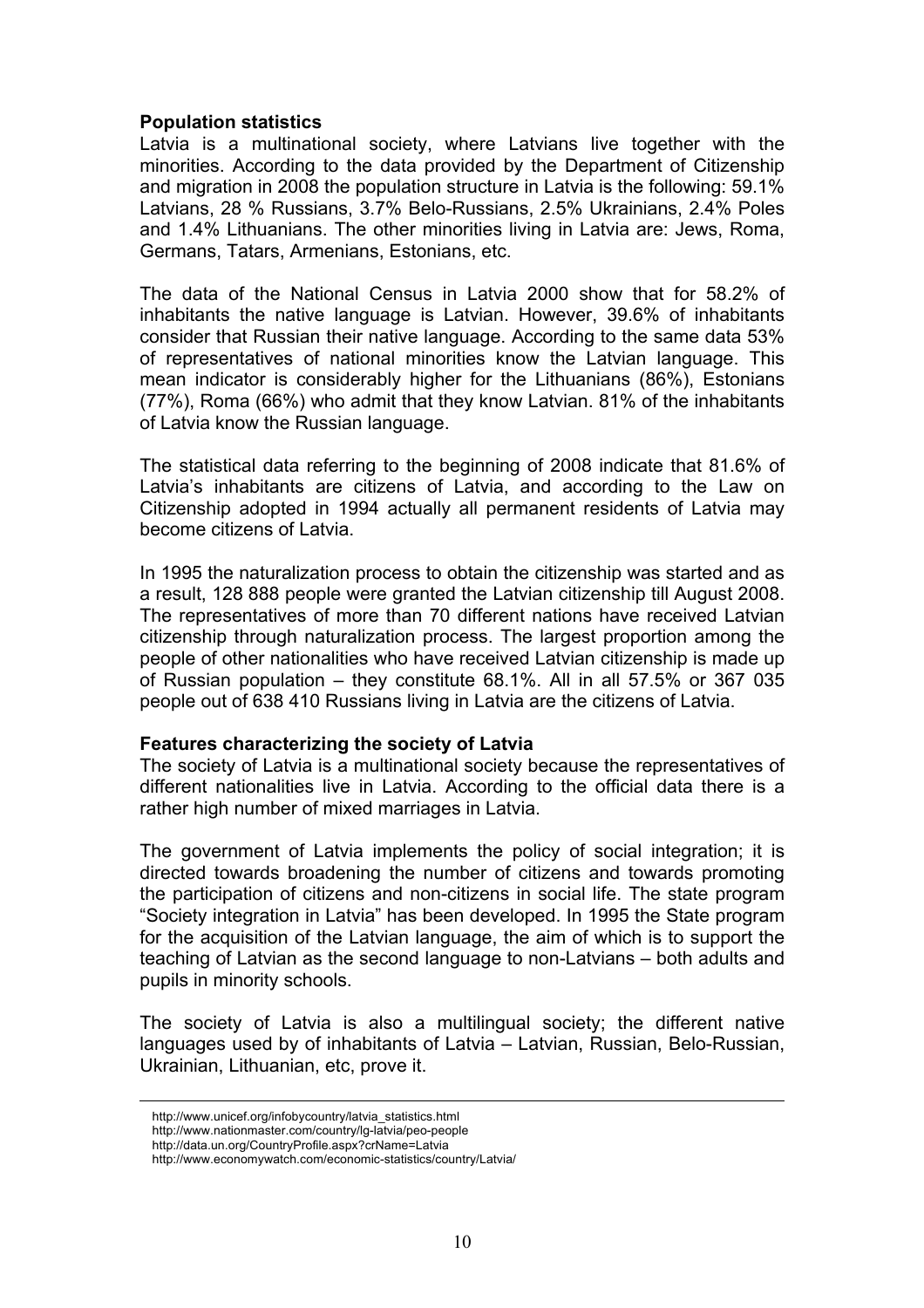The society of Latvia is a multi-religious society. The data of the Department of Religious Issues prove that the inhabitants of Latvia belong to different confessions and the largest of them are the Evangelical Lutherans, the Roman Catholics, the Russian Orthodox, the Baptists, the Old-believers, etc.

Most of Latvia's population are the citizens of Latvia. The migration flow to Latvia is rather insignificant. Lately there is a tendency that more people leave Latvia than there are immigrants coming to the country.

Today's young people of Latvia are characterized by:

- the desire to achieve one's aims fast to gain fast the independence from parents, to obtain fast a well-paid job, to buy the first car fast,
- self assurance, self-esteem,

• the endeavours to combine studies with work (students in higher education),

• the salary/wages is the most important issue when choosing the profession (66%) /according to National Statistics data/; working with people (64%); good colleagues (49%); the possibility to work abroad (49%); the prestige of the profession (46%).

# **What do young people in Latvia name as their values?**

The young people in Latvia as a social group are individually very different. It is almost not possible to talk about the characteristic features or values shared by all the young people of Latvia. Different factors influence the life style and values of young people – the place of residence (city, town, and countryside), age, occupation (pupils, students, and working), also the family status, the education, life experience, etc.

Traditionally, young people in Latvia name the following as the most important values:

- mutual relations, friends,
- family,
- money and material values,
- access to virtual communications; the possibility to position oneself in the virtual environment,
- entertainment, music (TV, cinema, clubs, etc.),
- travelling,

• sports (within the extracurricular education in hobby schools or groups, including the extreme sports),

- public activities participation in projects,
- health
- education, work,
- friendship, honesty,
- nature and the surrounding environment.

The young people's understanding about what they understand by "a good citizen" has been studied. The young people admit that it is a person independent of his/her ethnic belonging who works hard, observes the laws, is active, participates in public life, thinks about the others, loves nature and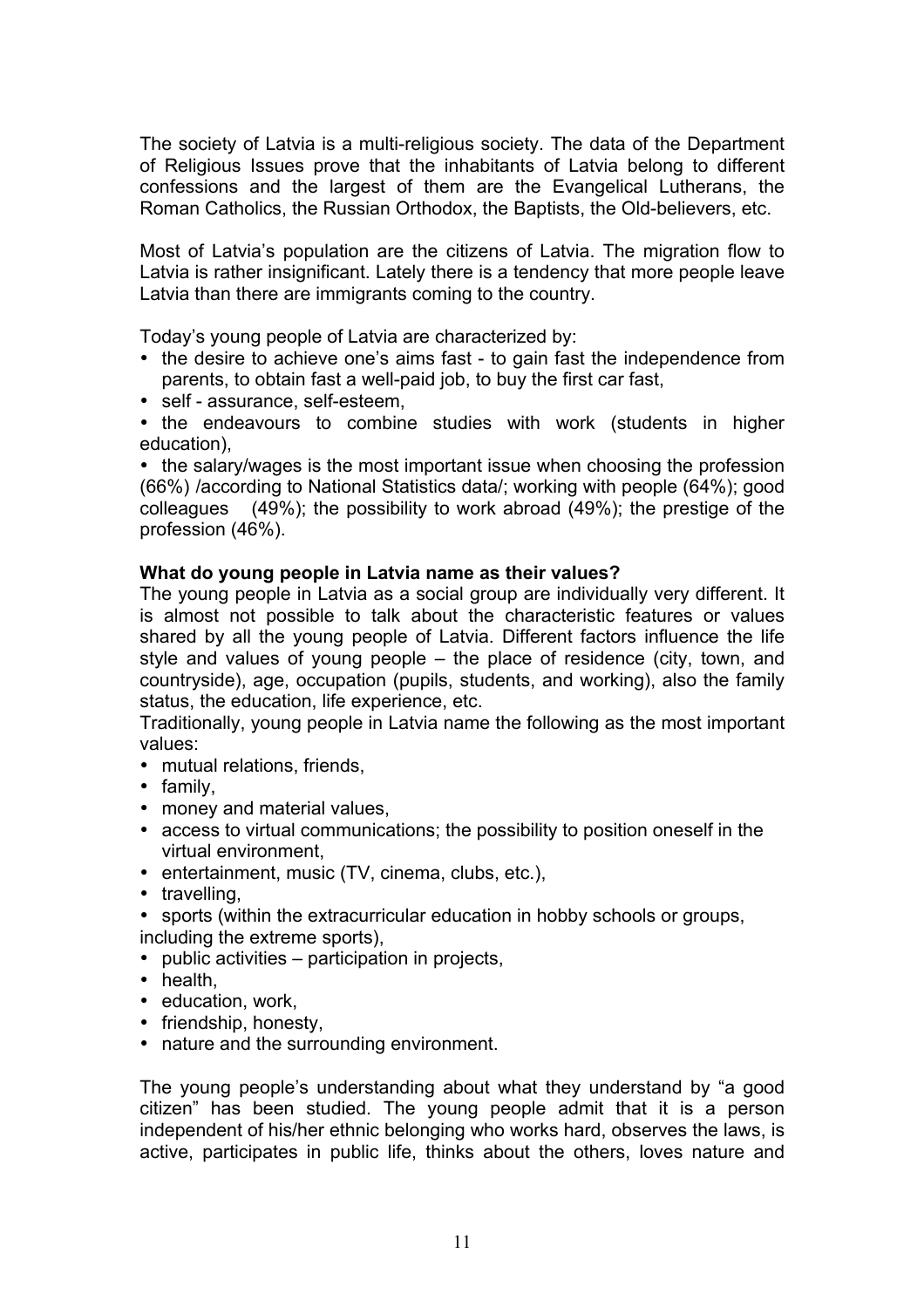makes a positive image of the country. The political activities seem not to be priorities in young people's understanding.

The following were mentioned as non-acceptable values: cigarettes, alcohol and drugs as well as negative perception of life, bravado and showing off.

The society of Latvia and the young people are also characterized by:

- strong features of divided society (Latvian/Russian language speaking communities),
- contradictions between declared values and real actions of young people,
- high number of drug abusers and high numbers of HIV/AIDS positives,
- lack of ability to face and to deal with diversity (intolerance regarding the ethnic backgrounds, migrants, guest workers, other religions, people with special needs etc.),
- weak national identity (belonging to the Latvian state).

#### **3.3 FINLAND<sup>17</sup>**

#### **Population statistics**

According to Statistics Finland from 2007 at the end of the year 97,5 % of people living in the country (about 5,3 million) were citizens of Finland. The 2,5 % of inhabitants having foreign nationality came from Russia, Estonia, Sweden or Somalia. 91,2 % of the population spoke Finnish as their native language, 5,5 % Swedish (the second national language in Finland) and 0,03 % Sami (a minority language). The biggest groups of foreign native languages were Russian, Estonian, English, Somali and Arabic. In order to obtain the Finnish citizenship there is (besides clean-living) a requirement of fair language skills in Finnish or Swedish.

Minorities in Finland are: Swedish-speaking Finns, Roma, the Old-Russian immigrants, Jews and Tatars.

Finnish citizenship was granted in 2007 to 4 800 foreign citizens permanently residing in Finland. The number was slightly higher than in previous year. The increasing amount concerns citizens of countries not belonging to the European Union. The number of citizens of the EU-countries among those who received Finnish citizenship was the same as one year before (500).

The Finnish citizenship was most often granted to citizens of Russia (1,650) and Somalia (460). The third largest group of were citizens of Iraq (440). (Then: Former Serbia and Montenegro, Islamic rep. of Iran, Estonia, Sweden, Afghanistan, Turkey, Bosnia and Herzegovina, Vietnam, China)

#### **Features characterizing the society of Finland**

In 2007 for the first time since independence of Finland (1917) the immigration was higher than the natural growth of population. Approximately 2,5 % of the population had a foreign nationality in 2007. The biggest groups represented citizens of Russia, Estonia, Sweden, Somalia, China, Thailand, Germany, Turkey, Great Britain and Iraq.

 <sup>17</sup> http://www.stat.fi/til/index\_en.html

http://www.unicef.org/infobycountry/finland\_statistics.html

http://web4health.info/en/answers/bipolar-suicide-statistics

http://www.prb.org/Countries/Finland.aspx http://www.emcdda.europa.eu/stats09/eye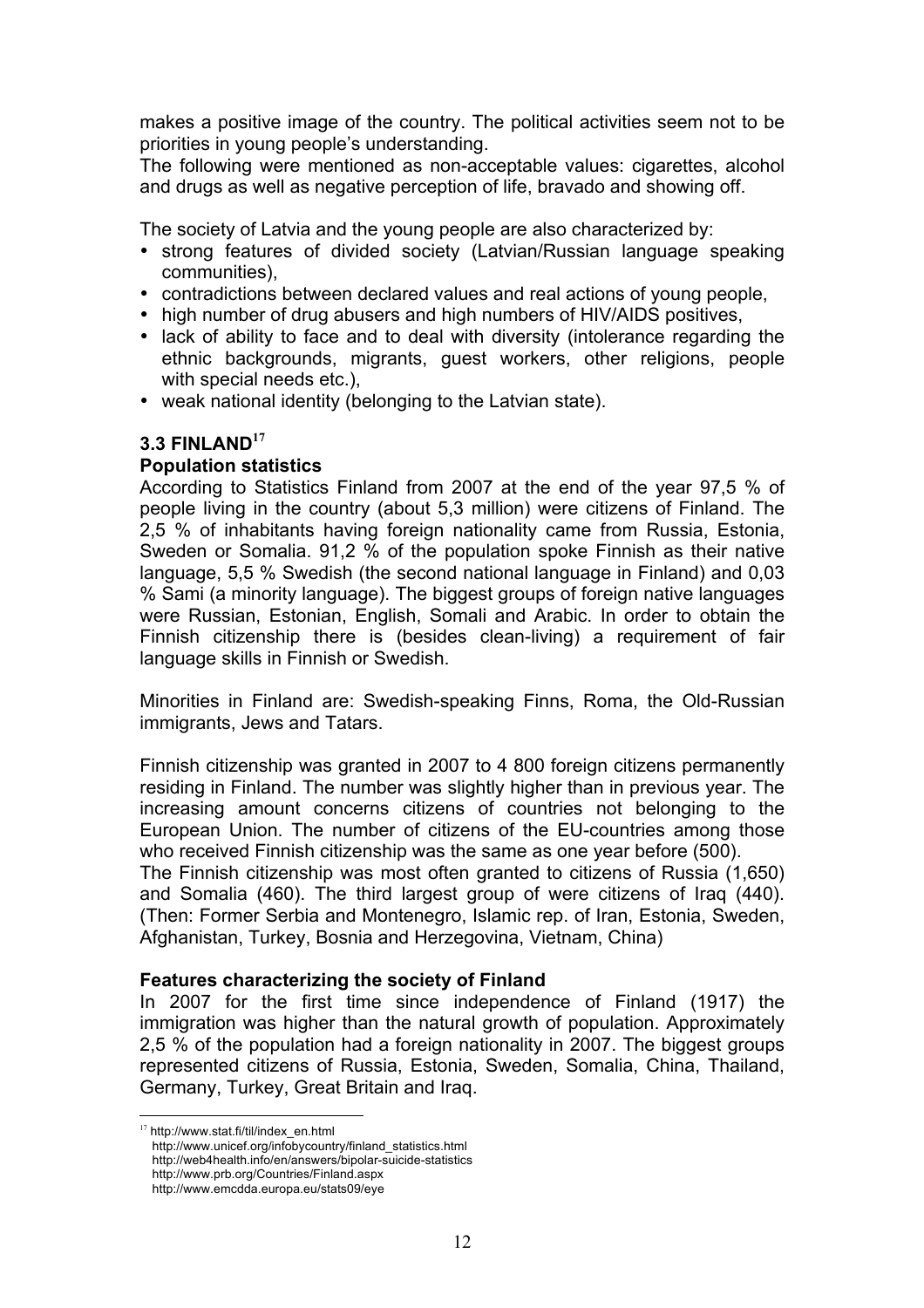Two state languages – Finnish (91,2 % of the population), and Swedish (5,5 %of the population) are spoken by most inhabitants. The minority language Sami is spoken in Lapland by 0,03 % of the population in the whole country. From other languages which make up 3,3 % spoken in the country, the biggest are Russian (approximately 45 000 people), Estonian (20 000 people), English (11 000), Somali (10 000) and Arabic (8 000).

The majority of Finnish people belong to the church, 77,7 % to Lutheran and 1,2 to Orthodox congregations. The religion is considered a private matter, therefore active worshipping of religion cannot be seen in the amount you could expect considering the high number of church members. 1,3 % of the population belong to other religions (Jehovah's Witness, Catholic, Islamic). 14,5 % of the population does not belong to any religious community.

# **Young people of Finland characterized by surveys**

The society has shown in the last years an increasing individualism, fastness, impatience and growing social problems crowded on a small group of population. The polarization of the society has been obvious.

Even then according to the Youth Barometer 2008 in general, the values of young people are quite stable. Changes and trends are of interest, but in the ranking list of important matters in their lives, young people have not changed anything in a decade.

Most important (not changed in the last decade):

- spending time with family and close relatives,
- spending time with friends / acquaintances.

#### Changed:

• appraisal/acknowledgement of the importance of working for the good and betterment of the society,

- more young people than ever before feel that active work in organisations in society is important,
- real increase in youth participation influencing the planning and services of their neighbourhood.

Probably some of the chances have resulted in the increasing usage of the Internet as a new arena for participation. At the same time the country boarders have lost their importance, the global world is of an increasing interest in young peoples mind

The greatest issues of uncertainty and insecurity:

- had to do with big issues such as climate change and energy sufficiency,
- involving their own situation and their families,
- personal income and the safety and welfare of their family members.

Optimistic about the future:

- personal future 87 %,
- Finland as a place to live in 74 %,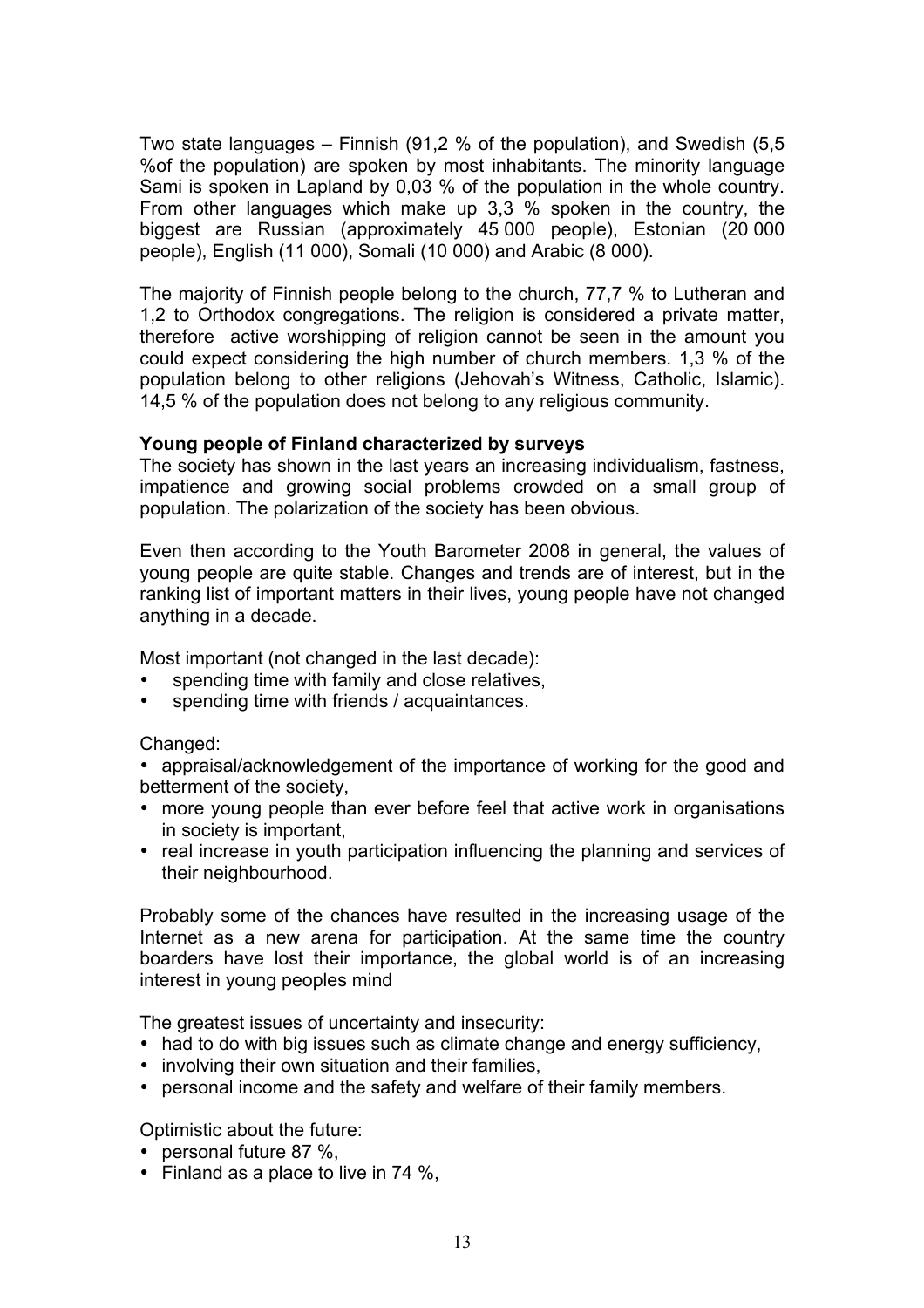• The world: the biggest issue is, how to translate the concern about the condition of the world into action.

The Youth Barometer is an annual publication surveying young people's values and attitudes in Finland. The Advisory Council for Youth Affairs has published it since 1994. The Youth Barometer 2005 surveyed consumption of the young people and their attitudes towards immigration:

- those who seek status in their lives, consume clothes and partying,
- those who seek middle class life, consume furnishing and decoration,
- those who seek experience, consume studying and travelling,
- attitudes towards immigrants mainly positive,
- the doors should be open for all to go elsewhere, but only ajar for people coming in,

• the most negative attitudes against immigrants were expressed by the boys in vocational education on outlying districts and from unschooled families.

# Drug using

During the past few years, drug use has increased among men in the age of 25 – 34, but decreased significantly in the age of 15–24. The growth in use seems to be levelling off in Finland. However, concerns over illicit drugs remain strongly present even among the young age groups. (KTL 2007)

Cause of death

- every third cause of death among young people is suicide,
- every fifth cause of death is traffic,
- Every third drunk driver is young.

Violence (polarization)

- Awareness of norms and unwillingness to take part in criminal behaviour among increasing part of young people,
- growth of serious problems and violence crowded on a small group.

#### HIV and AIDS

According to statistics there are fewer contagions in Finland than in any other country in Western Europe (about 2 400 cases).

# **3.4. THE UNITED STATES OF AMERICA**

# **Population statistics in the United States**

The United States is the third most populous country in the world. In July 2008 the population of the United States was estimated to be  $303,824,640$ .<sup>18</sup> The United States is known as a pluralist society, which means that there are a variety of accepted languages, political affiliations and religious beliefs.

The United States is ethnically and racially diverse. For 2007 the US census estimated that 79.96% of the US population was white, 15.1% was Hispanic, 12.85% was Black, 4.43% was Asian, 0.97% was American Indian or Alaska native, 0.18% was native Hawaiian or other Pacific islander, and 1.61% of the total population reported being two or more races.

<sup>&</sup>lt;sup>18</sup> US Census Data Estimates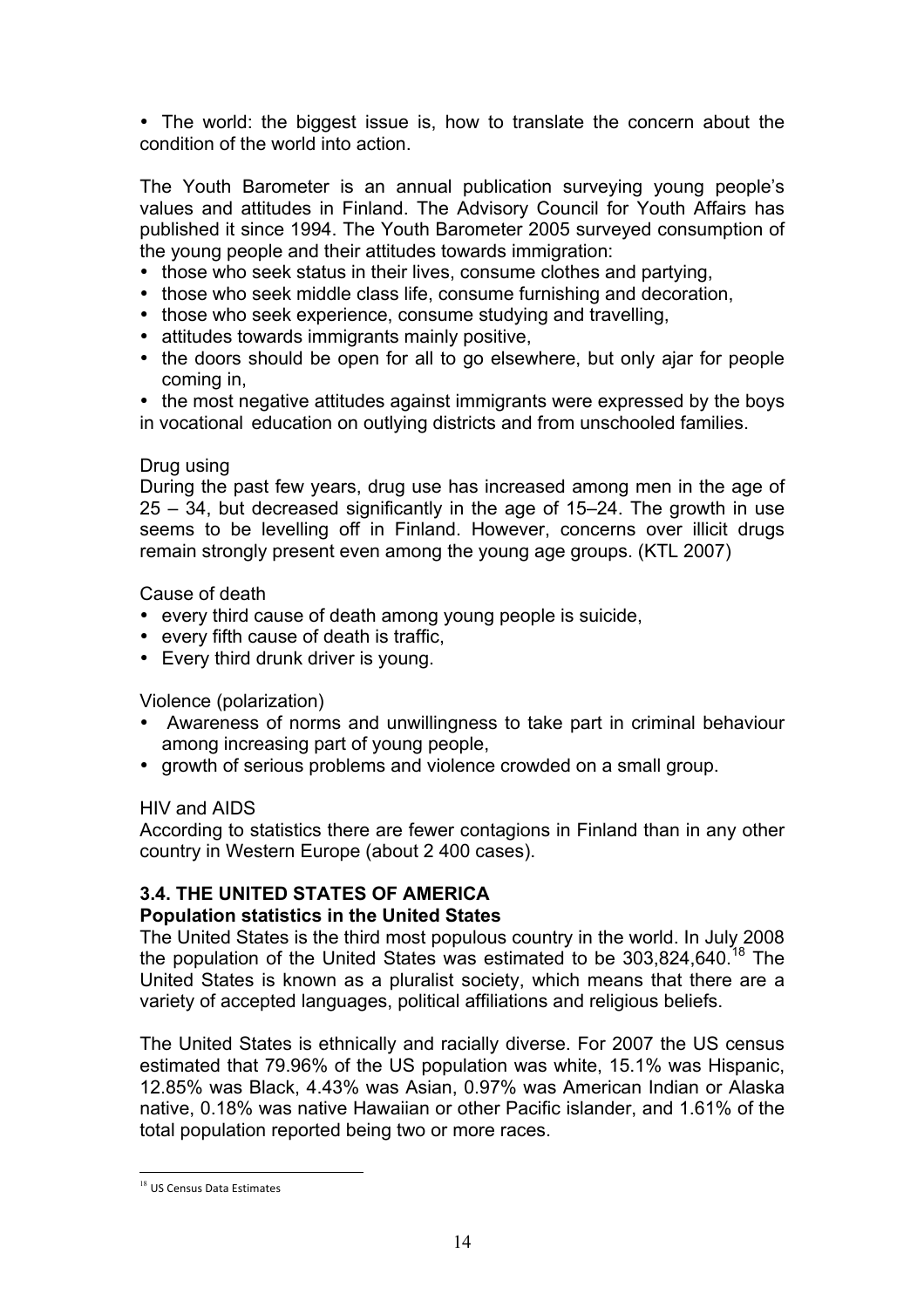The United States has no official language. English has historically been the most common language in the US, but Spanish is increasingly seen in daily social interactions and on official government forms. The US Census for 2000 reported that 82.1% of the population spoke English, 10.7% Spanish, 3.8% other Indo-European languages, 2.7% Asian languages, and 0.7% reported speaking 'other' languages.<sup>19</sup>

The United States has no official religion. There is a clause in the US Constitution that is frequently interpreted as an institutionalised separation between government oversight and personal decisions about religion, including a decision to have no religion whatsoever. Studies have reported that the United States is one of the most religiously diverse countries in the world.<sup>20</sup> The US Census estimated for 2007 that 51.3% of the population was Protestant, 23.9% Roman Catholic, 1.7% Mormon, 1.6% other Christians, 1.7% Jewish, 0.7% Buddhist, 0.6% Muslim, 2.5% other or unspecified, and 12.1% reported no religious belief.

#### **Demographics for the State of Indiana**

Indiana is the  $16<sup>th</sup>$  most populous state in the US. In 2006 the population of Indiana was estimated to be 6,313,520. Indiana has a higher than average homogenous demographic make-up due to its large population of non-Hispanic whites. The US Census data estimated that in 2006 Indiana was 88.3% White, 8.9% Black, 4.8% Hispanic, 1.3% Asian, 0.03% American Indiana or Alaska Native, and 1.1% reported being two or more races. Additionally, 3.1% of the population reported being born outside of the US, and 6.4% of the population reported that they spoke a language other than English at home. $21$ 

#### **Demographics for the State of Colorado**

Colorado is the  $22^{nd}$  most populous state in the US and ranks  $3^{rd}$  in the percentage of people holding a Bachelors degree or higher. In 2008 the population of Colorado was estimated to be 4,939,456. The US Census data estimated that in 2008 Colorado was 71% White (not Hispanic), 4.3% Black, 20.2% Hispanic, 2.7% Asian, 1.2% American Indian or Alaska Native, 0.2% Pacific Islander and 2% reported being two or more races. Additionally, 8.6% of the population reported being born outside of the US, and 15.1% of the population reported that they spoke a language other than English at home.<sup>22</sup>

#### **Education Statistics in the US and the State of Indiana**

A campaign for universal public education began in the US in the early  $19<sup>th</sup>$ century. By 1918 all 48 (then) states in the US had passed compulsory attendance laws that required children to attend public school for a specified period of time.23 Public education is predominantly administered and overseen

<sup>&</sup>lt;sup>19</sup> The CIA World Fact Book

<sup>&</sup>lt;sup>20</sup> 2002 General Social Survey [GSS]

<sup>21</sup>2006
US
Census
Data
Estimates

<sup>22</sup> US Census Bureau: State and Country QuickFacts

http://quickfacts.census.gov/qfd/states/08000.html

<sup>&</sup>lt;sup>23</sup> Urban, W. and Wagoner, J. (2009). American education: A history. New York: Routledge.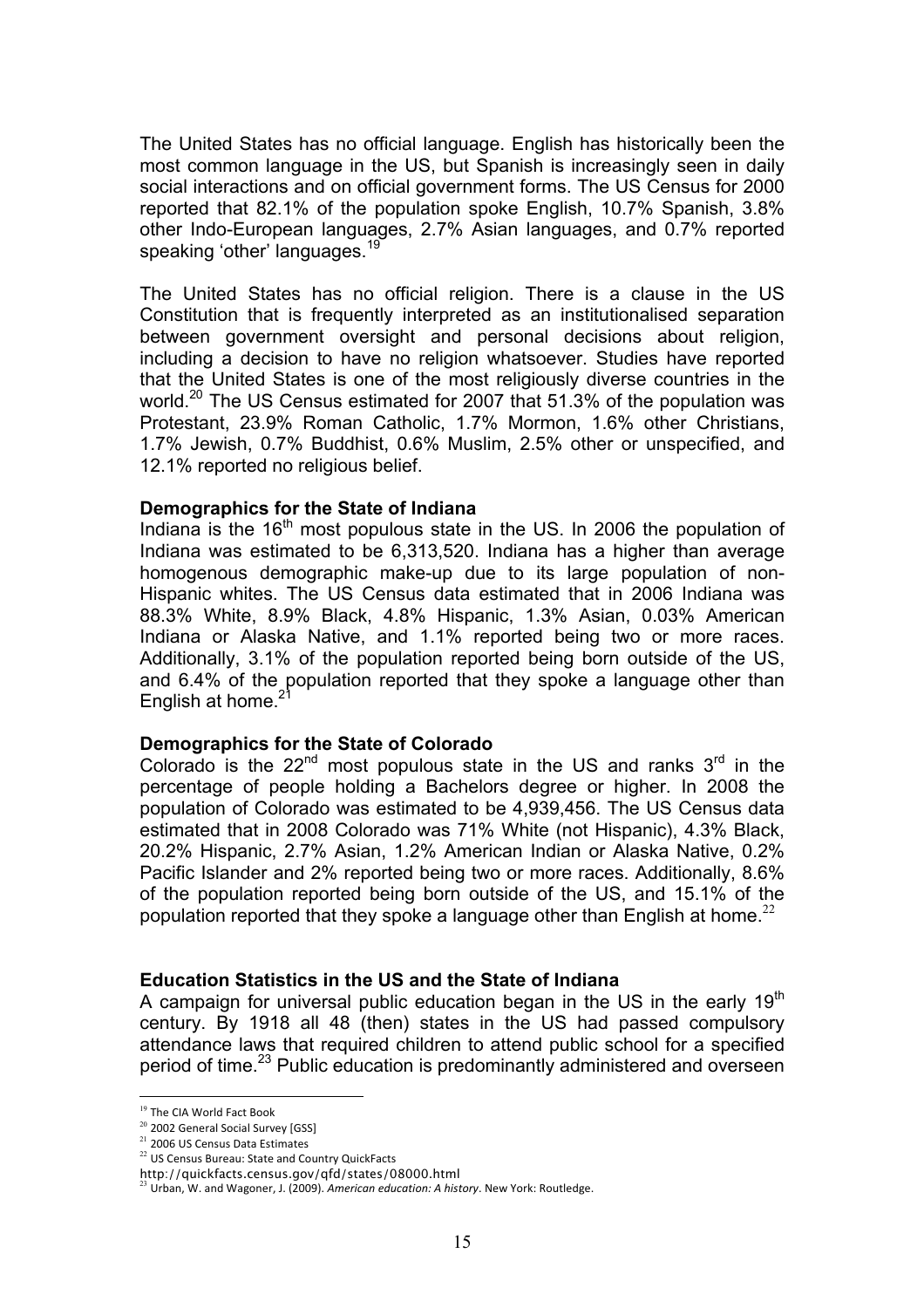by State governments, but recent federal legislation allowed for increasing federal intervention in US school systems.

One of the biggest criticisms of the US school system is that it is not truly an equitable system, especially when achievement rates for white students are compared to those of minority groups. Over the last 35 years educational attainment for all ethnic groups has increased, but significant educational attainment gaps still remain *between* groups. For example, African-Americans, Native Americans and Hispanics reportedly have lower test scores than Asian and white students.<sup>24</sup>

The US Department of Education reported that during the 2004-2005 school year there were 54.8 million students enrolled in public elementary and secondary schools. The primary ethnic and racial make-up of these students was 76% white, 12% black, and 7% Hispanic.<sup>25</sup> Enrolment rates in Indiana public schools mirror the state's homogenous population: minority enrolment rates are below the national average, but continue to rise. <sup>26</sup>

#### **Historical Influences on American Identity and National Society**

The United States of America came into existence as a unified republic following the successful defeat of British rule during the American Revolutionary War (1776-1781). During the 19th and 20th centuries the US expanded from 13 original states to 50 states and a number of overseas territories. The key strategy for US expansion often relied on displacing or subjugating native populations that were already settled on land desired by the US government. Furthermore, industrial, agricultural, and technological progress was also frequently achieved through the exploitation of minority and immigrant groups. Due to this complicated history, race relations in the US are still quite conflicted. Several issues that remain particularly salient in the US are the repercussions from slavery, the annihilation of Native American tribes, and large waves of international immigration, especially from Mexico.<sup>27</sup>

#### **Young People in the United States**

In the US, young people are considered to be adults upon reaching their  $18<sup>th</sup>$ birthday; this is also the age when they are finally able to vote, and men are registered in the selective service (army registry). Still, defining "youth" in the United States can be difficult because surveys classify youth according to a variety of age categories, sometimes even up to the age of 25. The official US Census divides age categories into "under 5 years of age," "under 18 years of age," and "under 65 years of age." In 2006 one survey reported that there were 70 million people in the US under the age of  $18<sup>28</sup>$  which, according to US Census data, would be 25.9% of the population.

# **Youth Values, Attitudes, and Perceptions toward Diversity**

<sup>&</sup>lt;sup>24</sup> The Center for Information & Research on Civic Learning & Engagement, 2005, Attitudes of Young People Toward Diversity.

<sup>&</sup>lt;sup>25</sup> Indiana Department of Education, Indiana Education Statistics, School Data.

<sup>26</sup>Indiana
Department
of
Education,
School
Data.

<sup>27</sup>CIA
World
Factbook.

<sup>&</sup>lt;sup>28</sup> The Center for Information & Research on Civic Learning & Engagement, 2005, Attitudes of Young People Toward Diversity.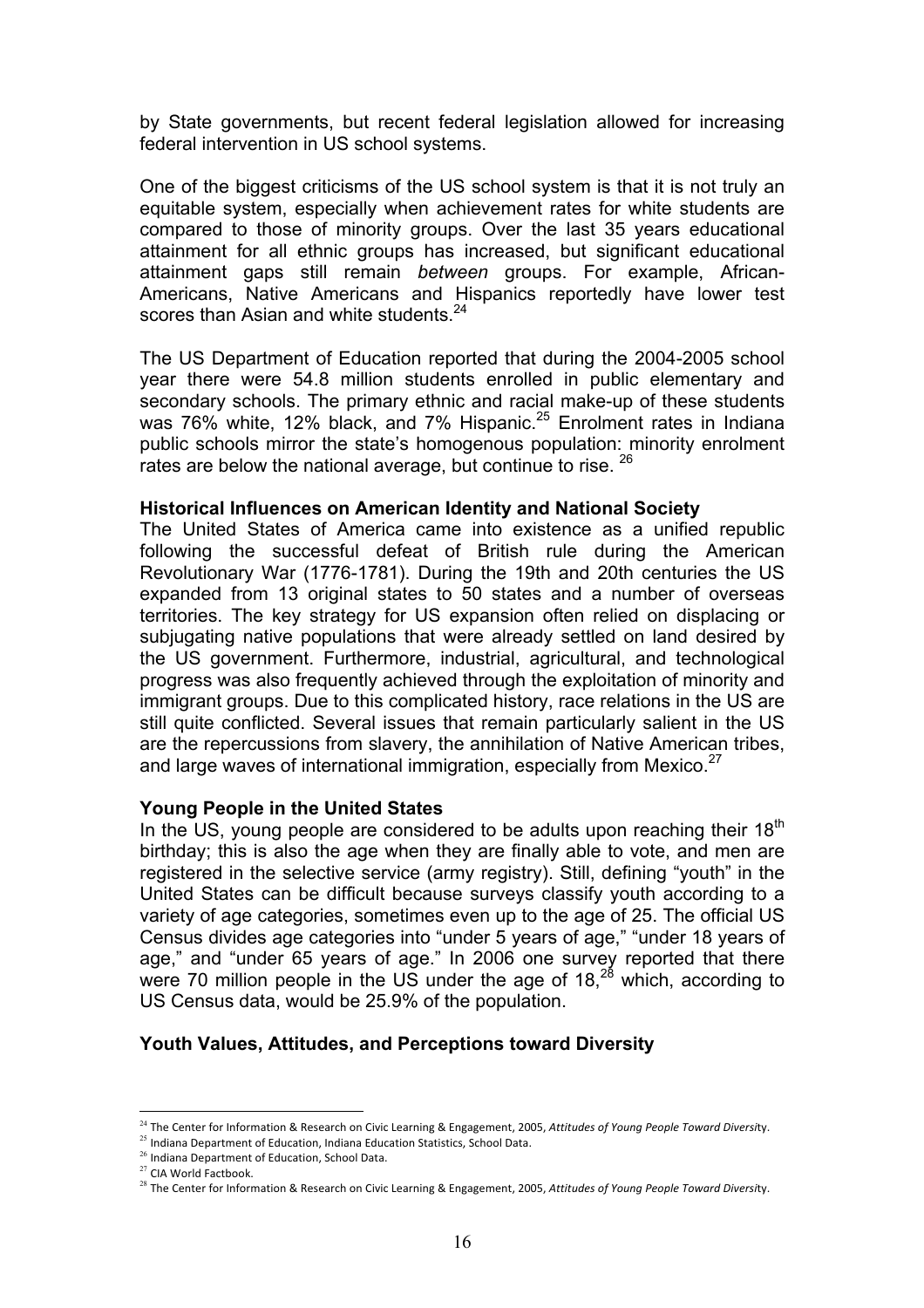According to a recent survey about values and attitudes toward cultural diversity in the US, the following traits were seen as characterizing considerable numbers of US youth:

- Expressive of the most tolerant opinions of any age group in the US.
- Supportive of laws prohibiting discrimination.
- Accepting of interracial marriages.
- Positive toward perceived contributions from immigrant groups.
- Respectful of cultural differences, and
- Supportive of diverse social interactions between groups (such as living in diverse neighbourhoods).29

Nonetheless, though American youth often *express* more tolerant opinions, actual habits and social interactions sometimes do not reflect this fact. For example, it was shown that many of the same youth who expressed tolerant opinions toward interracial marriage and living diverse neighbourhoods actually only participated in social activities and voluntary associations (such as churches or community organizations) with friends from their own race.  $30$ Minority youth are also more likely to be victims of discrimination or harassment. One study found that 46% of black students, 33% of students in urban environments, and 32% of Hispanic students were more likely than

#### **Youth Values, Attitudes, and Perceptions toward Religion**

whites to report being victims of racial or religious incidents.<sup>31</sup>

Religious involvement is reportedly an important dimension in the civic life of most American communities;<sup>32</sup> however, there is a lack of research in the US that focuses specifically on the religious attitudes and habits of youth. As a result, knowledge of the religious affiliations, practices, beliefs, experiences, and attitudes of US youth are generally underreported, though some surveys are beginning to address this issue. Recent data indicate the following trends:

- A recent survey reported that, despite assumptions to the contrary, twothirds of youth felt neither alienated from nor hostile toward organized religion.<sup>33</sup>
- Youth are more open to different types of religious affiliations, including having no religious affiliation whatsoever.
- Youth are less likely than adults to be frequent attendees of organized religious events.<sup>34</sup>

#### **Current Trends Related to American Youth**

There are many issues in the US that are thought to impact youth attitudes and values, but there are few surveys that attempt to synthesize such a broad topic. Below are some trends that predominantly affect youth in the US.

#### Teenage Pregnancy

Teen pregnancy is incredibly high in the US, and it disproportionately touches the lives of minority youth.

<sup>&</sup>lt;sup>29</sup> The Center for Information & Research on Civic Learning & Engagement, 2005, Attitudes of Young People Toward Diversity.  $30$  Ibid.

<sup>&</sup>lt;sup>31</sup> Louis Harris and Associates, 1990, The Reebok/Northeastern Study of Youth Attitudes on Racism.

<sup>&</sup>lt;sup>32</sup> Harvard University reports based on The Social Capital Community Benchmark Survey

<sup>&</sup>lt;sup>33</sup> National Survey on Youth and Religion, Religion and Life Attitudes and Self-Images of American Adolescents

<sup>&</sup>lt;sup>34</sup> Harvard University reports based on The Social Capital Community Benchmark Survey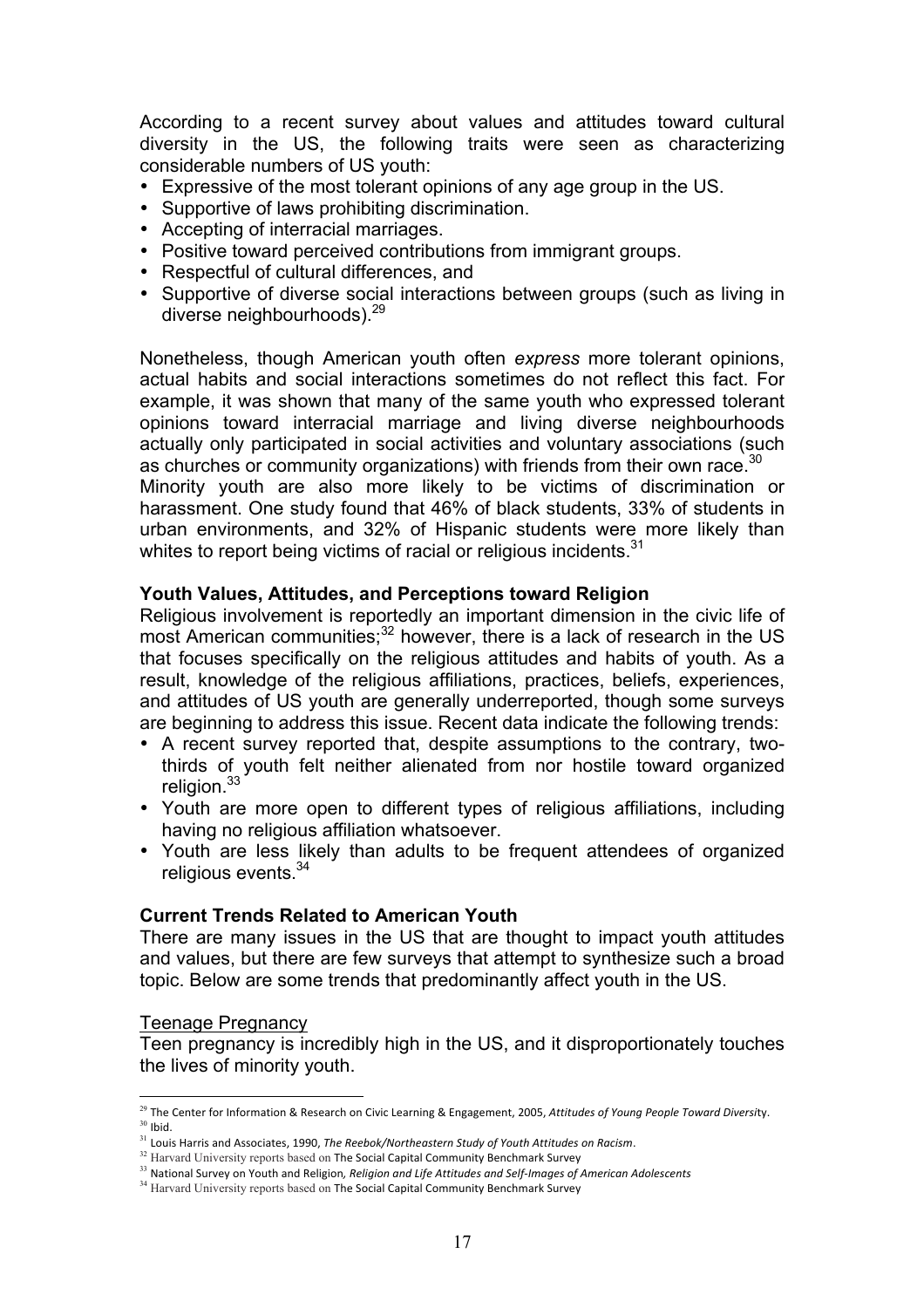• Despite historic declines, the US teen pregnancy rate is still reported to be one of the highest rates in industrialized world.<sup>35</sup>

- In 2006 teen pregnancy in the US reached a record high for the first time in fifteen years.
- Pregnancy rates for black and Hispanic teenagers are more than 2 and 1/2 times higher than those for non-Hispanic white teenagers.<sup>36</sup>

# Declines in Marriage Rates

Traditional marriage arrangements are declining in the US, but most youth still regard a committed relationship as an important personal goal.

- Marriage rates in the US have declined from 1990-2004.<sup>37</sup> <sup>38</sup>
- "Traditional" family roles are shifting, marriage is becoming less common, and families are smaller and perceived as being less "stable." <sup>39</sup>
- Youth attitudes towards cohabitation have shifted, with marked increases in favourable attitudes toward living together outside of marriage.<sup>40</sup>

# School Safety, Crime and Violence**<sup>41</sup>**

There is evidence that school safety has improved, as the victimization rate of students between ages 12–18 declined between 1992 and 2005, but students still face the possibility of violence and crime in US schools.

- During 2005–06, 86% of public schools reported that at least one crime occurred at their school.
- 3% of schools surveyed reported daily or weekly occurrences of racial/ethnic tensions among students.
- 11% percent of students ages 12–18 reported that someone at school had used hate-related words against them; 38% reported seeing hate-related graffiti at school.
- 24% of students ages 12–18 reported that there were gangs at their schools, and students in urban schools (36%) were more likely to report gangs than suburban students (21%) and rural students (16%)
- 19% of students in grades 9–12 reported they had carried a weapon anywhere in 2005, including on school property; 6% reported they had carried a weapon *on school property* in the previous 30 days.
- Drugs and alcohol are reportedly used by one quarter of secondary students in US public schools.

# **In Summary**

Overall, school demographics in the US are increasingly diverse. Youth often express having tolerant attitudes toward diverse lifestyles, races, ethnicities, religions, and sexual orientations, but there are still documented discrepancies between the statements of youth and their actions and habits. Furthermore, minority youth are most often the victims of discrimination and hate-based epithets in schools, and many of the issues that currently impact

<sup>&</sup>lt;sup>35</sup> US Centers for Disease Control [CDC], 1990-2002, Recent Trends in Teenage Pregnancy in the United States.

<sup>&</sup>lt;sup>36</sup> US Centers for Disease Control [CDC], 2006, Births: Preliminary Data.

<sup>&</sup>lt;sup>37</sup> US Centers for Disease Control [CDC], National Vital Statistics.

<sup>&</sup>lt;sup>38</sup> Indiana also mirrored this decline with 9.6 people married per 1000 in 1990, but only 7.8 people married per 1000 in 2004.

<sup>&</sup>lt;sup>39</sup> General Social Survey [GSS], Changes in Family Structure, Family Values, and Politics, 1972-2006

<sup>40</sup>Urban
Institute
survey
conducted
from
1985‐1999.

<sup>&</sup>lt;sup>41</sup> US Department of Education, 2007 Indicators of School Crime and Safety Survey.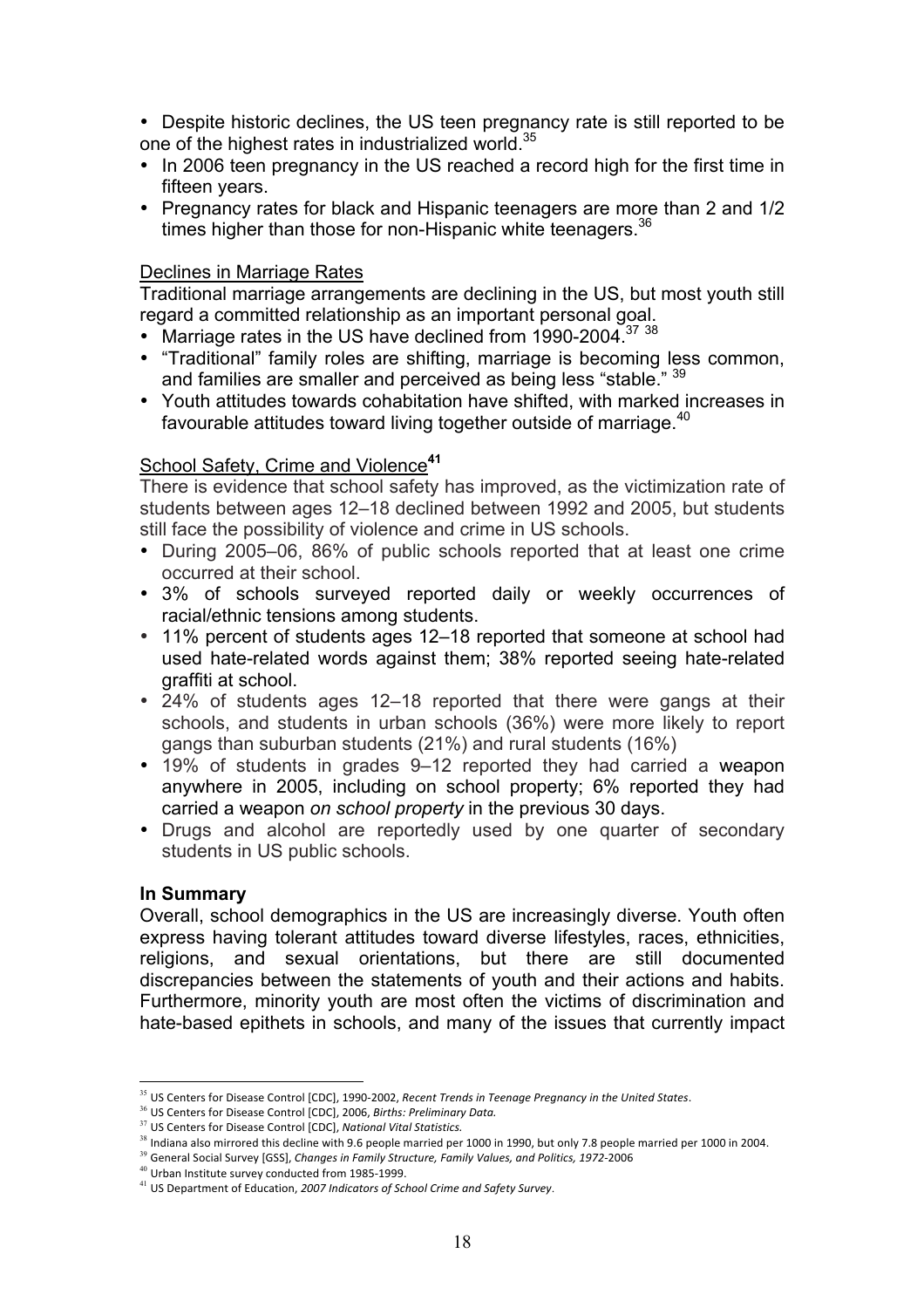American youth, such as teen pregnancy and school violence, disproportionately affect minorities, especially those in urban areas.

# **3.5. AZERBAIJAN<sup>42</sup>**

Azerbaijan - a nation of Turkic Muslims - has been an independent republic since the collapse of the Soviet Union in 1991. Despite a cease-fire, in place since 1994, Azerbaijan has yet to resolve its conflict with Armenia over the Azerbaijani Nagorno-Karabakh enclave (largely Armenian populated). Azerbaijan has lost almost 20% of its territory and must support some 750,000 refugees and internally displaced persons (IDPs) as a result of the conflict.

The most tragic pages of the history of Azerbaijan in the  $20<sup>th</sup>$  century are linked to refugees and IDPs. Forces interested in geo-strategic position, rich natural resources of Azerbaijan moved Azerbaijanis by use of force from their historical lands, territorial claims of Armenians resulted in deportation of Azeri from their lands in 1905, 1918-20, 1948-53 and 1988-93.

Azerbaijan faces rapid development of the population and a surprising pace of events. Urbanization is now affecting large sections of rural areas, the public opinion is changing at cosmic speed, as is the demographic composition of the population. (Problems and Solutions of Sociology in Azerbaijan, Abulfaz D. Suleymanov)

# **Statistics**

Population (January 2008): 8,629,900.

Population growth rate (2007): 1.1%. In January-June 2008, 73,6 thousand persons were born in the country, on average 404 babies daily and 17 persons per every 1000 people of population.

Of total population 51,7 percent live in urban areas and 48,3 percent in rural areas. 49,3 percent of population are comprised of males, 50,7 percent of females. There are 1027 females per every 1000 males. The average age is 32, life expectancy 72,4 (69,7 in male, 75,1 in female). In January-June 2008 33,4 thousand marriages and 3,9 thousand divorces were registered (less than the number of marriages and divorces per every 1000 persons of population in the respective period of the previous year). The average age for those marrying for the first time was 28 in men, 24 in women.

Net migration rate (2006 est.): -4.38 migrant(s)/1,000 population.

In Azerbaijan there are 3119 persons looking for asylum, the majority of which are Chechens with Russian citizenship, persons from Afghanistan, Iran, Iraq and Palestine. At the moment, there are about a million refugees, IDPs and persons looking for asylum in Azerbaijan.

Ethnic groups (1999 census): Azeri 90.6%, Dagestani 2.2%, Russian 1.8%,

 http://www.prb.org/Countries/Azerbaijan.aspx http://www.un-az.org/content/view/13/42/lang,english/

 <sup>42</sup> http://www.azerbaijan.az/portal/sitemap\_e.html

http://www.unicef.org/infobycountry/azerbaijan\_statistics.html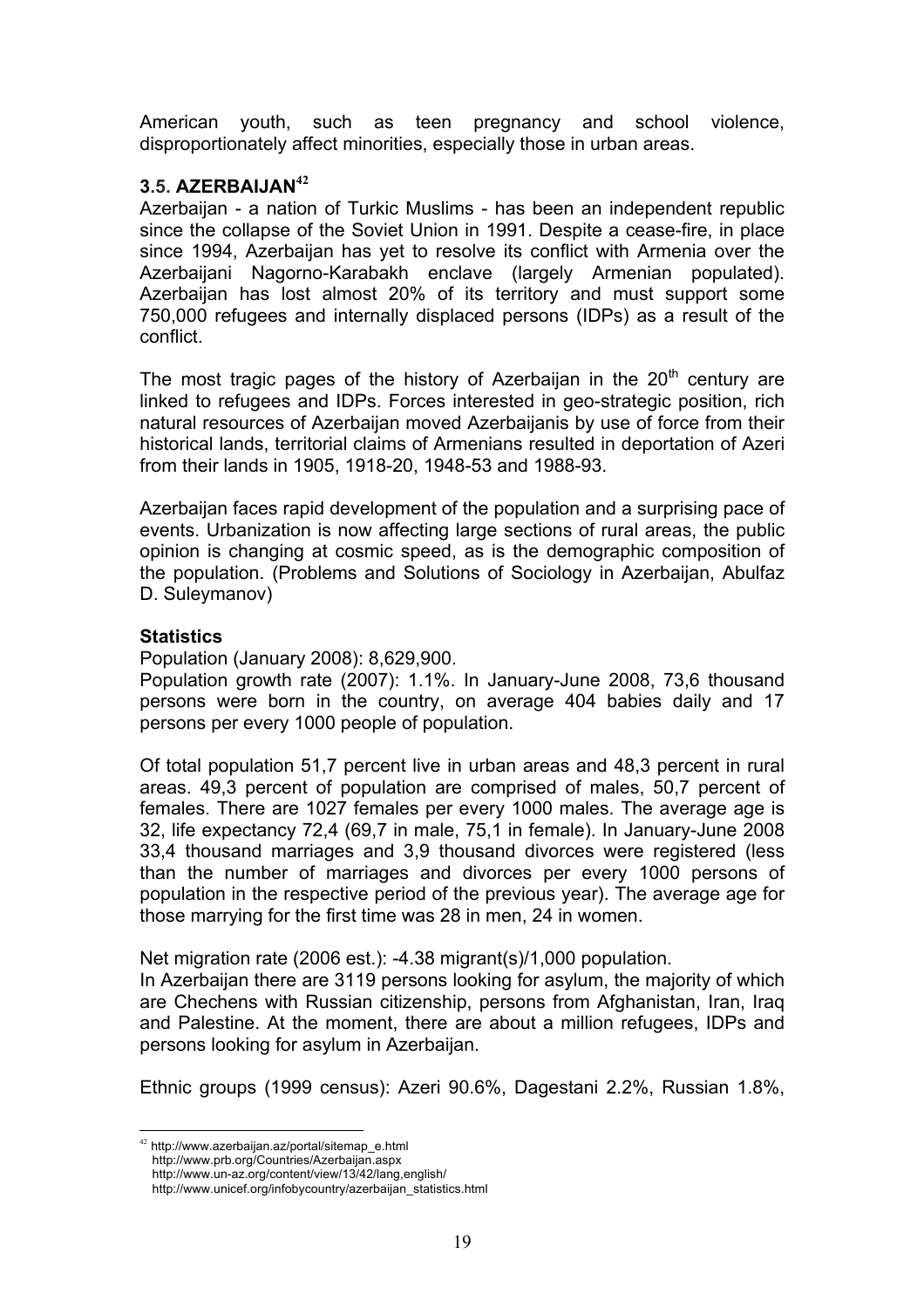Armenian 1.5%, other 3.9%. *Note:* the separatist Nagorno-Karabakh region is populated almost entirely by ethnic Armenians.

Religion: Muslim 93.4% (majority Shia), Russian Orthodox 2.5%, Armenian Orthodox Church 2.3%, and other 1.8%.

Languages: Azerbaijani 89%, Russian 3%, Armenian 2%, and other 6%.

Education: Literacy--97%

Internet users: (per 100 people): 11

Health: Infant mortality rate (2000 est.)--83.41/1,000 live births. Life expectancy (2007 est.)--65.96 years.

Work force (3 million): Agriculture and forestry--42.3%; industry--6.9%; construction--4.2%; other--46.6%. Unemployment rate (est.): 15%-20%.

#### **International organizations observations in Azerbaijan Transparency**

The present 125-member unicameral parliament elections in November 2005 did not meet international standards. A majority of parliamentarians are from the President's "New Azerbaijan Party." The parliament also includes up to 10 opposition members and a sizeable number of nominal independents. Many of these independents are believed to have close ties to government, while as many as 20 others are business leaders whose political affiliations are not  $cl$ ear. $43$ 

# **Human Rights**

The human rights situation in the country remains poor with backsliding in some areas, especially media freedom, religious freedom, and political participation. Restrictions on freedom of assembly, expression, and religion continue, as do arbitrary arrest and detention, and the imprisonment of persons for politically motivated reasons. Arrests and detention for unregistered religious activity continues in some localities.<sup>44</sup>

# **Corruption**

Corruption remains pervasive, as does the lack of accountability for torture of individuals in detention, violence against journalists, and excessive use of force against peaceful demonstrators. Corruption is ubiquitous and the promise of widespread wealth from Azerbaijan's undeveloped petroleum resources remains largely unfulfilled.<sup>45</sup>

#### Environmental Issues

Azerbaijan is considered one of the most important spots in the world for oil exploration and development. Proven oil reserves in the Caspian Basin, which Azerbaijan shares with Russia, Kazakhstan, Turkmenistan, and Iran, are comparable in size to North Sea reserves several decades ago.<sup>46</sup>

Azerbaijan faces serious environmental challenges. DDT and toxic defoliants used in cotton production during the Soviet era contaminated the soil

 <sup>43</sup> http://www.traveldocs.com/az/govern.htm

<sup>44</sup> http://www.traveldocs.com/az/govern.htm

<sup>45</sup> http://www.unohrlls.org/en/orphan/60/

<sup>46</sup> http://www.geographyiq.com/countries/aj/Azerbaijan\_economy\_summary.htm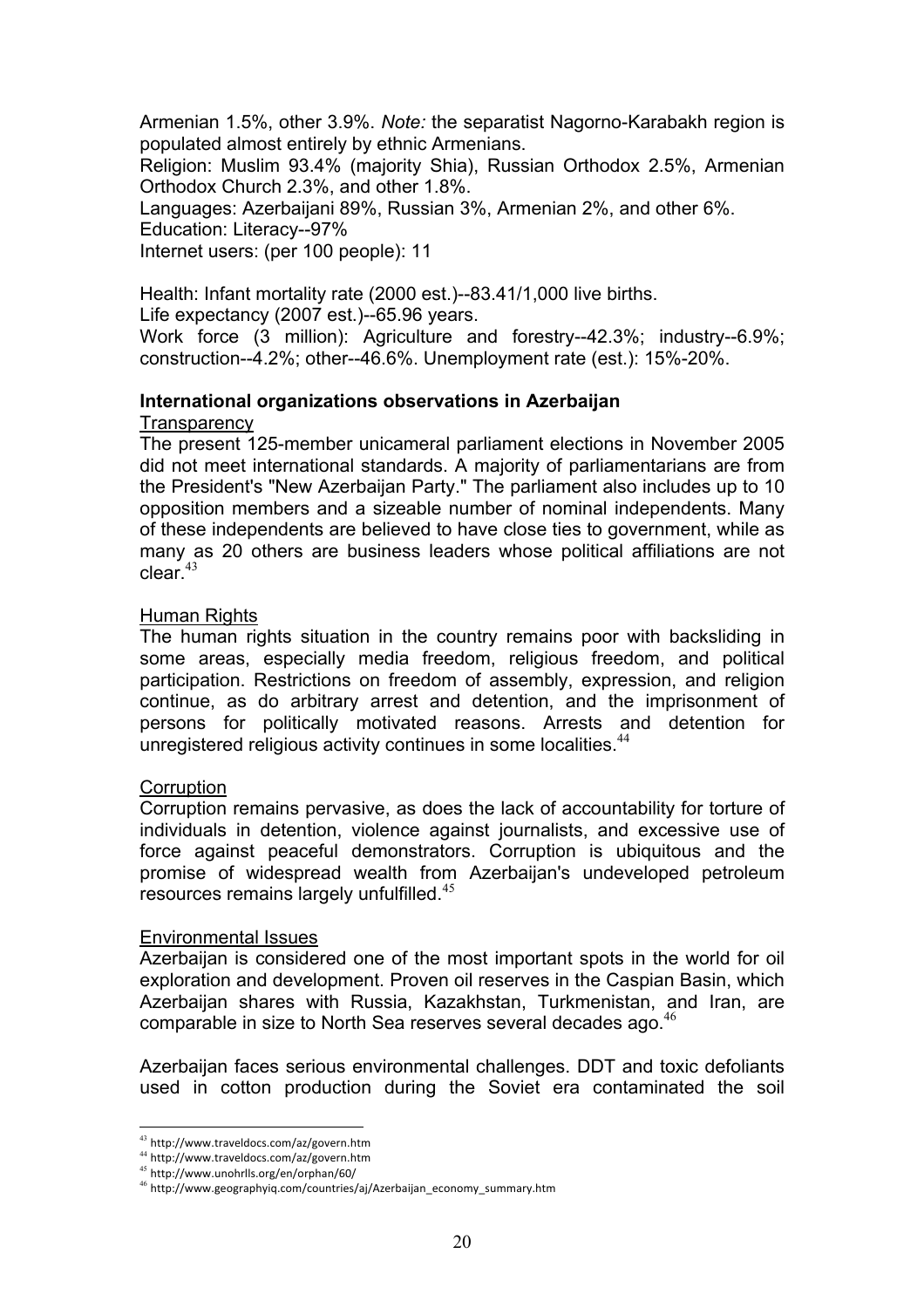throughout the region. Caspian petroleum and petrochemicals industries have also contributed to present air and water pollution problems. Overfishing by poachers is threatening the survival of Caspian sturgeon stocks, the source of most of the world's supply of caviar. $47$ 

#### Youth policy

The state youth policy is the system of measures aiming at the establishment of legal, socio-economic and socio-political conditions by the state for the provision of the comprehensive development of the youth and their active participation in the public life.

The major trends of the youth policy have been identified by the Law of the Republic of Azerbaijan 'On the youth policy' in the following way:

- Moral upbringing of the youth and its participation in the cultural life;
- The state care about the talented youth;
- Physical development and the health protection of the young people;
- Provision of employment of the young people;
- The state aide to the young families. $48$

Study of the statistics of the criminal cases against juvenile delinquents and youth until 28 shows that they most often are indicted in the charges of hooliganism, driving in a state of alcoholic intoxication, street fights, sale and use of drugs, rape (for men), petty theft and fraud (for women) (Azerbaijan Gender Information Centre)<sup>49</sup>.

Conclusion: The presented country profiles, compiled by experts of respective countries using available statistical and research data can provide background and be of help for possible interpretations of the data collected.

 $\overline{a}$ 

<sup>&</sup>lt;sup>47</sup> http://www.state.gov/r/pa/ei/bgn/2909.htm<br><sup>48</sup> http://www.azembajada.es/browse.php?lang=eng&page=10<br><sup>49</sup> http://www.gender-az.org/index\_en.shtml?id\_main=13&id\_sub=46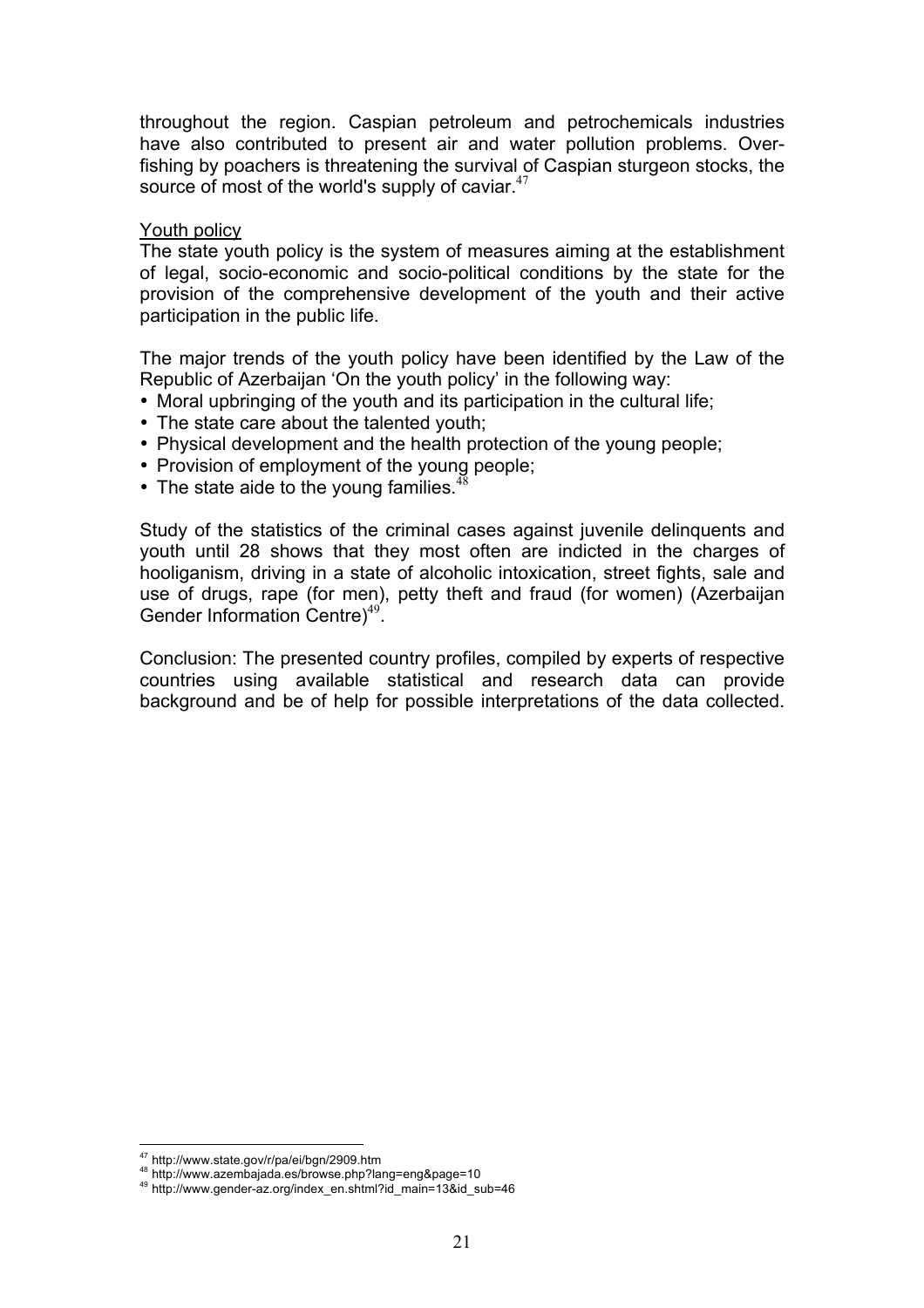# **4. The results of the study by the fields researched.**

This chapter presents an overview of the collected data by participating countries and questions asked.

# **4.1. Young people's awareness of a multicultural society, their attitude to multicultural structure of the society**

The respondents were asked to mark on the five point scale (many - some few - none – do not know), how they perceive the structure of their society by specification of diverse social groups (people who speak different languages at home, people with special needs, people belonging to a different race or ethnicity, people with a different sexual orientation, people belonging to some religion) and their existence in the countries.

# ESTONIA

Estonian and Russian students have considerably different values in regard to multiculturalism in Estonian society (see Fig. 2). Estonian students' vision about how multicultural Estonian society is wider and more open. The dominating trend in their answers shows wider awareness of diverse social groups represented in our society. The biggest number of respondents agreed to the statement that there were many people in the Estonian society speaking different home languages. Estonian students are also widely aware of numerous people belonging to different religious congregations and of people with special needs. The amount of people belonging to a different race or ethnicity was estimated lowest. The proportion of answers "do not know" was quite small. The students from Russian medium schools preferred most often the answers "there are none" and "there are few of them". They agreed most unanimously (more than 70% of all respondents) that there are no or very few people with a different sexual orientation in the society. The people with special needs and people belonging to a different race or ethnicity were recognised after them. The biggest number of respondents (ca 40%) agreed that there are quite many people, who speak different home languages. As compared to students from Estonia medium schools, they gave more often "do not know" answers.

Considering statistical data and student's answers estimating the structure of society, the students from Estonian medium schools have a more adequate comprehension of the social situation than students from Russian medium schools. A more detailed analysis could clarify what Estonian students actually meant by "different home languages" and by "belonging to a different race or ethnicity" as their answers showed that there are more people speaking different home languages than those belonging to a different race or ethnic group.

When taking the question how multicultural Estonian society is, the students from both, Estonian and Russian medium schools gave similar answers, most often "quite" and "not very". Still considering all answers, Estonian students consider Estonian society at large more multicultural, as 8% of them said "very" whereas the corresponding number of students from Russian medium schools was 3%; the corresponding numbers of respondents saying "not at all" were 3% and 10%, respectively.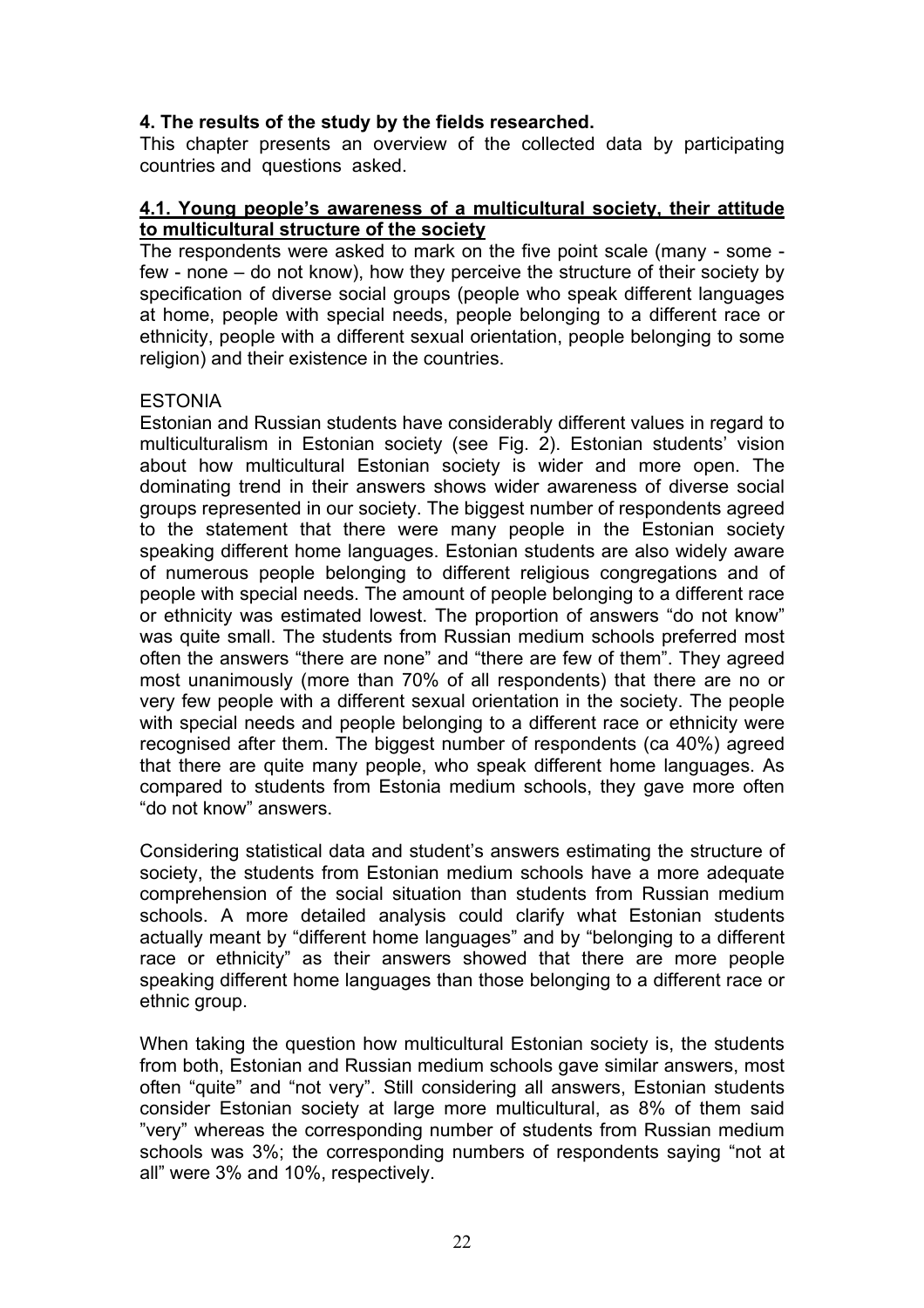



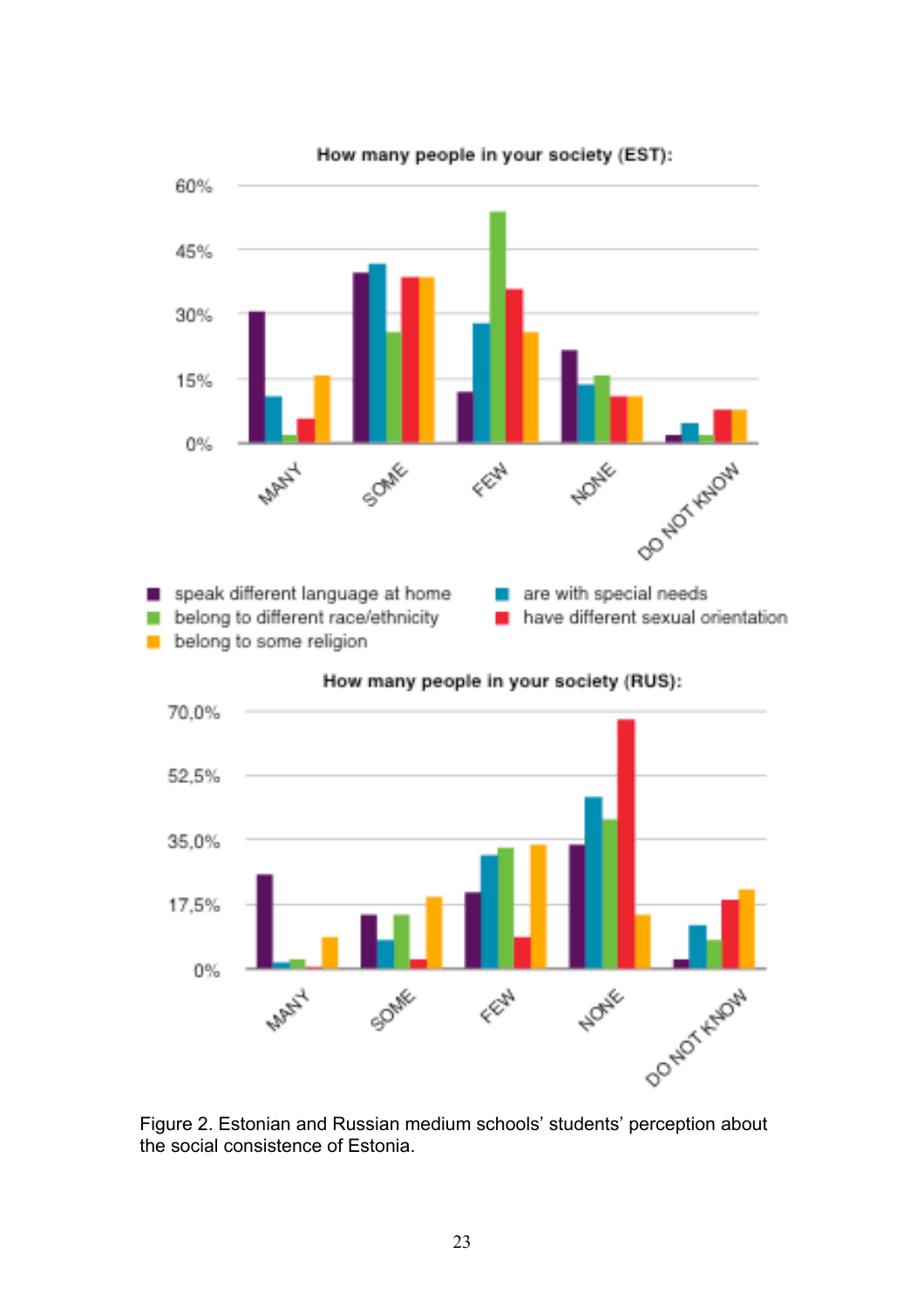# FINLAND

The area around Helsinki is more multicultural than the other parts of Finland. This can also be seen in the answers of Finnish students. In the rural area young people have fewer contacts and less experience with people from different ethnicity or speaking different language, but they have more experience of people with special needs. Most "do not know" answers in both groups (23%) were given to questions concerning awareness of people having different sexual orientation.

# LATVIA

Most of the respondents have identified that the society in which they live is either slightly (42%) or somewhat (31%) diverse. Only one-sixth of respondents mention that society is very diverse, 7% identify that the society in which they live is not diverse at all. The results do not show significant differences between students with a Latvian vs. Russian native language, as well as between genders and different age groups.

#### INDIANA

In this section, US students were asked 5 questions about their perceptions of multiculturalism and the state of race relations in Indiana. Students were also asked how common they thought it was for certain groups to live in Indiana, such as people who speak a different language, people with a disability, people belonging to a racial or ethnic minority, people identifying as gay, lesbian, bisexual, or transgender (GLBT), or individuals belonging to an organized religion.

Four of the questions in this section were quantitative, asking students to select their answers from a 4-point Likert scale; one question was openended.

Overall, the standard deviations of the responses to each question showed little variation across student answers, but 70.7% of students reported that they considered Indiana to be "somewhat" or "very multicultural." Overall, students reported that they believed that the most common groups in Indiana were individuals with a religious affiliation (a particular affiliation was not specified in the question), individuals from an ethnic or racial group, and individuals with a non-traditional sexual orientation (GLBT).

While 74.7% of students reported that they thought it was "somewhat" or "very common" for individuals in Indiana to belong to a racial or ethnic minority, it was also interesting to note that the same percentage of students (74.7%) reported that "all" or "some" of their neighbours were the same ethnicity that they were.

Overall, student perceptions of the state of race relations in Indiana indicated that students felt that race relations in Indiana were "somewhat" (35.7%) but "not very conflicted" (55%).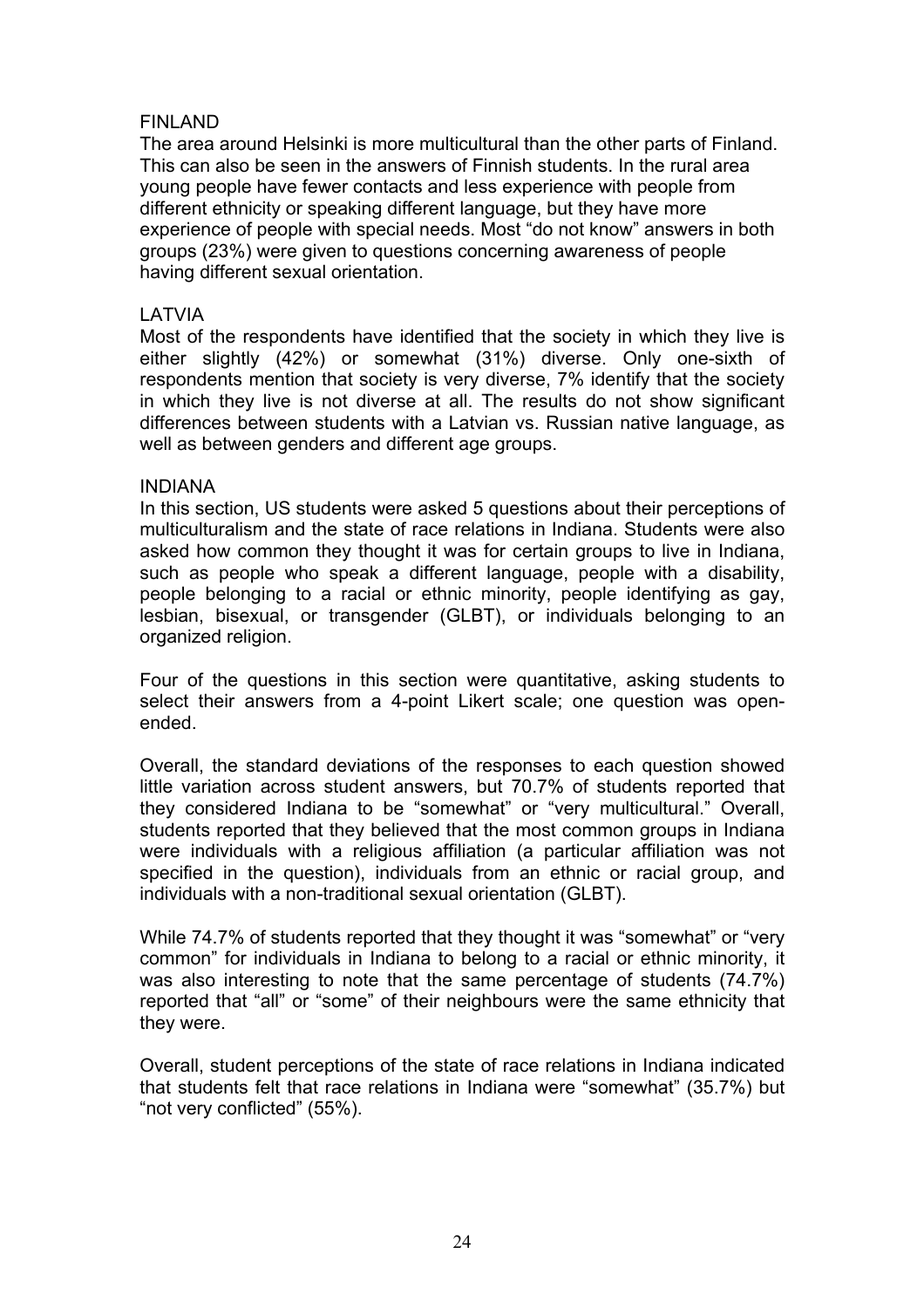

How many people in your society (LAT):

the social consistence of Latvia.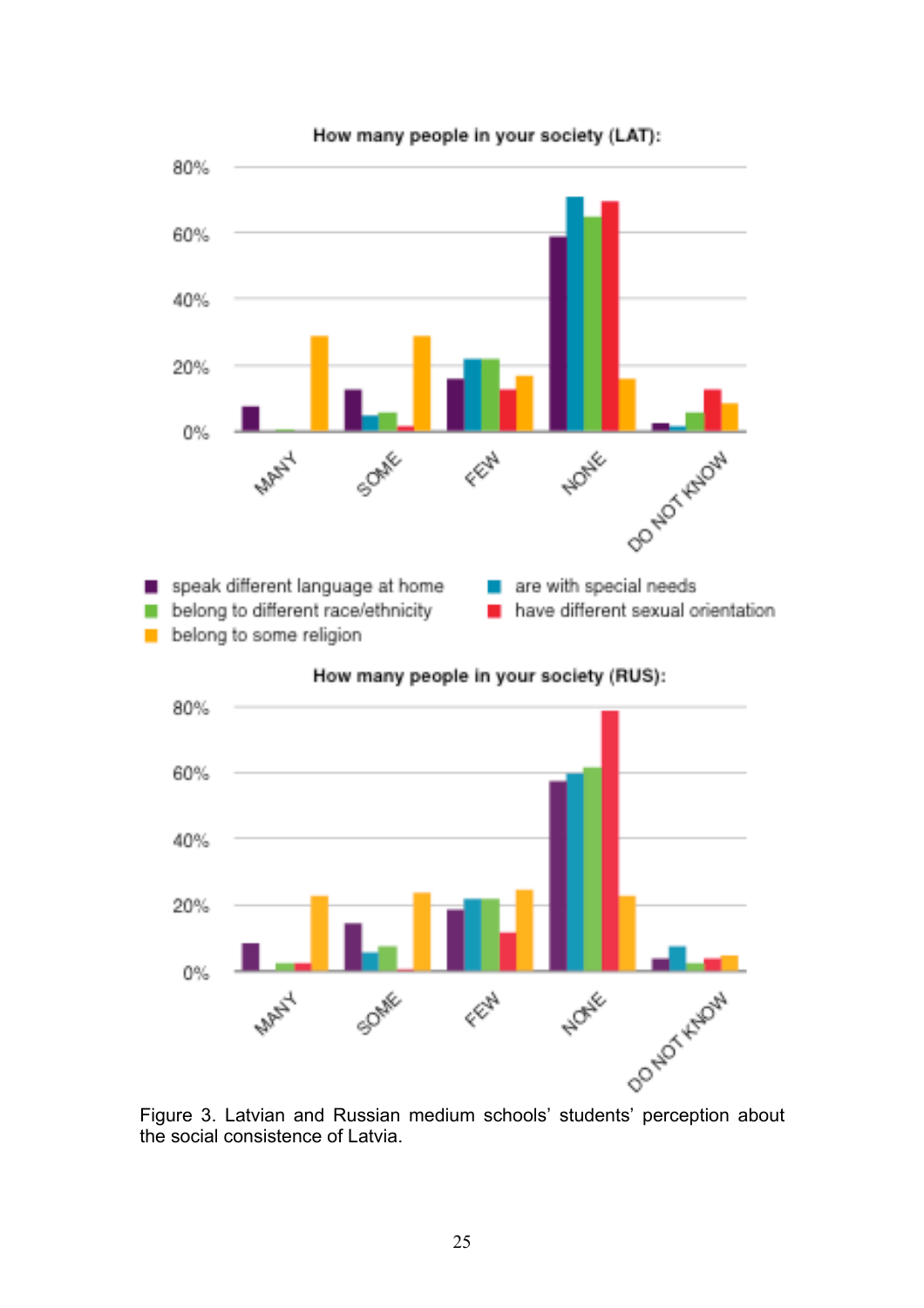#### COLORADO

The students of Denver have decided about multiculturalism in their society considering how many people belong to mentioned in the questionnaire social groups. All five social groups have gained considerably more attention (recognition) than the respective groups evaluated by the students in other countries. They believe like the students from Indiana, that the greatest in number was the minority group belonging to some religion. 90% of respondents share this opinion. 76%- think that there are many people with different home languages and of different race and of ethnic origin. The number of people with special needs is considered smallest as only 46% of respondents recognized them.

As expected, the overwhelming majority of Denver students consider their society multicultural. It also corresponds to the statistical data characterizing US demographic situation in reality. 40% of respondents claim their society to be "very multicultural" and in addition to that, 21% claim the society to be "quite multicultural". 61% of students altogether consider the USA a multicultural country. Nobody claims it to be not at all multicultural. However, the number of students, who answered "do not know" is still 12%, which is higher than the amount of Estonian young people answering the same way.<br>How Multicultural is your society?



Figure 4. Students' perception of their society's multicultural nature.

# AZERBAIJAN

Azerbaijan young people think that the greatest majority among different social groups are religious people (69%) and those having different home languages (53%). The representatives of the three other social groups are not so widely recognized: 22% of respondents mention the existence of people belonging to a different race or ethnic group, 16% mention the people with special needs and only 2% of respondents admit the fact of having people with a different sexual orientation in society.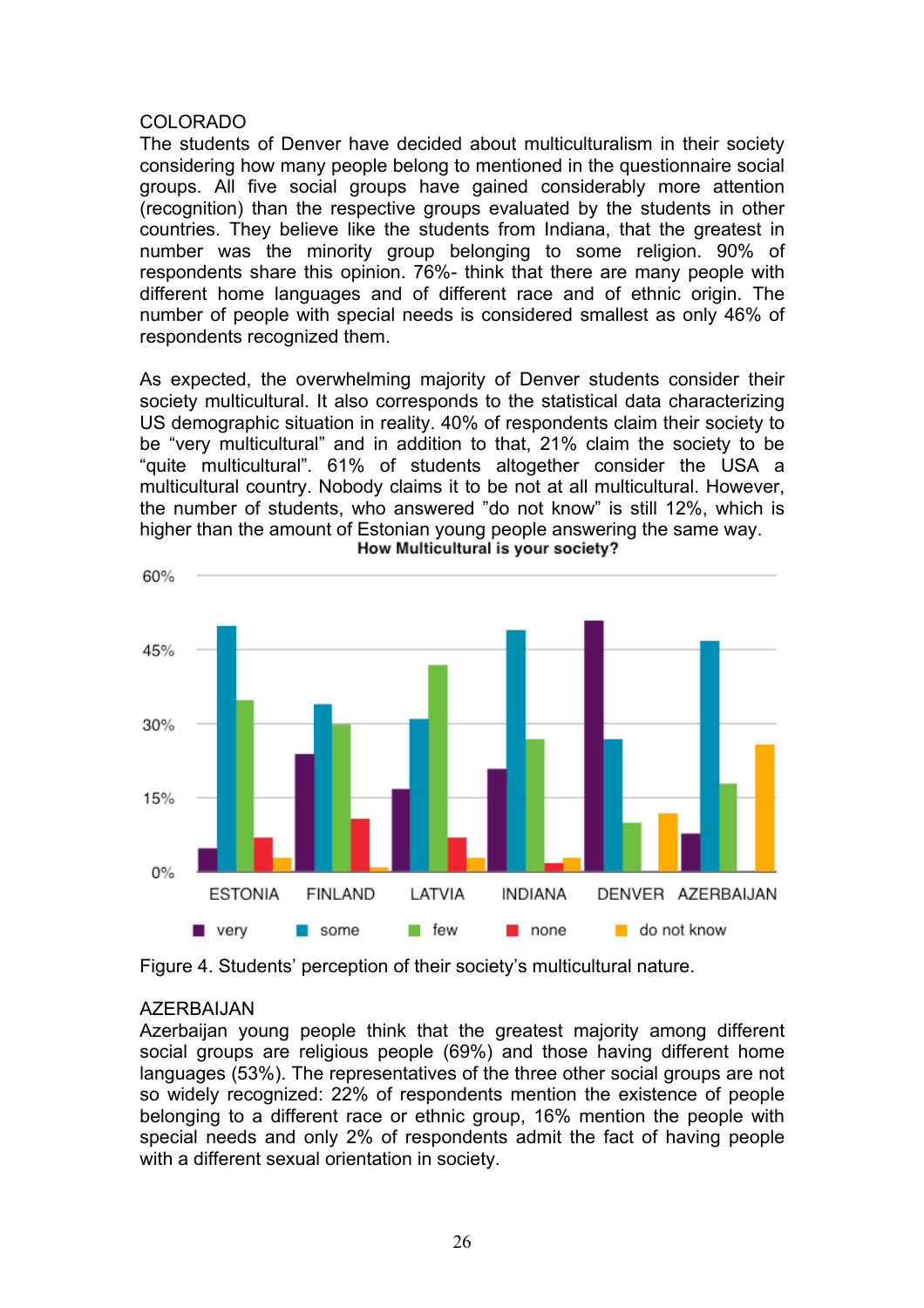Considering everything mentioned above 8% of respondents claim Azerbaijan to be "very multicultural" and 47% think it is "somewhat multicultural". When only 3% Estonian students gave answers "do not know" to the composition of society, then the respective number in Azerbaijan was 26%, which was on the second place in students' esteem after "somewhat multicultural". Perhaps it could be explained by the younger age of Azerbaijan respondents but maybe also by the fact that the topic of multiculturalism in society or education is not an issue to be discussed.

# **4.2. Young people's readiness and openness for communication with representatives of different social groups.**

The respondents were asked about their wish and readiness to communicate with people of the above-mentioned groups (people who speak different languages at home, people with special needs, people belonging to a different race or ethnicity, people with a different sexual orientation, people belonging to some religion).

# **ESTONIA**

The answers of students from Estonian and Russian medium schools are basically the same. Both prefer to communicate with those people having different home languages (73% of students of Estonian medium schools; 79% of Russian medium schools) and with people belonging to a different race /ethnicity (82% and 68%, respectively). The following preferred groups for communication were religious people and people with different sexual orientation. However, the proportional differences here are remarkable: the students of Estonian medium schools gave 52% and 51% of positive answers, students from Russian-medium schools gave positive answers 32% and 28%, respectively.

The number of those giving negative answers was just the contrary. 25% of students from Estonian medium schools have no wish to communicate with religious people and 22% with people with a different sexual orientation. The proportion of students giving negative answers from Russian medium schools in regard to aforementioned social groups was 38% and 18%, respectively. The students of both school types were least willing to communicate or have some common activities with people with special needs. Only 32% of students from Estonian-medium schools and 23% of students from Russian-medium schools were willing to do it.

In the section characterising wish/willingness to communicate with diverse social groups there was a considerable amount of answers "don't know". 35% of students from Estonian schools do not know whether they wish to have common activities with people with special needs and 25% of them cannot make up their mind about religious people. Students from Russian medium schools have followed the same trend in regard to the same social groups; only the characterising percentage numbers are considerably higher – 46% and 38%.

When students from Estonian medium schools were also unsure about their willingness to communicate with people having different sexual orientation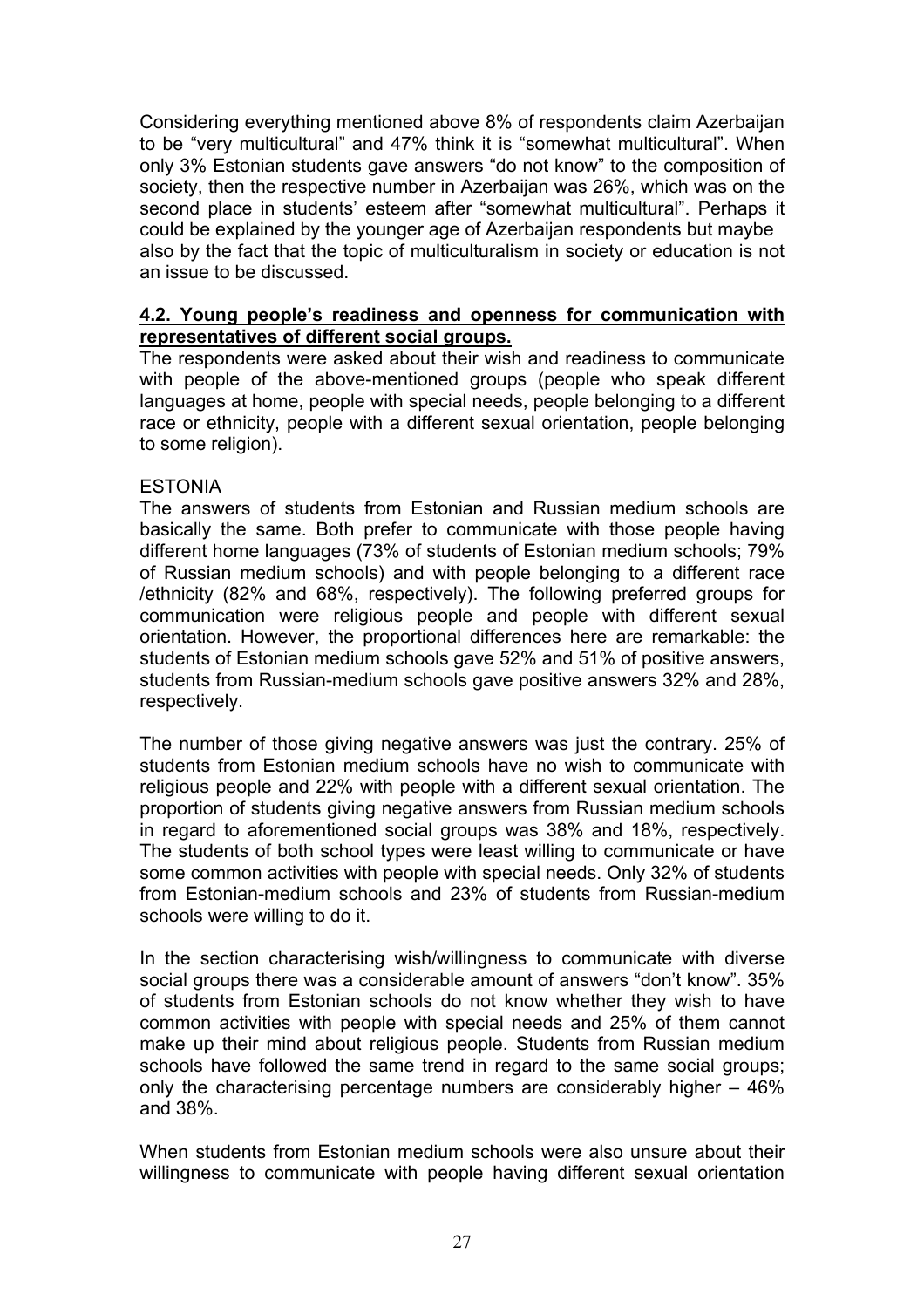(22% answered "don't know"), then 21% students from Russian medium schools were unsure whether they wish to have common activities people belonging to a different race/ethnicity.

Making an attempt to summarise the results collected, we may tentatively conclude that students from Estonia medium schools are somewhat more willing to communicate with people of diverse social groups than students from Russian medium schools. However, among students of both school types there are many of those who cannot decide or take any position.

The following question was dedicated to having friends among people belonging to diverse social groups. The structure of answers provided by students from both school types were quite similar to the answers given to the previous question with quite different percentages. In comparison to the previous question, the researchers had broadened the circle of friends and two new groups had been added - "people much older or younger than you" and "people who can spend considerably more or considerably less money than you can". The top three groups for students from Estonian medium schools were" people much older or younger than you" (88%), people with different financial opportunities (87%) and those having different home languages (83%).

The first two mentioned groups also belong to the favourites of students from Russian medium schools with 90% and 84% respectively. The third group of friends for them were religious people (69%) followed by people with different home languages (66%). Religious friends are on the fourth place in the hierarchy for students from Estonian medium schools (70%). The biggest differences between students from Estonian and Russian medium schools can be observed in their attitude to people belonging to different race/ethnicity when choosing friends. Only 23% of students from Estonian medium schools claim to have them whereas the corresponding number of students from Russian medium schools is 58%.

Both target groups questioned gave the biggest number of answers "don't know" about religious people and people with a different sexual orientation – 16% and 28% of students from Estonian medium schools, and 21% and 14% of students of Russian medium schools. Students of both school types seem to be best informed and most knowledgeable about race/ethnicity as only 3% of students from Estonian medium schools and 2% of Russian medium schools gave the answer "don't know".

When trying to compare students' answers to both questions – whom they would like to cooperate and who to make friends with, then the analysis of all the answers gives suggests that neither students of Estonian medium nor Russian medium schools have no clear preferences. It is hardly possible that 70% of students from Estonian medium schools and 69% of students from Russian medium schools could have religious friends. When estimating the proportions of different social groups in society, the numbers characterising the amount of religious people were quite small. When only a couple of per cent of students from Russian medium schools thought that there were some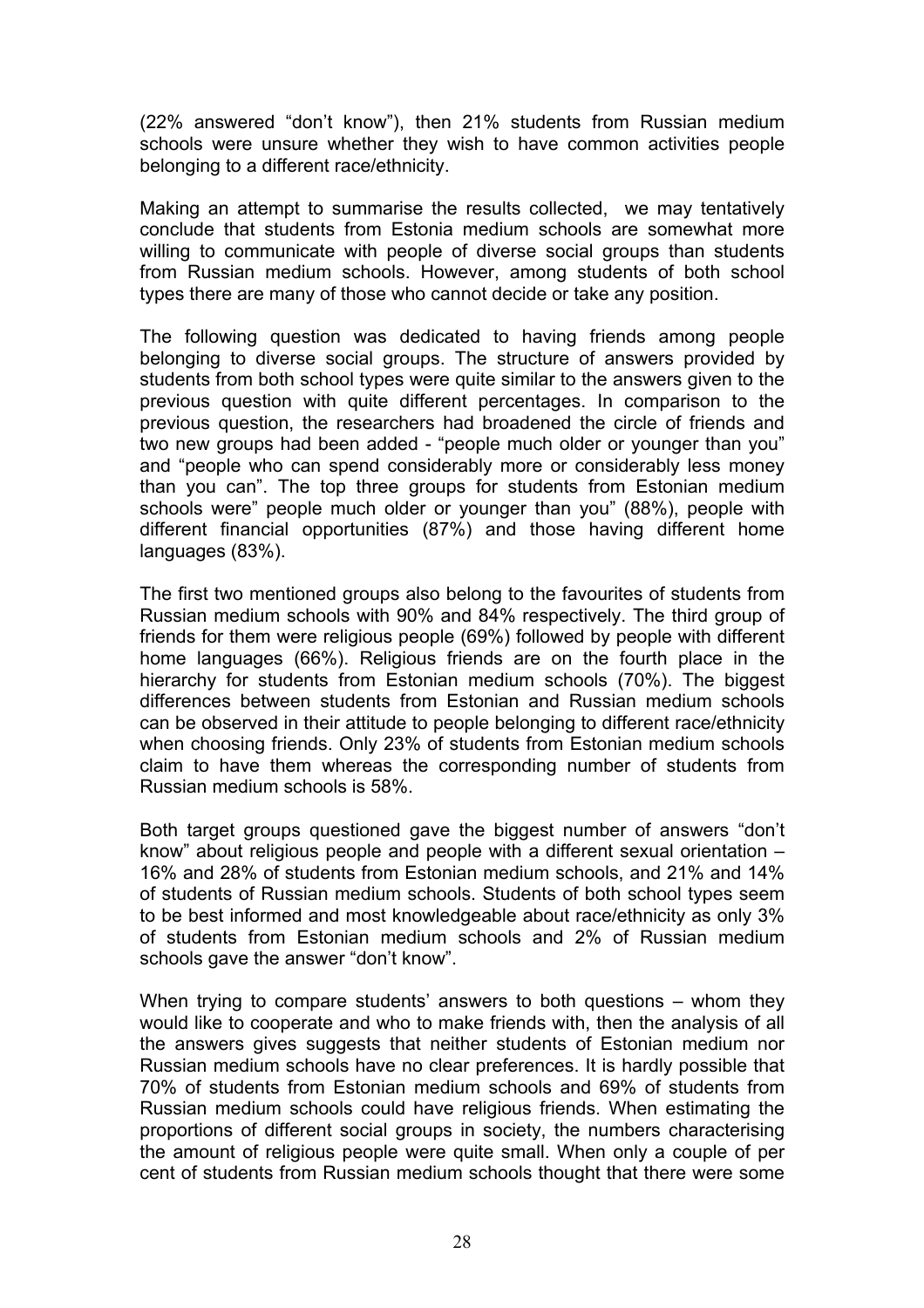people with different sexual orientation in our society, then only some, but still 6% of students from Russian medium schools claimed to have friends from that social group. We also encountered some similar discrepancies when analysing the proportions of the existing social groups, possible joint actions to be taken and having friends from among people representing different social groups.

Despite different possibilities of interpretation considering the analysed cluster of questions and the answers provided, we may conclude that one general tendency can be observed - students from Estonian medium schools seem to be more open in their approaches and attitudes, more tolerant at communication and more aware of the real situation in society.

When the answers analysed above mostly reflect personal values and attitudes, then the open question - why is it good to accept diversity - allows us to get some insights into what they have acquired at school in different subject lessons. The answers of students from both school types were practically identical considering their content and meaning with the following positive arguments favouring diversity presented:

*- diversity and individual differences make life more interesting,*

- *people cannot avoid being different from others to a certain extent,*
- *ability to accept diversity helps to avoid conflicts in society,*
- *the right to be different belongs to basic human rights.*

All arguments of that kind speak about awareness how important and necessary cohesion in society is. It is essential to accept the fact that 6% of students of Estonian medium schools did not answer the question why it is good to accept differences; the corresponding number in Russian medium schools was 21%. Some respondents from Russian medium schools also had answered "no" or "don't know".

# FINLAND

There was no difference between the two Finnish schools in willingness to have common activities with people who differ from themselves. The respondents were most interested in having common activities with people speaking different language (86%), belonging to a different ethnicity (73%) or having different sexual orientation (64%).

45% of the respondents in Finland answered "do not know" to the question of having common activities with people who exercise religion. Almost all students responded that many or some people in their society belong to some religion, which shows the actual situation in Finland: people belong to a religion without exercising it actively.

The open question about accepting diversity gave similar answers both in the area of capital city and the rural city:

*- life would be much less exciting without differences,*

*- it is not a question about diversity but about humanity,*

*- "don't hurt other people, but live your life free as you are",*

*- "I am happy that my school has students from different cultures, it enriches my life",*

*- it is important to accept diversity, otherwise we cannot live in peace.*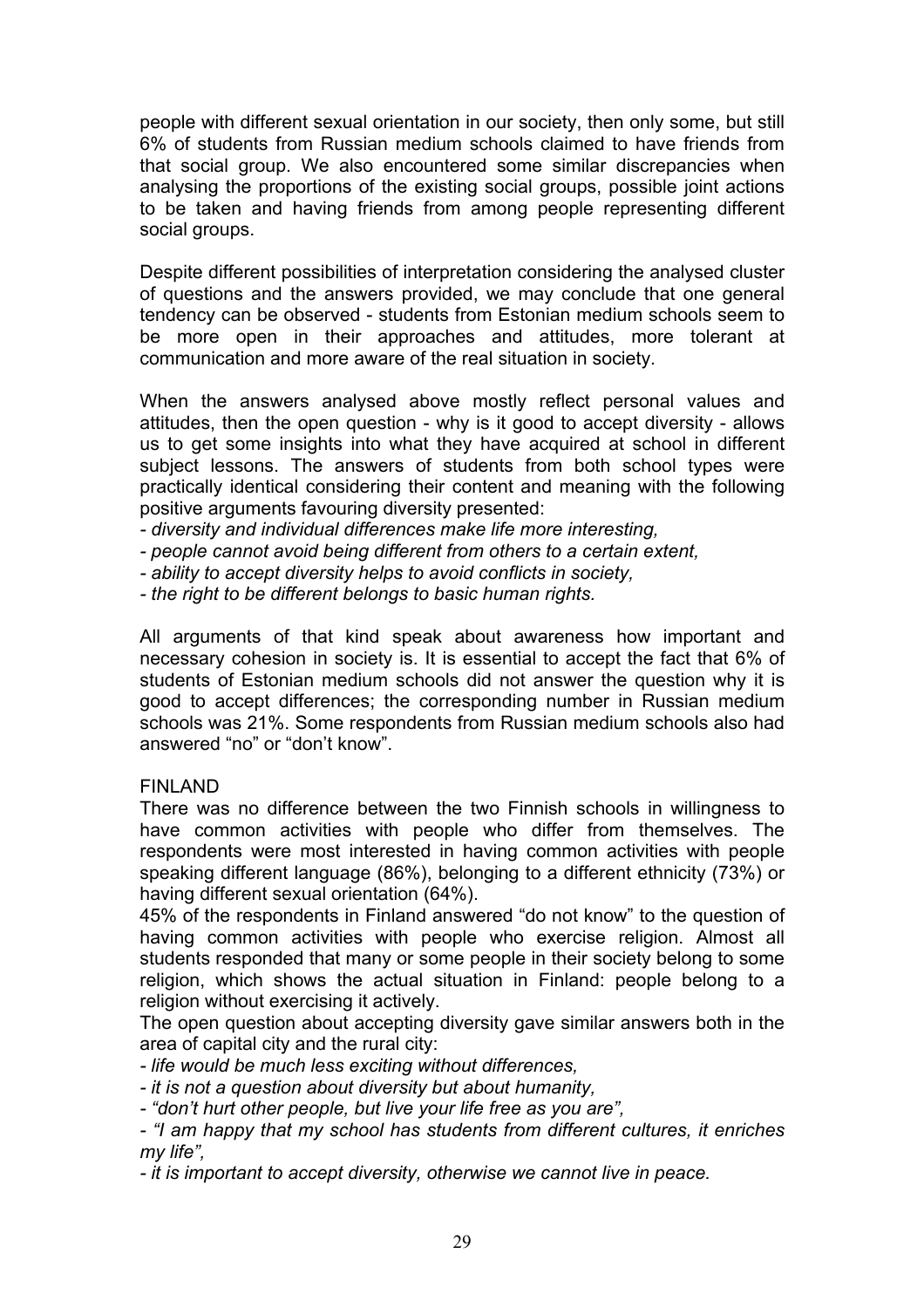# LATVIA

According to the opinions of Latvian young people, diversity of society is mostly created by people who belong to different religious groups (more than 25% of students identify that there are many such people, more than 25% identify that there are some such people) and have a different home language (8% identify that there are many such people, 15% - that there are some). Most of the students have responded that in their communities there is no one who belongs to a different racial/ethnic group, has special needs or belongs to a sexual minority. Only 12 – 22% of the responds reported that there are some such individuals. Even fewer respondents  $(2 - 7%)$  have identified there being a few people in their community who have special needs and who belong to a sexual minority group.

70% of the students are loyal towards people from different language groups and people with different ethnic/racial backgrounds; 50% express loyalty to people of a different religion. Approximately one third of the students have confirmed that they are ready to participate in common activities with people with special needs and sexual minorities while half of the respondents, mostly male, have identified that they do not want to participate in common activities with representatives of sexual minorities.

Similarly, more than 2/3 of the respondents have expressed that they do not want to participate in activities together with people with special needs, or have not defined their opinion yet (have responded "do not know"). Such numbers show that young people are more open to representatives of different ethnic groups and people who speak a different language, but are rather reserved when it comes to engaging in common activities with people with special needs and sexual minorities.

More than 80% of the students identified in their responses to the question "Do you have friends who are different from you…?", that they have friends who can spend more or less money than they themselves can, and who are of a different age. Approximately 70% have friends who speak a different language as well as have a different attitude towards religion (60%). Combining these data with the responses above in regard to common activities, we can see that young people representing different language groups are accepted better since most of the respondents identified that they have such friends. In contrast, approximately 70% of young people responded that they did not have friends with a different sexual orientation and more than 60% did not have friends with special needs or from a different racial/ethnic group. Such a situation largely shapes the attitudes of young people towards these groups in the society.

Almost all students say that they supported diversity and accepted other people's differences. They provided the following arguments:

… *it develops my understanding that there are also other opinions, it makes me think,*

*… it allows me to contribute and to learn from other,.*

*… it is good to accept other people's differences; it would be boring if we all would be the same. We are all human, and have to respect each other*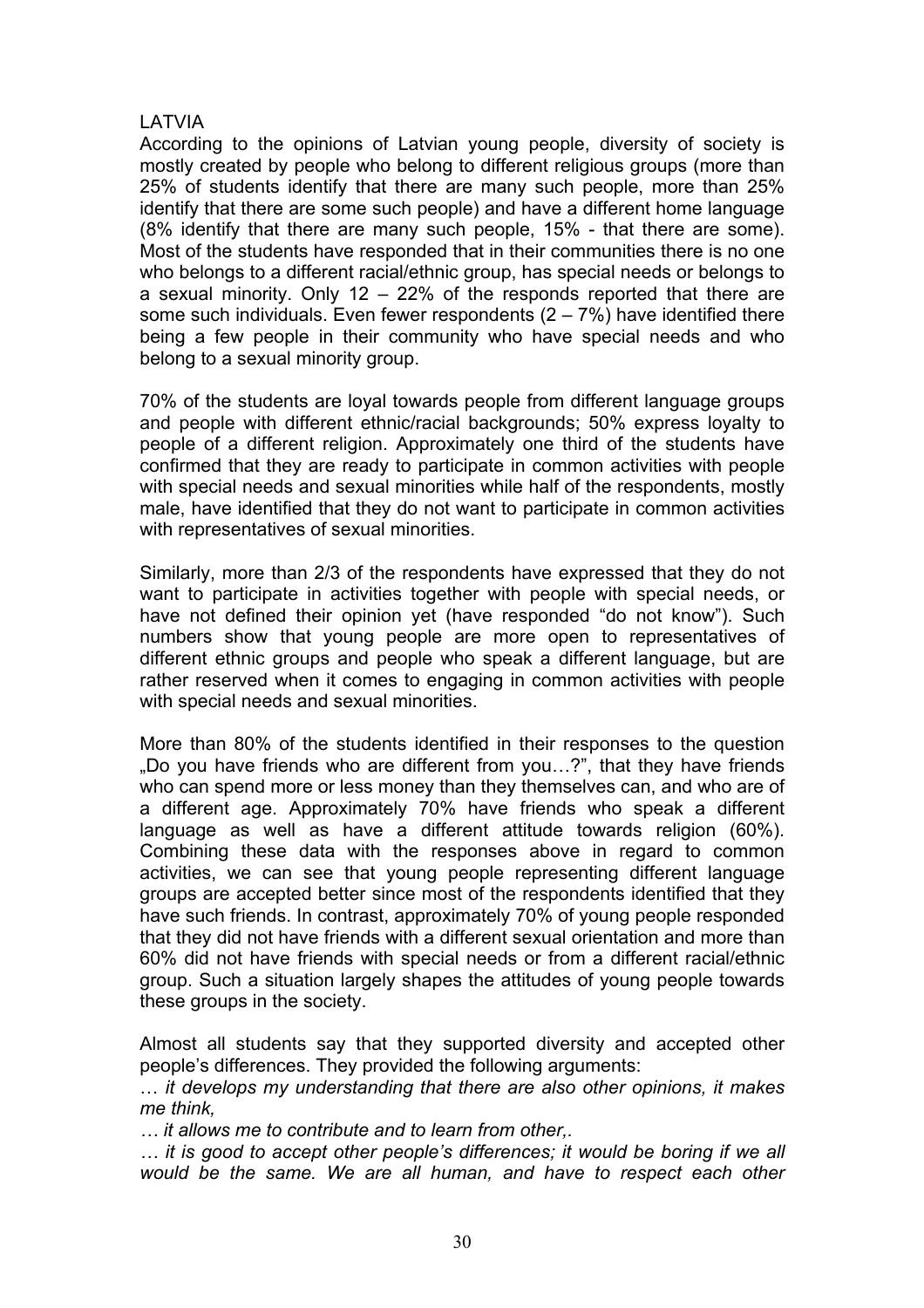*because each of us has our own differences and each of us wants to be accepted and respected,*

*…each person has to be different for society to be diverse. It is very good to be different, this is the right thing; it makes our sharing and interaction interesting as we can discuss different, previously unknown things,*

*… we have to be who we are,* 

*… there are no two identical people on earth; we are all different in some way, in our way of thinking and attitude and we have to accept it about each other. …each person is valuable,* 

*…the more different people are, the more interesting the world becomes.* 

Some respondents identify that it is not a good idea to be too different:

*It is good to be different, but it is also important to try to be involved.* 

*Mostly it is good to be different, but it also depends on what kind of differences these are.* 

*It is not always good to express your opinion or to behave very openly in some situations; it is for one's own safety reasons.*

*It is good but it is hard to apply it to myself; I have difficulties to accept differences.*

*Even if you are very different from others it is not a good idea to make it very explicit; for example if the difference is because you have more money, if your parents are rich etc.* 

*No, it creates a lot of problems.* 

*It is good to be different but not too much.* 

*No, because society tends to exclude those who are different.*

*I think that it is not good to be different because in that case others may not understand you.* 

Mostly, respondents describe *how it should be* – it is good to be different, it is important to accept diversity etc, however, the responses quoted above show that most of the youngsters see the society around them as slightly or somewhat diverse and are not ready to accept different groups.

According to the opinions of the students, a good life in a multicultural society is assured by family, friends, education, job and money, and less by social skills as well as luck. In most cases, young people develop their opinions about society from experiences they have in their social environment and networks of communication; in most cases, this communication take place within rather homogeneous, closed groups and therefore exchange of information and interaction among different groups is rather limited. Young people express more loyalty towards different ethnic groups, races and language groups, less towards people from sexual minorities and people with special needs.

#### INDIANA

In this section, students were asked questions that measured their social distance from other groups. Students were asked specifically about the demographics of their friend groups and whether they might be interested in activities with individuals who are in some way different from them. There were two quantitative "yes/no" questions, and one open-ended question.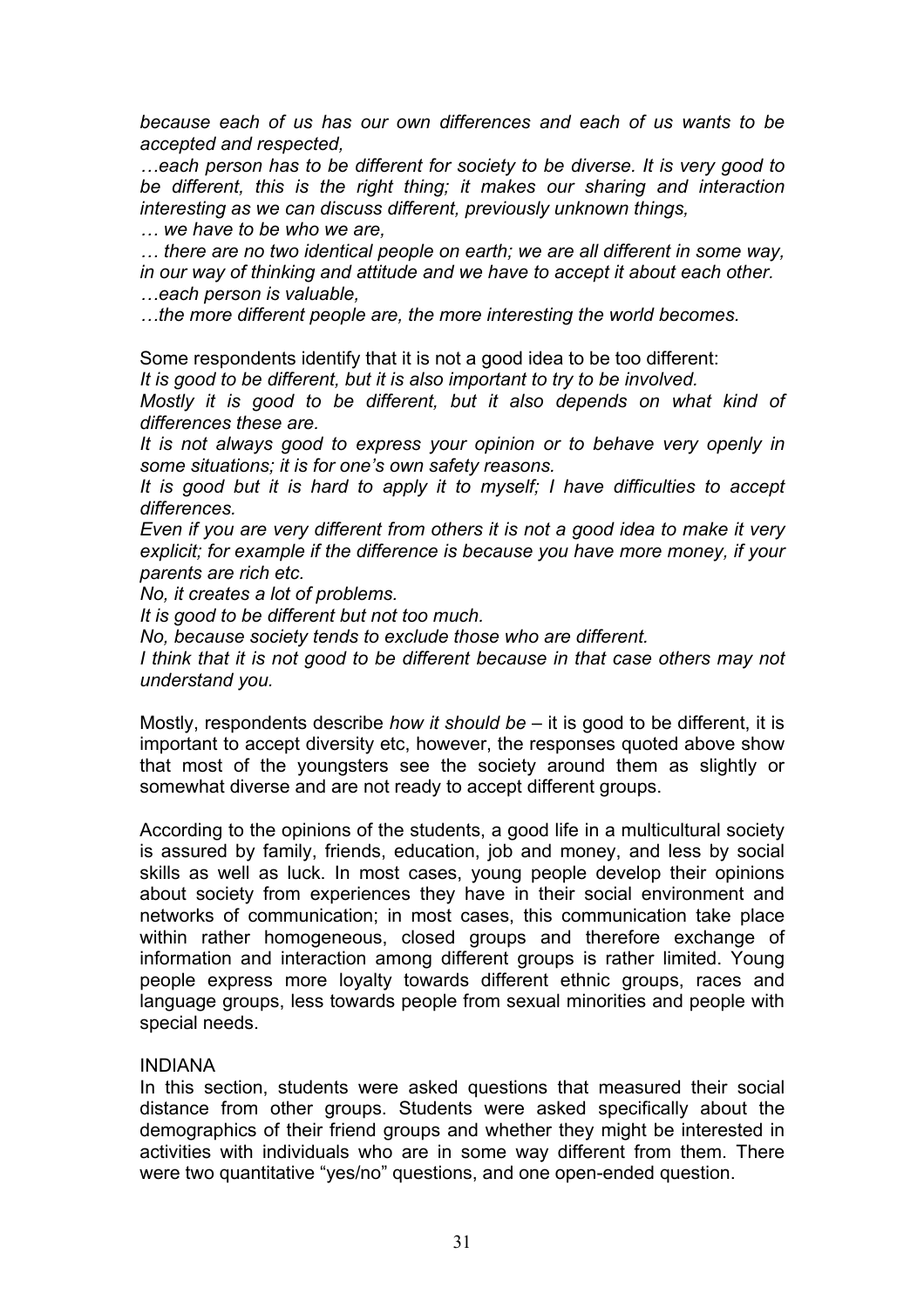When answering the questions in this section, students were asked to select their responses based on their *own* personal affiliations or orientations, not based on difference from a perceived dominant "norm" in the community or state. For example, students answering whether they would be interested in having more activities with people of a different sexual orientation were asked to imagine activities with students different from their *own* orientation, not necessarily students specifically identifying as GLBT (as the respondent might have identified as GLBT). The purpose of this section was to measure student attitudes toward difference, not toward dominant norms.

Students reported that they commonly had friends who belonged to a different religion (89.7%) or were from a different racial./ethnic group (87.7%). The next most common response was friendships with individuals who had a different amount of expendable income (82.4%) than the student did. Students reported almost equally that they were friends with individuals of a significantly different age than they were (65.5%) and those with a different sexual orientation (65%). The least common associations were those with individuals who had a physical or mental disability (31.2%).

When asked if students would be open to having more activities with individuals different from themselves (language, disability, sexual orientation, race, class, religion), the number of respondents who did not answer, or who answered "I don't know" increased considerably, especially those related to activities with individuals who have a disability. The number of valid responses about pursuing activities with disabled students dropped 23% (down from 96 responses to 73) when compared with the question preceding it about having friendships with disabled individuals. Still, out of the valid responses, 61% said that they would be interested in having more activities with people who had a disability, though this was the least commonly selected group in this category.

The most common response was that 94.2% of students would be interested in having more activities with people from a different race or ethnicity. 86.7% of students reported that they would be interested in having more activities with individuals who speak a different language and individuals from a different religion, while 64% would be interested in participating in activities with people who have a different sexual orientation from them.

# COLORADO

When answering the questions "Would you like to have common activities with the people...?" the Colorado students answered "yes" rather equally, i.e., they wanted to communicate with all of them. All "yes" answers were given by 54 – 87% of respondents. (The same interval range with Estonian young people was 26 – 76% and in the case of Azerbaijan young people even 10 – 83%.) The most preferred partners for communication chosen by Colorado students were people belonging to a different race or ethnic group (87%) and those speaking different home languages (80%). The lowest was the preference number – 54% - concerning people with special needs.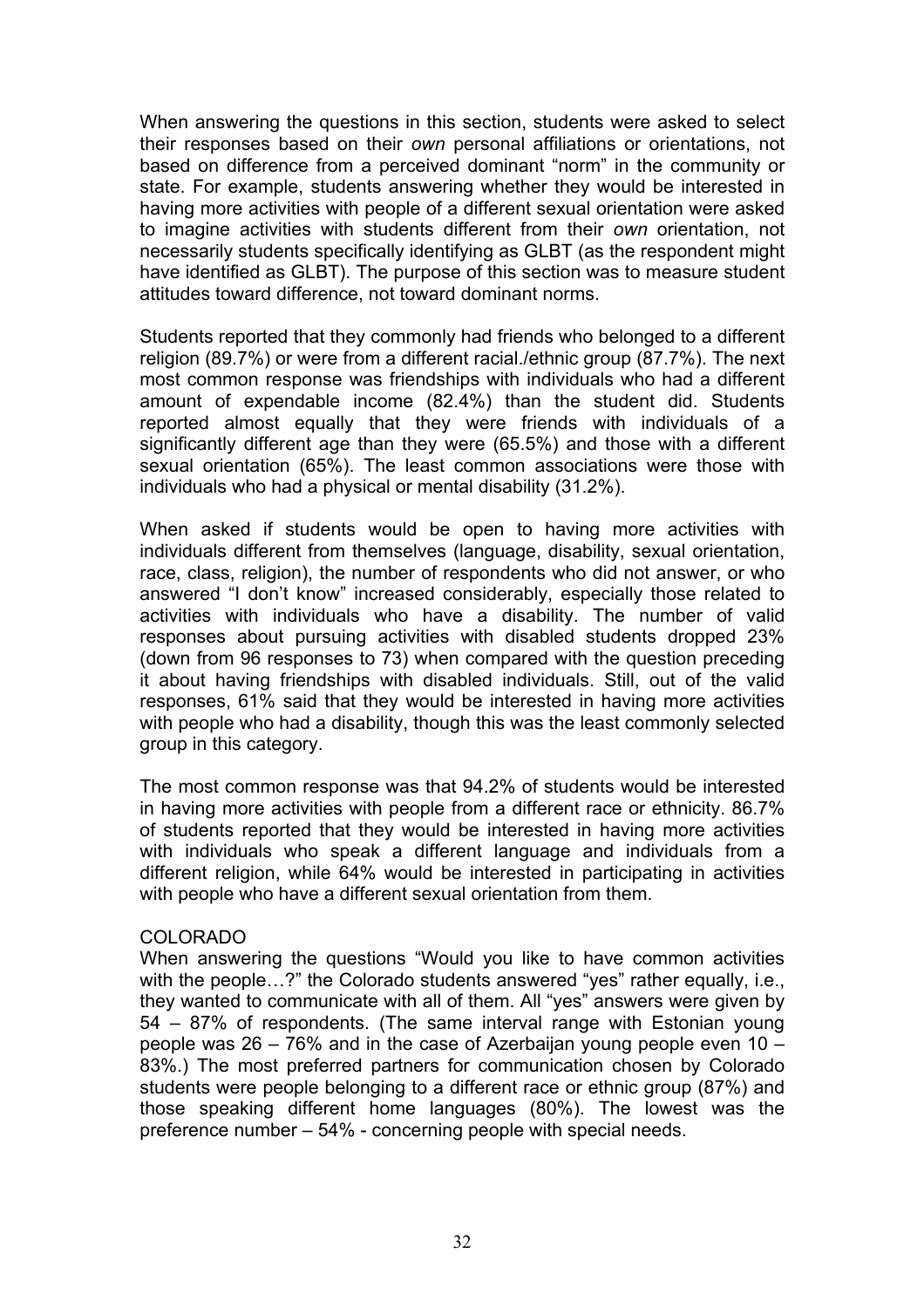The question "Do you have friends…?" actually shows similar situation in reality as compared to their attitudes to willingness to communicate with different social groups. The biggest amount of respondents (93%) claims to have friends representing different races of ethnic groups, and the smallest number claims to have friends from among people with special needs (36%). The second group of preferred friends was in other four different sites – also in Denver - considerably younger or older people that the respondents themselves: ca 88%. At the same time a discrepancy can be observed: when 59% claimed that they would communicate with people with different sexual orientation, then 68% claimed to have such friends in reality. To sum up, Denver students chose their friends on a more equal basis than young people of other countries, as they claim to have quite many friends from among all different social groups – 36-93% - as compared to young people in other countries.



Would you like to have common activites with the people (YES):

# AZERBAIJAN

Azerbaijan young people clearly preferred to communicate with people speaking different home languages (83%) and with those belonging to different religions (74%). The people with different sexual orientation were rejected most. Only 10% of respondents would like to communicate with them. 33% of respondents were willing to communicate with people with special needs, which is similar to the attitudes of Latvian young people, but lower that attitudes of Denver students, and higher than those of Estonian students.

The question "Do you have friends…?" got positive answers in the scale varying from 5%- (people with different sexual orientation) up to 88%- to friends being considerably older or younger than the respondents themselves.

Figure 5. Students' statements about the preferences of their affiliations.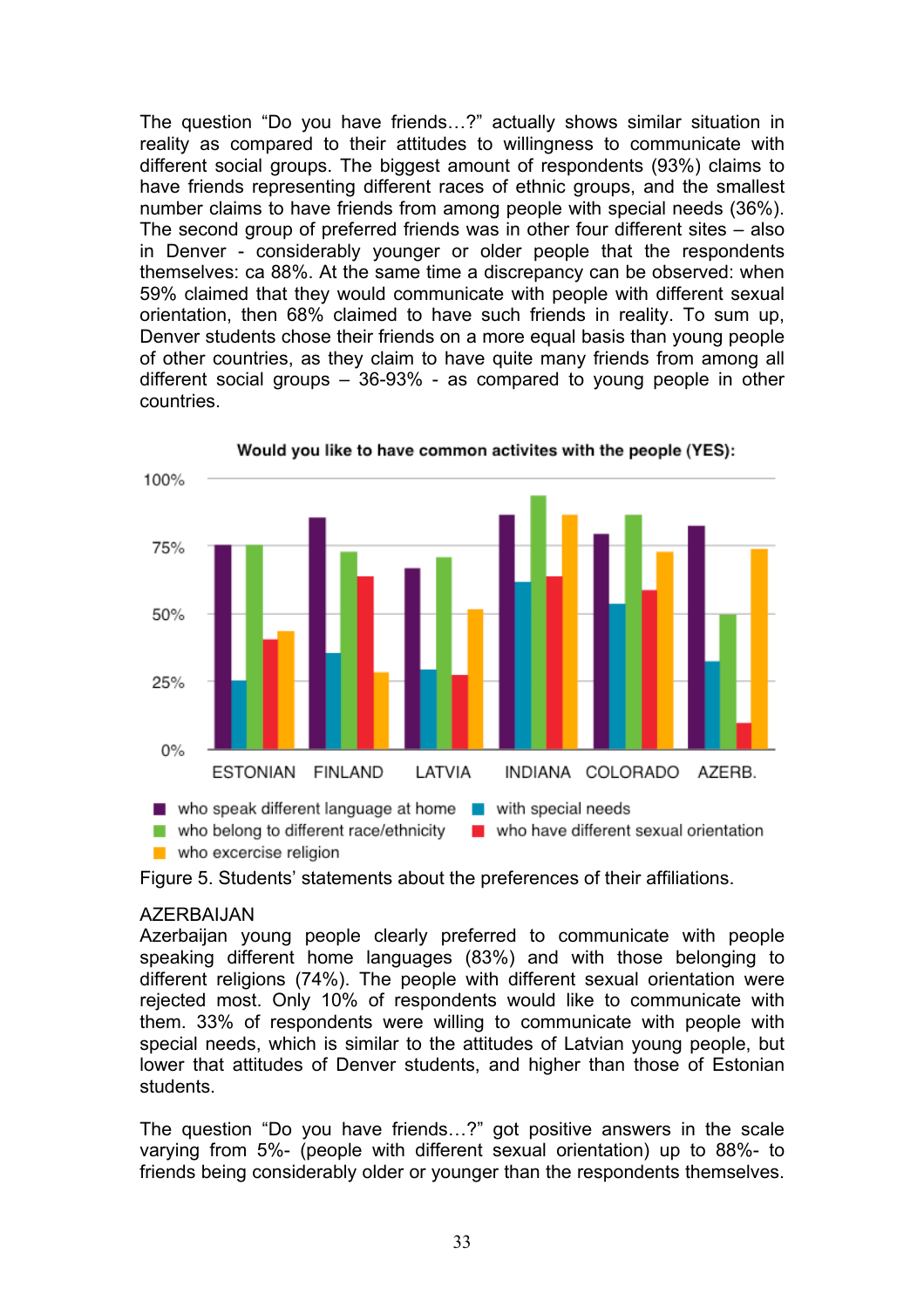Very few, only 15% claim to have friends from among people with special needs and only 18% have friends who worship a different religion than they themselves do. Attitudes related to different religions in Azerbaijan are clearly different from those in other countries. It could be explained by the fact that in the times of compulsory Soviet atheism after the collapse of the Soviet Union there has been a kind of religious renaissance of Azerbaijan people and the dominating religion there is Islam.<br>Dou have friends who...? (YES):



Figure 6. Students' statements about their choice of friends.

# **4.3. Comprehension of a democratic society and a good quality of life in it.**

The respondents were asked in the questionnaire to evaluate, how much they are concerned about future employment, access to education, use of natural resources, being treated justly and equally under the law, access to the Internet, allowing and accepting immigrants/newcomers in the country, being accepted and respected by other people. The scale offered the following possibilities for evaluation: a lot, somewhat, a bit, not at all.

# ESTONIA

The answers provided by students of Estonian and Russian medium schools differed greatly (see Figure 7). Students of Estonian medium schools were concerned about all of the mentioned problems, the percentage numbers being between 12 – 36%, which showed there are no areas of great concern or problems. Students of Russian medium schools had quite clearly specified concerns, which was shown by percentage numbers between 16 – 87%. Students of Estonian medium schools are least concerned about immigrants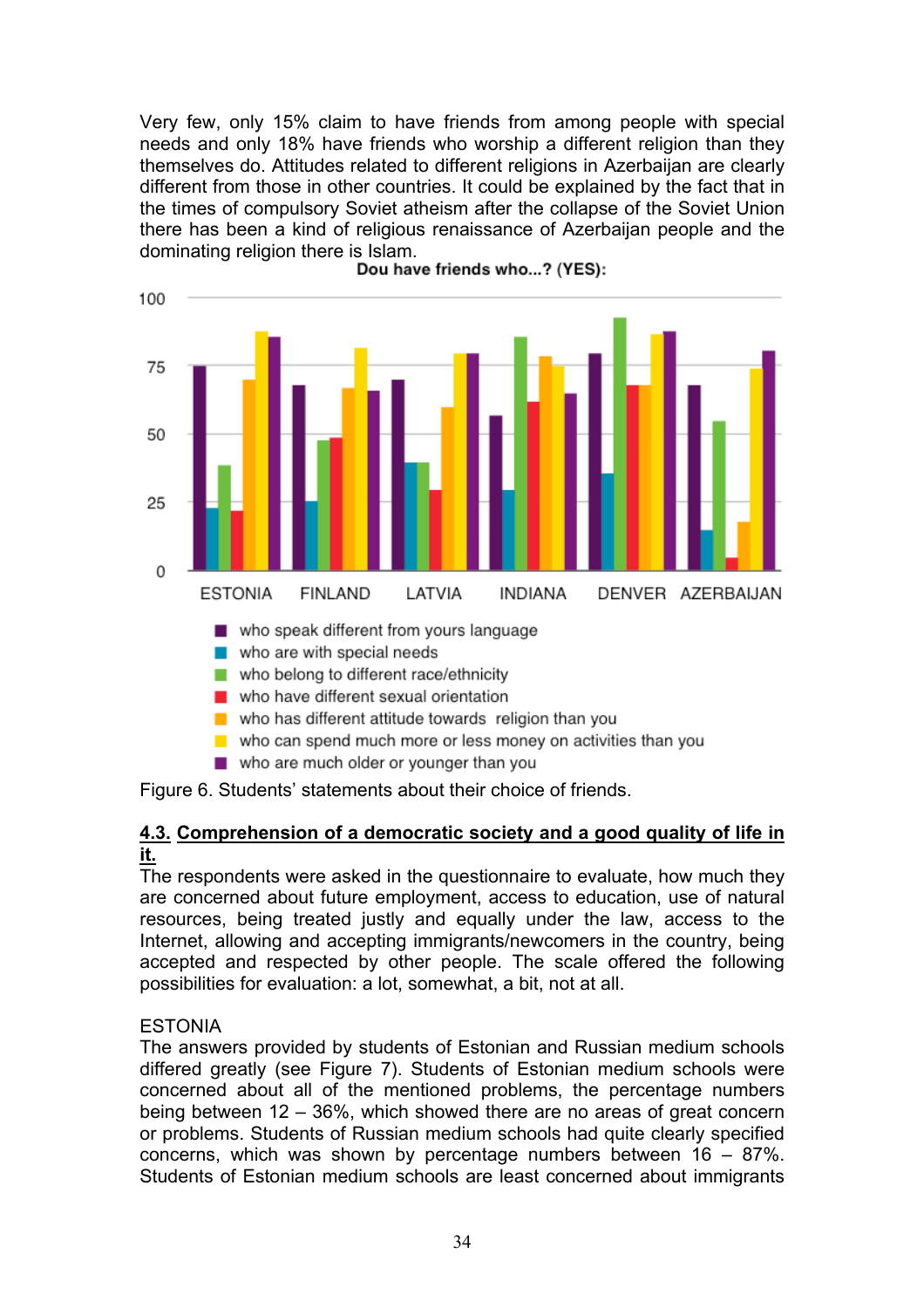entering the society (12%) and equally not very much about – 21% - use of natural resources and access to the Internet.

They are most worried about fair and equal treatment under the law (36%) and future employment (33%) while living in Estonia. The smallest concerns of students of Russian medium schools are similar: about use of natural resources (only 16%) and newcomers/immigrants to the society (25%). At the same time their greatest concern is access to education (87%), future employment (76%) opportunities to use the Internet (59%).



Please rate how concerned are you about the following issues (A LOT):

Figure 7. Estonian and Russian medium schools students' major concerns while living in Estonia.

These differences can be explained by different socio-cultural circumstances creating the conditions they are living in. The concern of students from Russian medium schools about access to education is definitely related to their inadequate Estonian language skills, because that is the only characteristic differentiating them from the students of Estonian medium schools. A relatively high concern about the use of the Internet among students of Russian medium schools can be caused by financial problems their families have and how access to computers at schools has been organised.

The answers in the field of good/high quality of life shows us their attitudes related to material and spiritual values. Accordingly, we can see behind their different opinions also their attitude to future developments (natural resources, immigrants, access to education).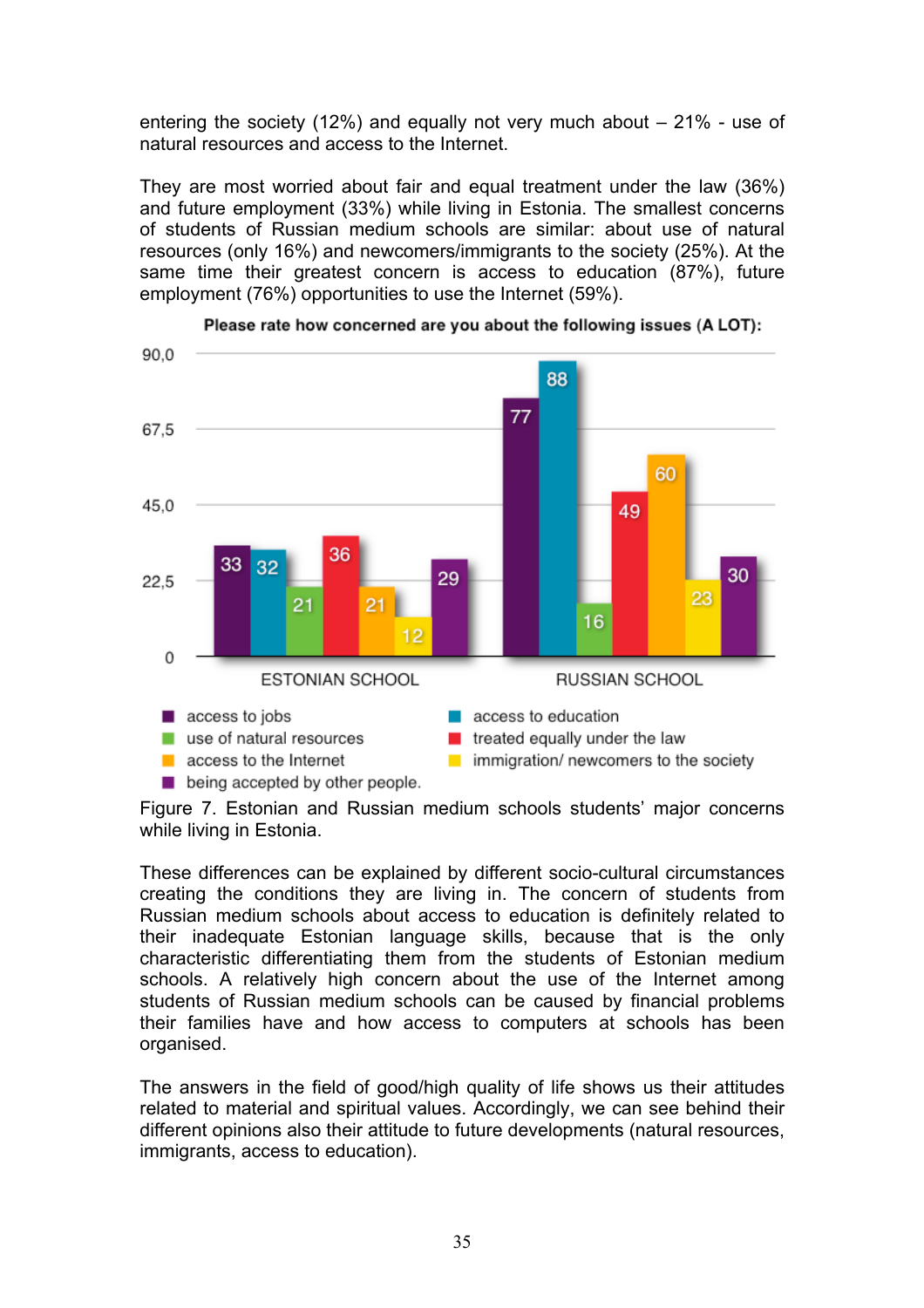There was a question: "What do you think how much other people care about the same issues?". The students of both types of schools gave similar answers, saying that probably other people are concerned about the same problems (evaluation scale "many", "some"). The opinions of students from Estonian and Russian medium schools differed in distribution of "many" and "some". 39% of students from Estonian schools thought that many people shared the same concerns and 45% thought they are sharing their concerns with some people. The respective numbers characterising opinions of Russian medium schools were 16% and 61%.

Among questions characterising a good quality of life there was also quite a complicated one: What makes a good living in the multicultural society? There was a list (health, coffee, education, friends, jobs, social skills, family, luck, money, pets) of which they had to leave or delete and add, what was missing. The respondents had to decide what was the meaning of values in a multicultural society and in any society, and that made the question complicated. At the same time they had to decide what definitely must belong to a good life and what they could do without.

Decisions taken by students of Estonian and Russian medium schools about deleting some of the words were similar: they excluded unanimously coffee and pets from the list, but quite many considered also health and money unnecessary. The words added to the list can be clearly classified by target groups. Students from Estonian medium schools often added words like tolerance, food, safety, social guarantees, honesty, love, freedom, access to arts and culture to characterise good life. The list of additions compiled by students from Russian medium schools was different. They were of the opinion that patriotism, equality, multitude of opportunities, life without discrimination also belongs to characteristics of a good life. They also added safety and love, similar to students from Estonian medium schools. However, 15% of students from Estonian medium schools and 16% of students from Russian medium schools chose not to answer that question.

# FINLAND

Both groups in the Finnish survey were only a bit (47% in the rural area) or not at all (38% in the capital area) concerned about immigration or newcomers to the society; they were much more concerned about the use of natural resources or access to education. Also the access to the Internet (34%) or being treated equally under the law (30%) did not at all worry the Finnish students, which shows that they considered their society a safe place. The students guessed that other people also cared somewhat about the same issues as they did.

# LATVIA

Among the options offered the following tendencies can be observed: 16 – 18 year-olds are mostly concerned about access to job and education (more than 90% identified it as very and rather important). More than 80% of students are very and rather concerned about being accepted by others (taking into account that they themselves were not very open to other groups of society, it may explain why they were so concerned about being accepted themselves);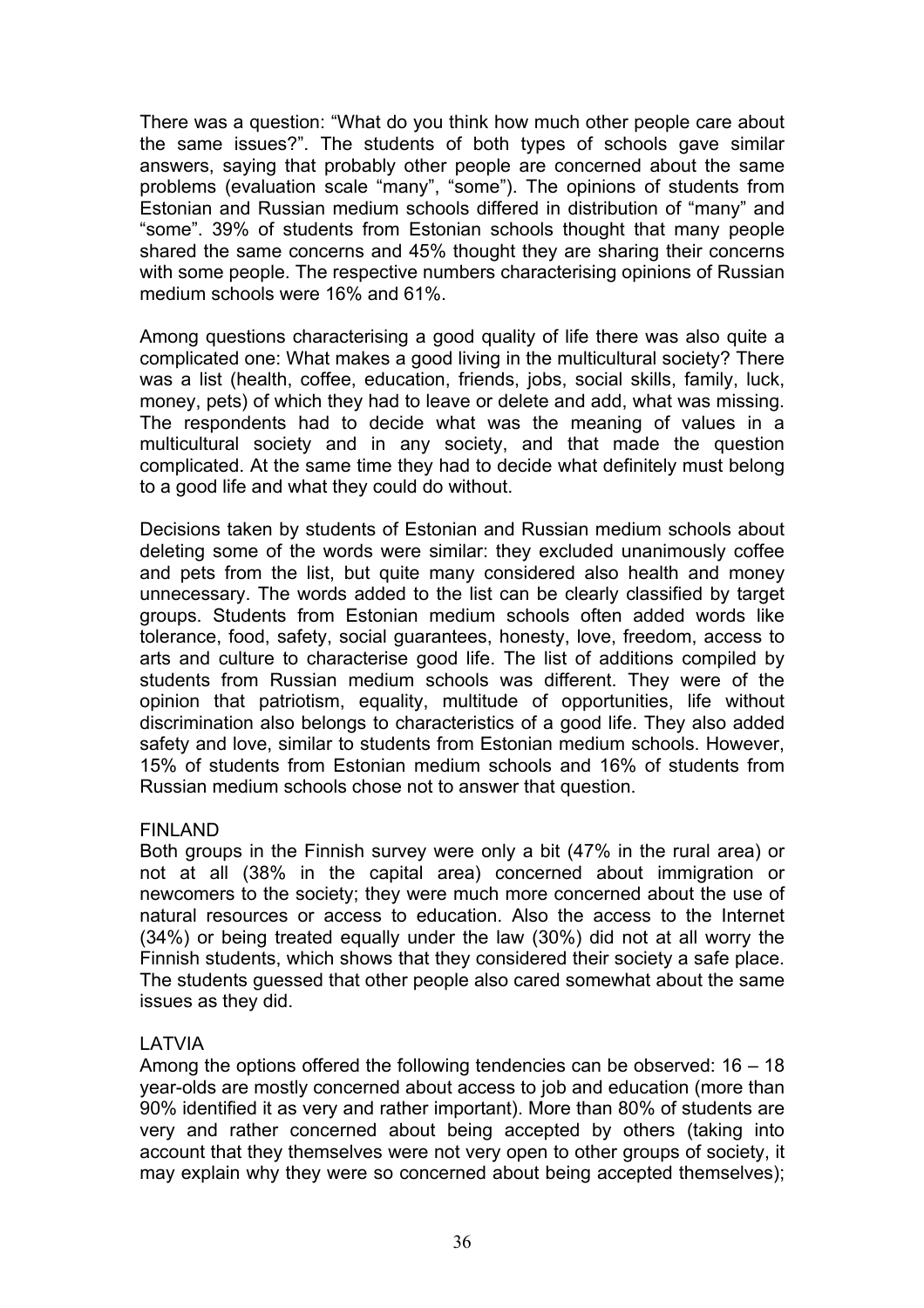almost as important for them is access to the Internet. The smallest number of respondents was concerned about issues of migration and the utilization of natural resources – less than 20% were very much concerned about these issues, around 45% were a little concerned or were not concerned at all. Global issues concern Young people were much less concerned about global issues than personal issues.



Please rate how concerned are you about the following issues (A LOT):

Figure 8. Latvian and Russian medium schools students' major concerns while living in Latvia.

#### INDIANA

*\** This section of results (4.3) includes 5 questions that were treated on the Tallinn questionnaire as three separate sections (4.3, 4.5, and 4.7).

In this section, students were asked questions about the tools necessary for life in a democracy, as well as their own quality of life. There were two quantitative questions in this section, which used the four-point Likert scale. These questions asked students to rate their level of concern about certain issues (access to jobs, education, and the internet, use of natural resources, being treated equally, immigration issues, and being accepted by others), and then asked students whether they felt that individuals from different groups might have a similar level of concern about these issues. This section also had three open-ended questions not evaluated in this analysis.

The first quantitative question, which asked students to rate their individual concerns about certain issues, produced the largest standard deviations on the survey, but these variations were still small (not larger than 1.2). The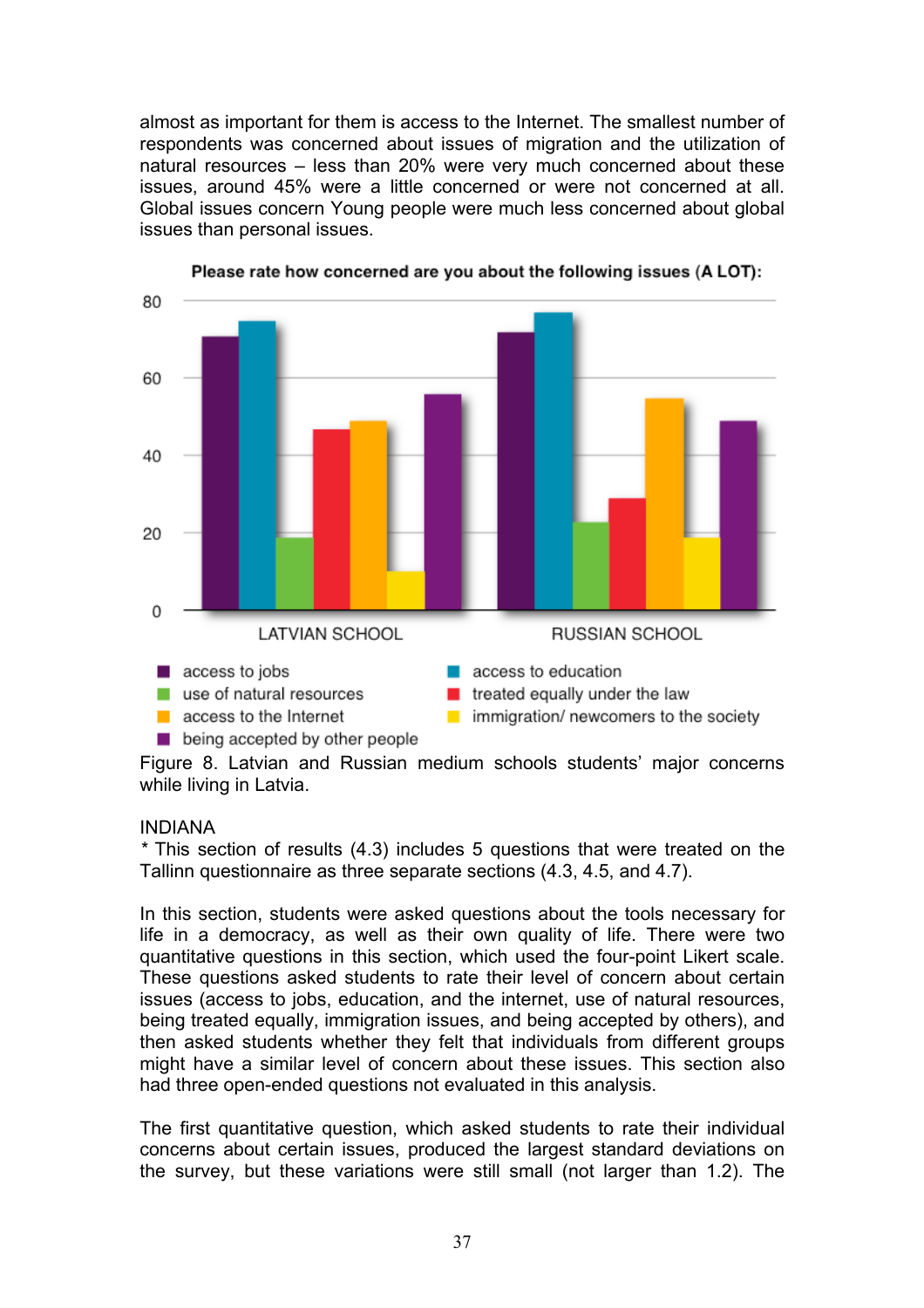second quantitative question, which asked whether members of different groups shared the same concerns as the survey respondents, yielded lower standard deviations than the first part of the section, indicating, as elsewhere on the survey, that there was little variation amongst student responses.

Overall, students indicated that they were most concerned about receiving equal treatment, with 44% of respondents saying that they were "very concerned" about this issue. The next most common concerns were about the use of natural resources, access to jobs, social acceptance, immigration, and educational access. Students were the least concerned about access to the internet, with 37% indicating they were "not at all concerned," but this question also had the highest standard deviation of any question on the survey.

The second question showed fairly even, uniform student responses, indicating that students believed members from all other groups were probably "somewhat" concerned about the same issues that they were.



How concerned are you about...? (A LOT, SOMEWHAT):

Figure 9. Students' major concerns while living in their societies.

# COLORADO

The problems Colorado students are concerned about were presented in a more compact way. They were worried about different issues in the range from 64% (being accepted by other people) up to 82% (access to jobs). Equally, 73% of respondents are worried about access to education, use of natural resources and access to the Internet.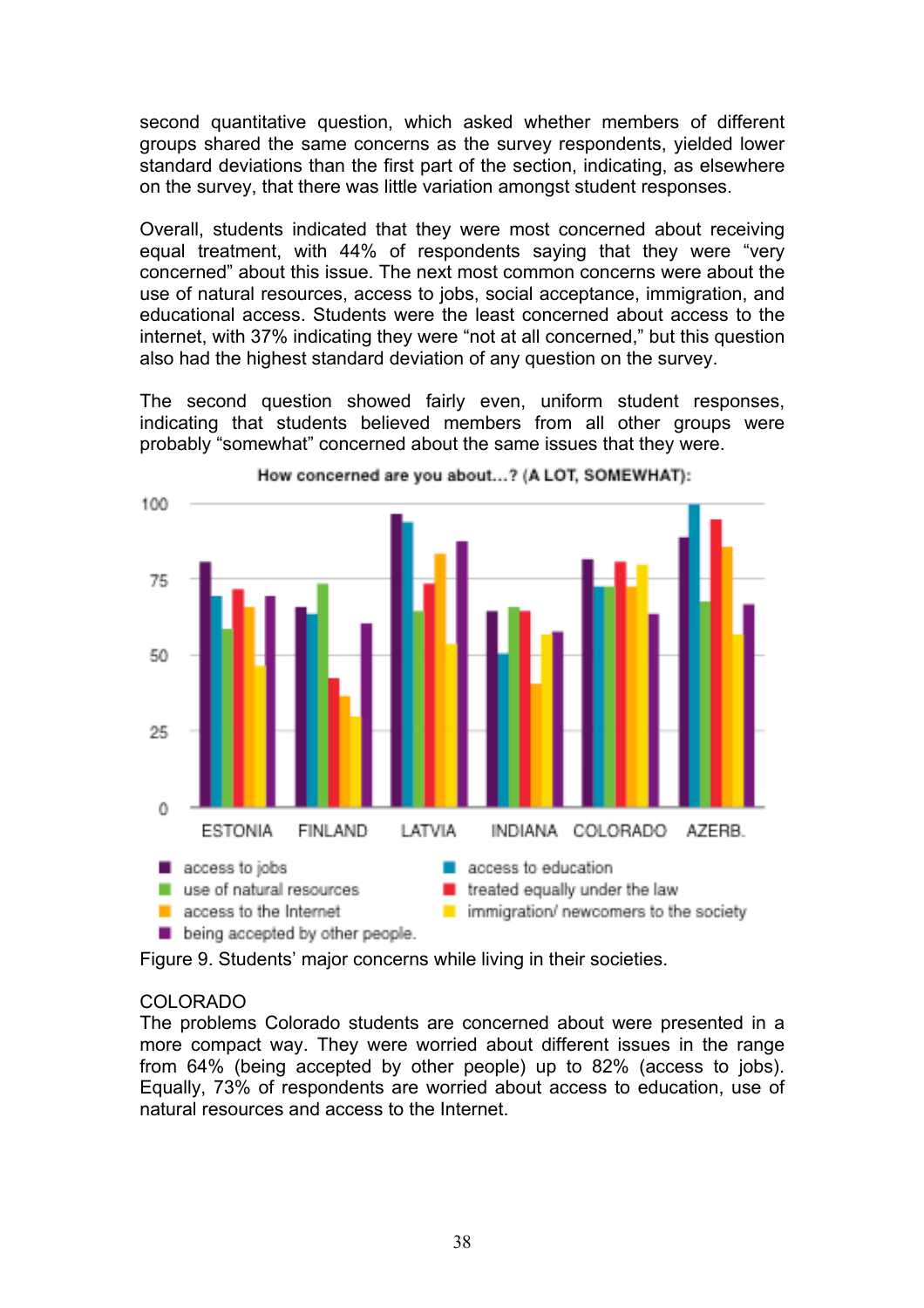# AZERBAIJAN

Azerbaijan students were more greatly differentiated starting from 57% (worried about immigrants entering their society) until 100% - access to education. They were also very much worried about being "treated equally under the law" with the corresponding number of 95%, and , in a similar way with students of other countries, about access to jobs 89%.

#### **4.4. Young people's comprehension of equality and equal rights of people in society.**

The students were asked, if the rights of the people from the listed social groups should be better protected in future as compared to the protection today. The same social groups were listed that were represented in the questions about the structure of a multicultural society: people who speak different home languages, people with special needs, people belonging to a different race or ethnicity, people with a different sexual orientation, people belonging to some religion. Another question in this block was about the students' perception about their own feeling of being legally protected in the society.

#### **ESTONIA**

It was possible to answer with "yes", "no" and "don't know". All respondents generally agreed that the rights of all the mentioned groups should probably be more protected. The opinions of students from students of Russian medium schools were considerably more radical. 67% of them said that the rights of sexual minorities should be least protected, and the rights of other social groups should be more protected (82% – 93%; 93% supported better protection of the rights of people with special needs). Students from Estonian medium schools were more modest when offering "yes" answers. The people with special needs were supported most – by 78%, and the people speaking different home languages were supported least - 38%. But 89% of the students from Russian medium schools were in favour of supporting the rights of people speaking different home languages.

Another difference between the opinions of students from Estonian medium and Russian medium schools was the proportion of answers "don't know". The percentage of students from Estonian medium schools was 11% – 25%; the percentage of students from Russian medium schools was 5%-11% who chose not decide about it.

The question: "Are there laws that protect the rights of these people?" got somewhat more "don't know" answers from students of Estonian medium schools. At the same time they also gave more "yes" answers. However, there were more "no" and "don't know" answers (except for the rights of people with special needs) than "yes" answers. Also many of the students from Russian medium schools most often answered "no" and "don't know". They were sure only about the rights concerning people with special needs and people belonging to a different ethnicity. Unclear knowledge about laws protecting all people in the society were somewhat surprising, because they are supposed to acquire the knowledge in the lessons of civics, but also in other subject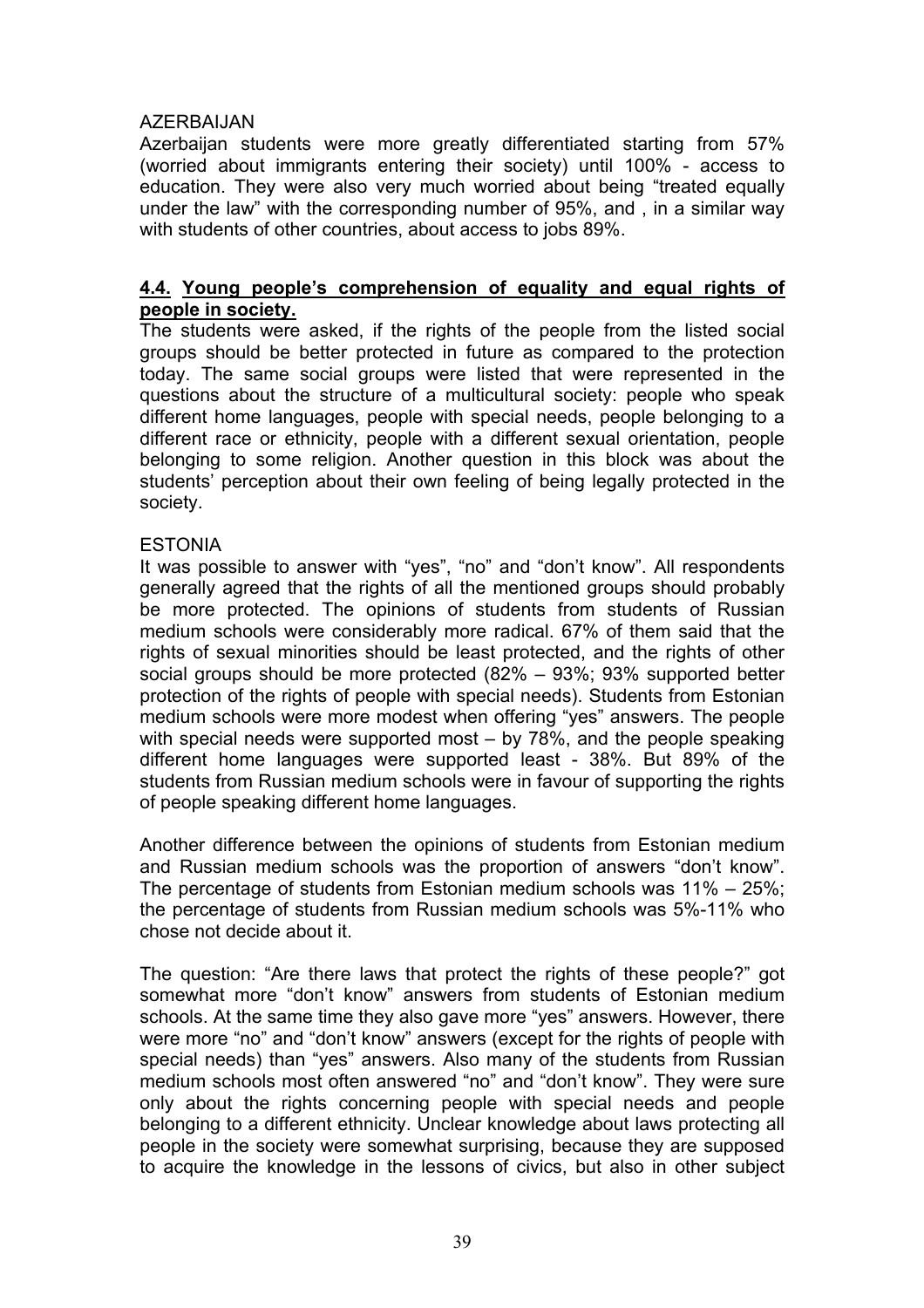lessons about the Estonian constitution at least, which guarantees fundamental rights for all social groups listed in this question.

The question: Are your rights in our society protected? belonged to the same group. When answering they had to choose from "a lot", "somewhat", " a little", "not at all" and "don't know". 88% of students from Estonian medium schools and 72% of students from Russian medium schools answered that their rights are protected "a lot" or "somewhat".

#### FINLAND

The Finnish students had the feeling that their rights were somewhat (47%) or a lot (32%) protected. No "not at all" answers were given to this question. No clear answers were given to the question, whether other peoples' rights should be better protected. "Do not know" answer occurred quite often. Protection of rights of people belonging to a different ethnic group was mostly suggested ("somewhat" 45% and "a lot" 14%). Also rights of those people having a different sexual orientation should be better protected ("somewhat" 30%) or "a lot" 22%). People speaking a different language were not seen in a remarkable need of better protection ("a little" 30% and not at all 21%). This question can reflect understanding Swedish (the second national language in Finland) as a "different language", which is well protected in the country.

The question about laws protecting the rights of people gave most "do not know" answers. At the same time there were a lot of clear "yes" answers. The Finnish society was considered very protective by law. The students answered mostly "yes" to the question about laws protecting people with special needs (66%) or belonging to a different ethnicity (51%). In the students' opinion, the rights of people speaking different languages ("yes 48%), people with different sexual orientation ("yes 42%) and people exercising a religion ("yes 40%) were highly protected. The remarkable amount of "do not know" answers can reflect a minor interest in the age group or the theme not focused in the school curriculum.

# LATVIA

Respondents were asked to express their opinion on how protected their rights were in the society. More than a half (56%) of them identified that their rights are somewhat protected, 22% said that their rights were slightly protected, only 7% admitted that their rights are fully protected and an equal proportion of respondents identified that their rights are not protected at all.

Young people express the opinion that the rights of people with special needs should be protected better than they are now; such an opinion was indicated by 70% of the respondents. The rights of people who belong to a different race or ethnic group should be better protected as well. However, they were not so concerned about the rights of people with a different sexual orientation (24% and 33% of the respondents have marked *slightly* or *not at all*, respectively). These responses contradict to the knowledge the students demonstrated when answering the question about laws that protect such groups. More than 70% of the respondents knew that there were laws that protect the rights of people with special needs. At the same time they thought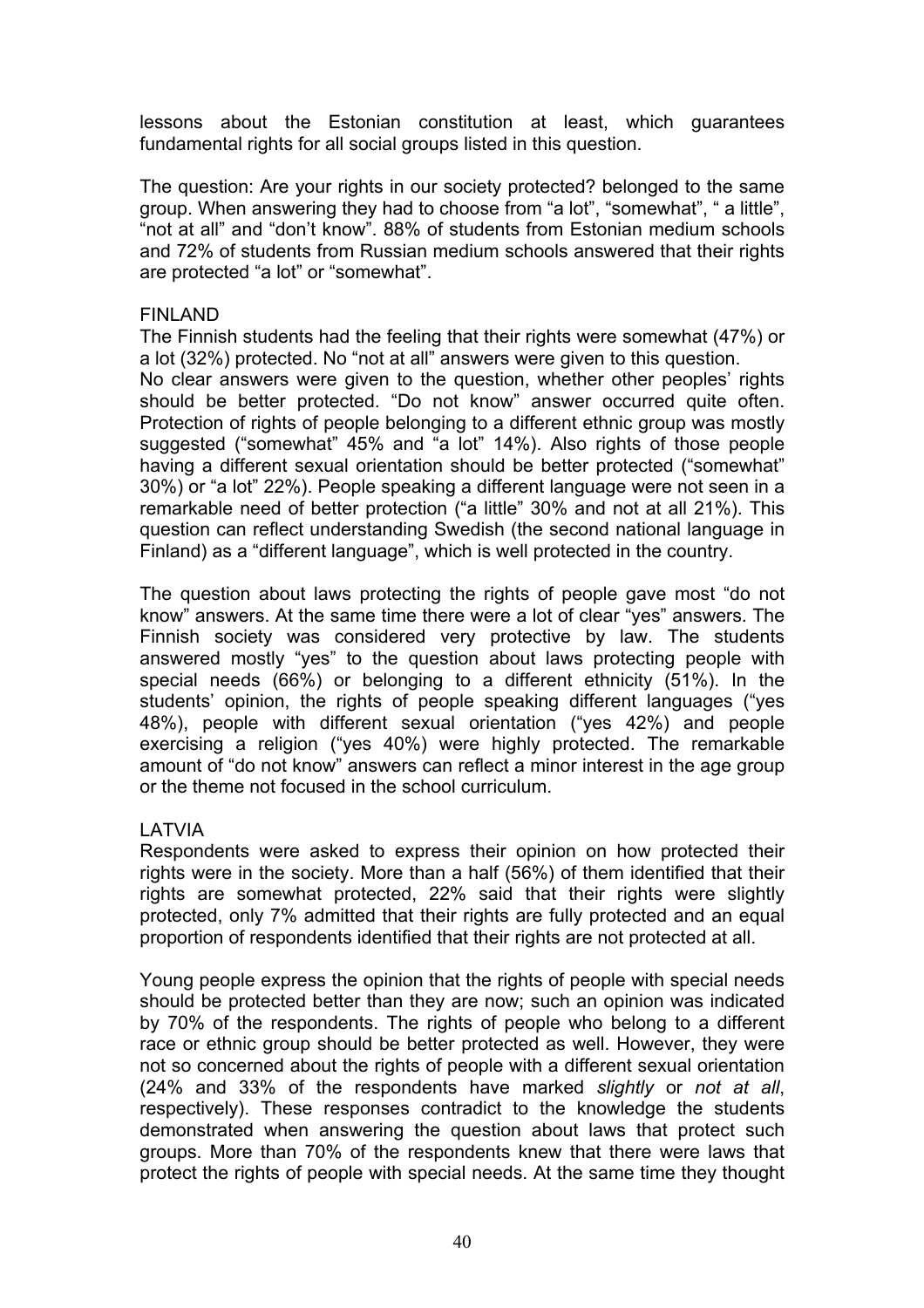that the rights of these particular groups have to be protected better. As for the legislation concerning other groups (people speaking a different language, belonging to a different race, ethnic group or religion as well as sexual minorities) almost 50% of the respondents were not aware of whether such legislation exists; 20 – 35% were certain that there was no legislation that would protect the rights of these groups.

#### INDIANA

In this section, students were asked about their knowledge pertaining to federal laws, especially those related to legal protection of different groups. There were four quantitative questions using either a 4-point Likert scale or "yes/no" questions. There was also one open-ended question, which served as a "part II" for one of the "yes/no" questions.

The four quantitative questions asked students to what degree they felt that federal laws protected their rights as an individual and whether they felt that their rights had ever been violated. They were then asked whether they were aware of any existing laws that protected the rights of different groups (nonnative language speakers, individuals with disabilities, GLBT individuals, religious minorities, or racial/ethnic minorities), and if they thought there should be more laws protecting each group.

A majority of students (66%) indicated that they felt their personal rights were protected. No one answered that his or her rights were "not at all protected." In fact, this question had the lowest standard deviation for the entire questionnaire. When asked if there were any federal laws protecting different groups, a considerable number of students did not answer or answered that they "did not know," especially for laws regarding non-native language speakers (41% did not answer or did not know) and for GLBT individuals (33% did not answer or did not know). Students seemed most aware of federal laws protecting individuals with a disability (70.2%) and individuals from a racial or ethnic minority (61.6%), and a majority also seemed to know that there were no federal laws specifically protecting individuals based on their native language (65%).

The final question in this section asked students to give their opinions on whether they felt that there should be more federal protection for certain groups. Responses to this question did not indicate a strong feeling either way: standard deviations were low, and responses generally fell toward the middle range of the 4-point scale. Out of the five groups mentioned (non-English speakers, people with disabilities, racial and ethnic minorities, GLBT individuals, and religious minorities), slightly more students felt that there should be stronger protections for individuals with disabilities and racial minorities, but these were relatively minor trends.

# COLORADO, AZERBAIJAN

Among the students answering the question "Are your rights in our society protected?" 71% of Colorado students gave a positive answer ("a lot" and "somewhat") and 59% of Azerbaijan students were of the same opinion. Still these numbers are lower than the corresponding percentage in Estonia (80%)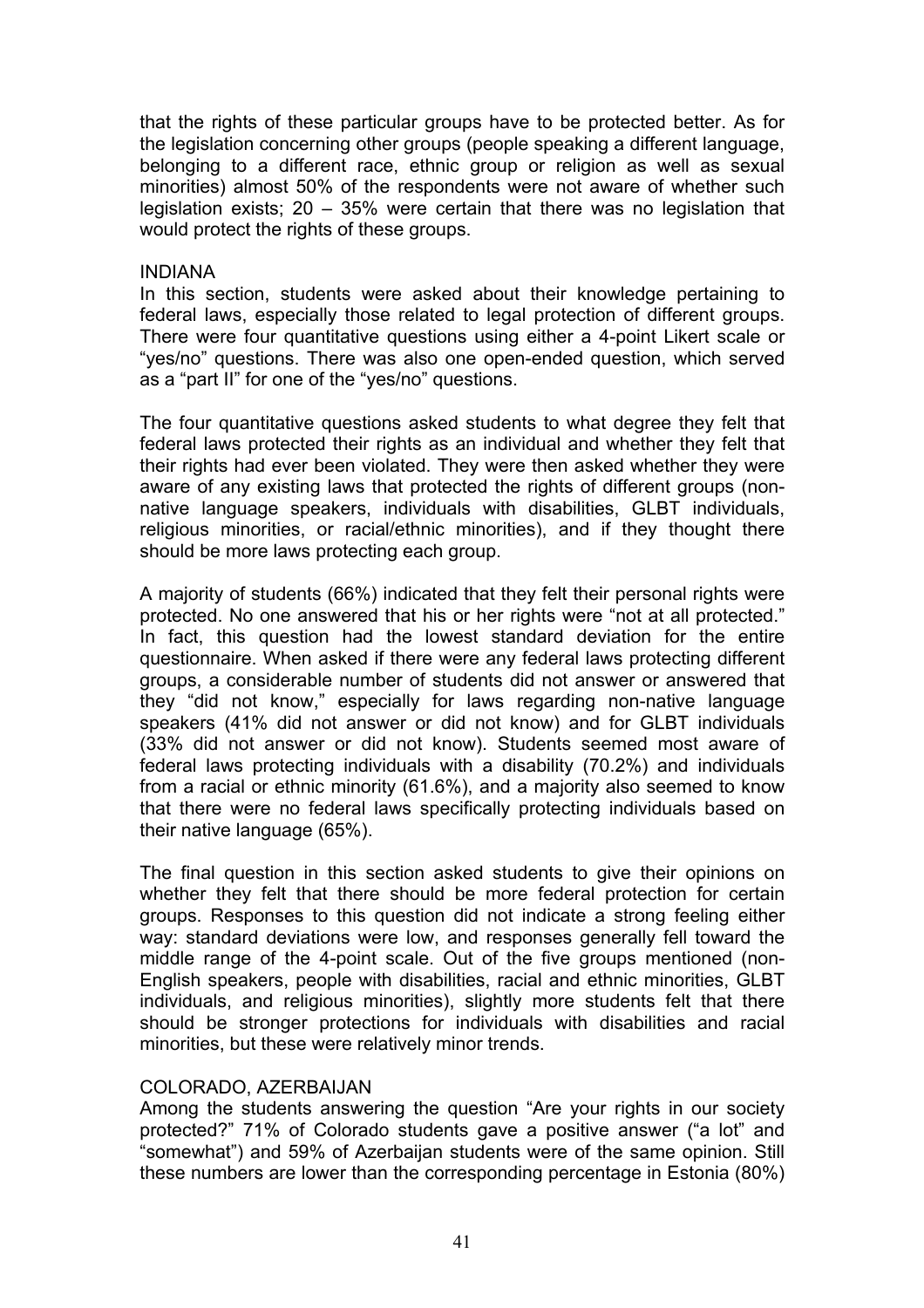or in Finland (76%). Estonian students were generally surer that citizens' rights were well protected, as the number of those answering "don't know" was only 4%. The same figure in Colorado and Azerbaijan was almost three times higher or 11%.



Are your rights in our society protected?

Figure 10. Students' perceptions about the level of protection of their rights while living in their own society.

The question "Should the rights of the people be better protected?" was answered by the students from Colorado an Azerbaijan in a similar way despite the high percentage number characterizing previous questions about themselves. The rights of different social groups (people speaking different home languages, people with special needs, people belonging to different race or ethnic groups, people with different sexual orientations and people worshiping some religion) should be somewhat better protected in the opinion of 44-70% of Colorado students and 24 – 81% of Azerbaijan students. Azerbaijan students were of the opinion that students with different sexual orientation needed least protection. Colorado students thought that people speaking different home languages did not need any further protection. When Colorado students thought that the rights of people with special needs should be better protected then Azerbaijan young people were of the opinion that people speaking different home languages and those belonging to different religious groups should be more protected legally.

The knowledge about laws protecting rights of people with different interests and belonging to different social groups should be obtained from the content of education provided by schools. In a democratic society answers to such questions could be given already considering constitution of a country. Unfortunately, the amount of "do not know" answers is quite big in all participating countries. The number of students who gave "don't know" answer about people's rights speaking different home languages, people with special needs, people belonging to different races/ethic groups, people with different sexual orientation and people belonging to different religious groups for Colorado was  $18 - 31\%$  and in Azerbaijan  $31 - 62\%$  of all respondents.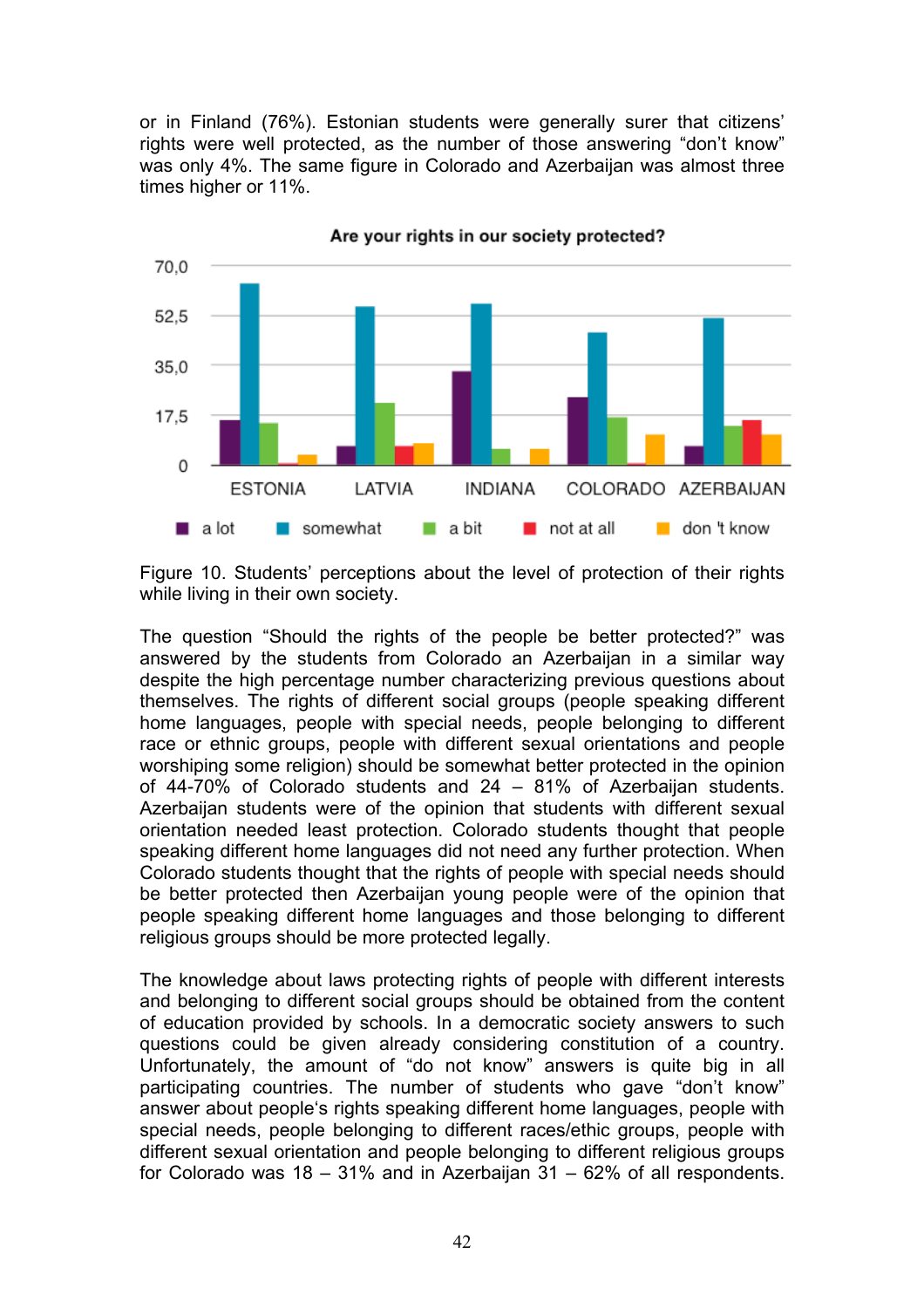However, they were most unstable when giving opinions about people belonging to sexual minorities.



Are there laws that protect the rights of the people? (DON'T KNOW):

Figure 11. Students' awareness about the system protecting peoples' rights in their societies.

# **4.5. Young people's comprehension of a democratic society perceived as individually accepted values.**

The young people had to decide about a tricky question: What values are most important for you personally when living in a democratic society? They had to select the top five from among enlisted twelve and rank them according to their personal priorities. The listed values were the following: being included/respected/accepted; money and material values, safety, legal equality, honesty and friendship, fairness, privacy, freedom of expression, respect consensus, personal responsibility, loyalty to your state and loyalty to your friends.

# ESTONIA

The students from Estonian medium schools selected least the four last mentioned. They considered safety and security most important (17% of all respondents), fairness (16%)and legal equality (15%). More than 10% also valued freedom of expression, honesty and friendship. All the other values listed were not considered that important for living in a democratic society.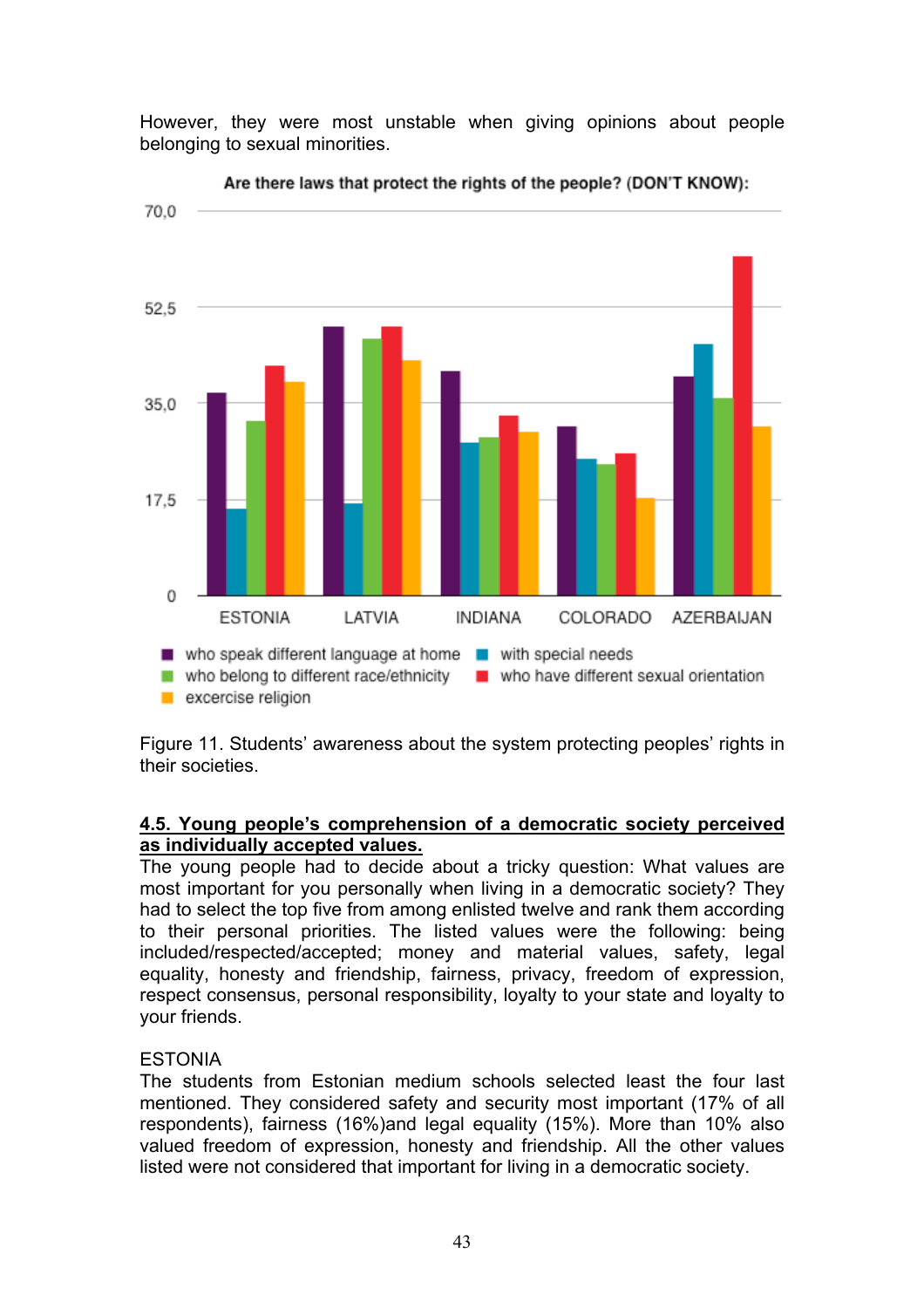The students from Russian medium schools had other top three values. They considered being included/respected/accepted most important (18% of answers), it was followed by legal equality (17%) and safety and security (13%). 10% considered privacy and freedom of expression important. Similar to students from Estonian medium schools they selected least the four last enlisted values.

To characterise students' awareness in the same field of social competence, the respondents were also asked to name three most essential characteristics of democracy. The students of Estonian medium schools named most often freedom of expression, thought and self expression as well as equality, human rights, participation in policy making and elections and privacy.

The answers of students from Russian medium schools were similar. They also highlighted freedom of expression, but also freedom of action and freedom of choice. Similar to students from Estonian medium schools they also mentioned free elections and equality under law.

The amounts of those students who did not answer this question were different: 4% of students from Estonian medium schools and 31% of students from Russian medium schools, respectively, which was really surprising.

#### FINLAND

The question about most important values in democracy showed an interesting difference between the Finnish students in the rural and the capital area: safety was considered to be the most important value in the capital area (32%) and less important in the rural area (35%). Apparently, in the rural area safety is seen as a certainty. Legal equality is also evaluated as more important in the capital area, which may reflect a more communal approach to society in a rural environment. Money and material values were maybe surprisingly higher evaluated in the rural area (most important 12%) than in the capital area (most important 4%).

# LATVIA

Most respondents have mentioned the freedom of speech, opinion and choice as the characteristics of democracy – approximately 52%, less equality – 23%, the rule of the people (the opportunity to elect, be elected and influence processes) – 21%, safety and security –  $6\%$ . As this question of the survey was open-ended and provided space for a more elaborate description, students provided very diverse responses about the characteristics of democracy. It also means that it is very difficult to structure these responses and, in many cases, a similar idea can be expressed in a different way. Among the most mentioned responses were: *democracy is characterized by freedom of press (media), absence of censorship, rule of people, taking into account people's opinions, such as in the USA, freedom to vote, one has authority over others, power to change the political system, elections, human rights, court system, property rights, equal rights under law, function according to legislation, rights of people with disabilities, no discrimination, obeying norms, people govern a country, government is elected by people, independence, laws, support from state etc.*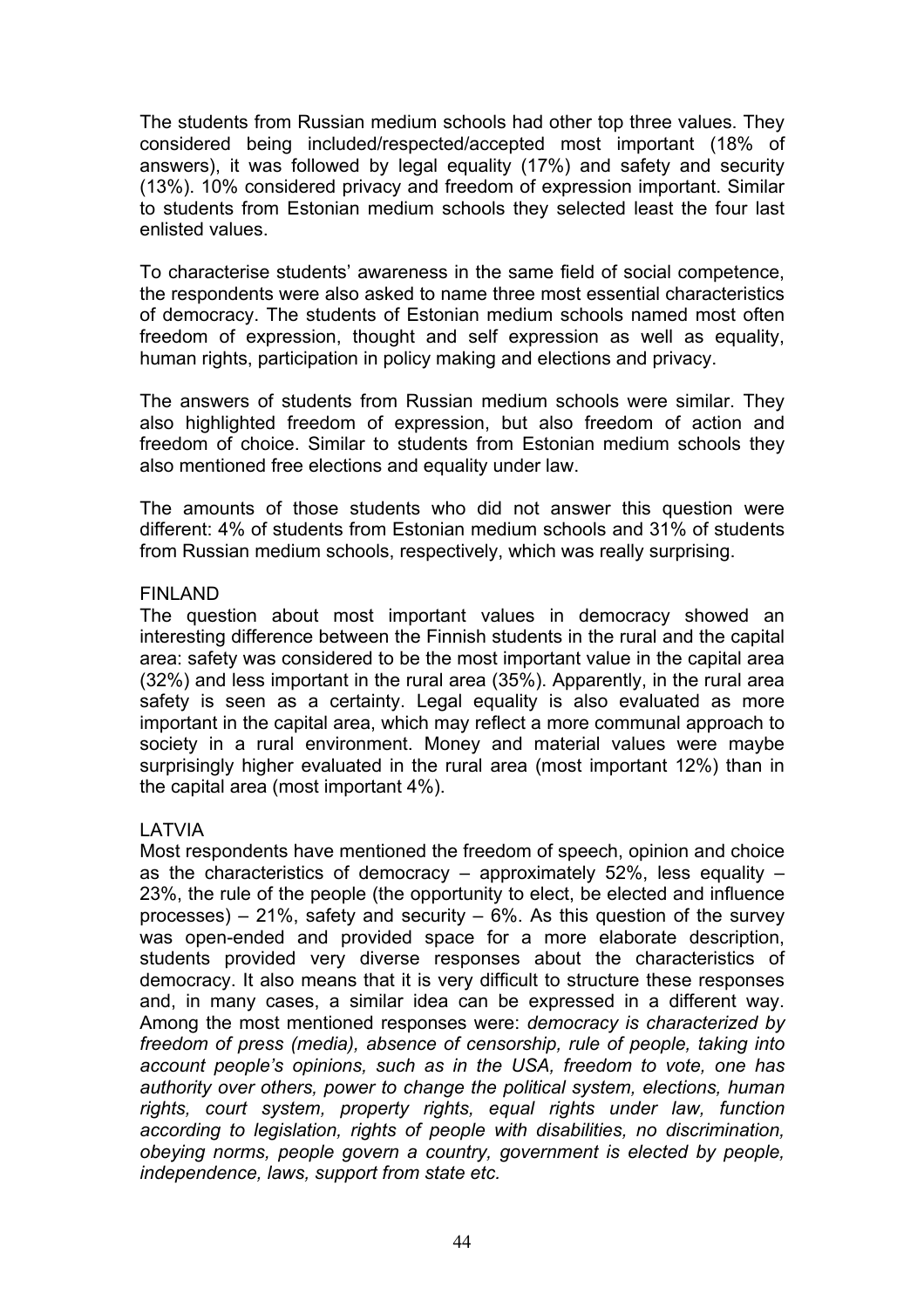One quarter of all respondents have not answered this question or have mentioned only one or two characteristics of democracy. It suggests that students have limited knowledge about democracy.

The most important values for young people for living in a democracy: safety and security were mentioned most often (more than 70% or 278 respondents), followed by money and material assets (62% or 244 respondents), and freedom of expression (59% or 230 respondents). Justice, fairness and friendship, as well as mutual respect and acceptance were mentioned less (40 – 50%). Approximately 30% of the respondents have also mentioned privacy and equality under the rule of the law as well as individual values; it is important to mention that only slightly more than 20% of the respondents mentioned personal responsibility. Women more than men have mentioned that respect, acceptance in the society, and safety and security are important aspects.

#### INDIANA

In this section, students were asked to rank certain values in order of importance, as well as to indicate the factors that they thought were most influential on the development of their values. A second set of questions asked students to assess their level of proficiency in 12 different skills, (identifying their own strengths and weaknesses, communication, observation, negotiation, IT, conflict resolution, cooperation, participation, asking for help, accepting differences, helping others, and acknowledging the accomplishments of others) and then indicate to what degree they thought that the school had influenced their ability to perform these skills. Each question was based on a 4-point Likert scale. Standard deviations for all questions were small, indicating little variation across answers.

The data from the first question on values was complicated by the fact that the instructions were interpreted differently by each student, so some students ranked all 12 variables with rankings of 1-5 rather than just selecting their top 5. Additional research in this area with a refined set of questions would likely yield better results.

Student rankings of the most influential factors on the formation of their values indicated that the majority of students (70.2%) felt that family was the most influential factor, followed by friends (53.1%).

When asked about the impact of schools in teaching about multiculturalism, 83.1% of students said that teaching about different races and cultures was "important" or "very important" in schools, with only 3.3% of people saying that schools should not teach about different races or cultures because "it divides people." 67.6% of students reported that they were aware that there were multicultural programs in their own schools.

When asked to assess the degree to which students thought they were good at 12 particular skills, students indicated that they were "good" or "very good" at most of the skills listed. Students felt most comfortable "accepting difference," with 54% of respondents saying that they were "very good" at this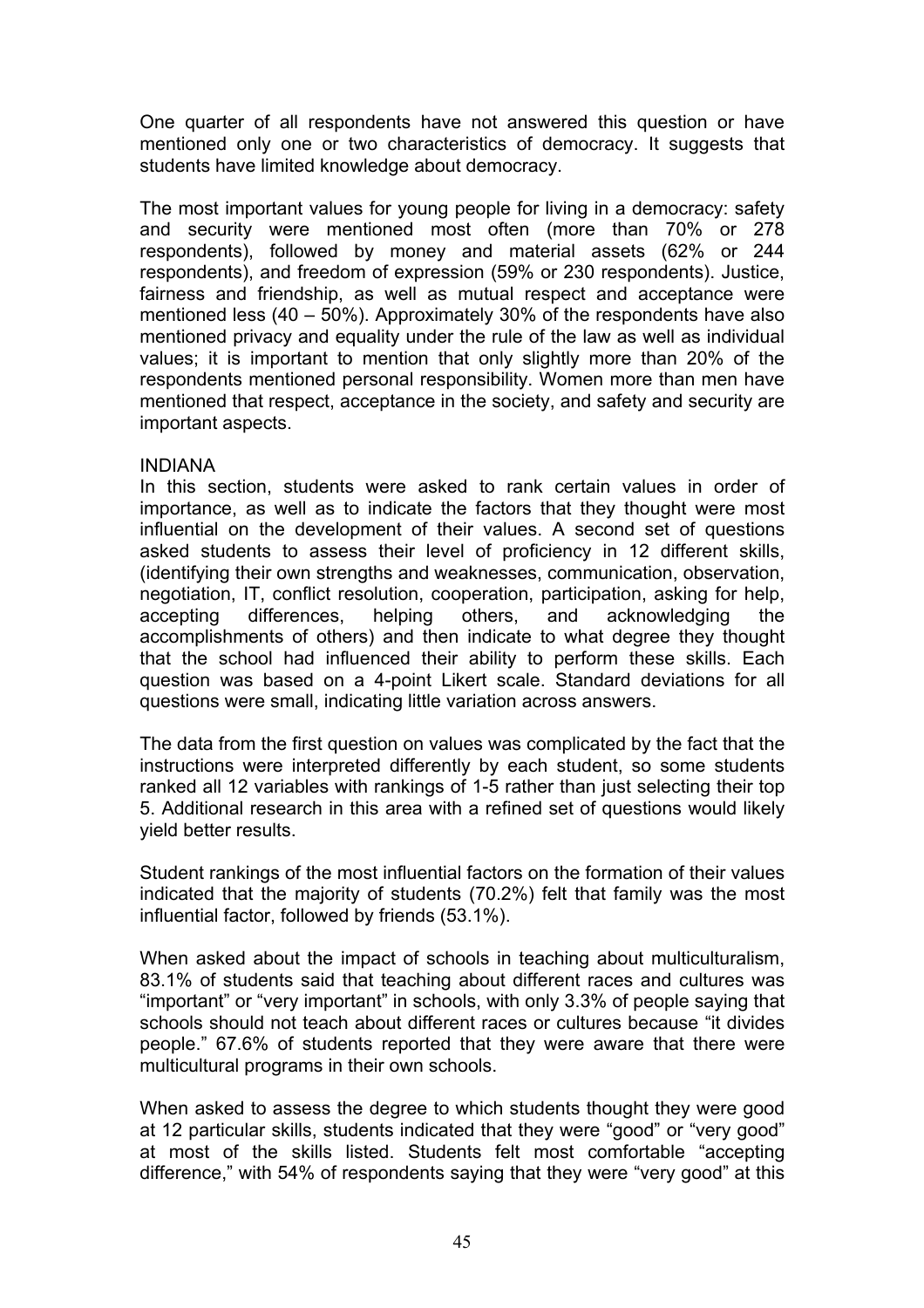skill. The next most common strengths were IT skills, helping others, communication, and observation. The skills that students felt least expert at were asking for help and conflict resolution.

| <b>COUNTRY</b> |            | Top 4 values |    |                    |    |                 |    |  |
|----------------|------------|--------------|----|--------------------|----|-----------------|----|--|
| Estonia        | safety     | legal equity |    | fairness           |    | freedom         | 0f |  |
|                |            |              |    |                    |    | expression      |    |  |
| Latvia         | safety     | money/mat.   |    | freedom            | οf | <b>Fairness</b> |    |  |
|                |            | things       |    | expression.        |    |                 |    |  |
| Finland        | safety     | legal equity |    | money/mat. things  |    |                 |    |  |
| Colorado       | privacy    | freedom      | οf | safety             |    | <b>Fairness</b> |    |  |
|                |            | expression   |    |                    |    |                 |    |  |
| Indiana        | friendship | freedom      | οf | honesty            |    | Safety          |    |  |
|                |            | expression   |    |                    |    |                 |    |  |
| Azerbaijan     | safety     | legal equity |    | respect/acceptance |    | privacy         |    |  |

Figure 12. Young people's top values while living in a democratic society

The results for the second part of this question – asking about the impact of the school curriculum on development of these skills— indicates that students thought that the school curriculum "somewhat" helped to teach the acquisition of most of the skills. Students reported the highest degree of school influence on teaching the skills of participation, cooperation, and asking for help. Students felt that the school was least influential in teaching negotiation and conflict resolution skills, but the mean for each question indicated that the school had at least some kind of perceived affect on acquisition of all the aforementioned skills.

# COLORADO, AZERBAIJAN

Colorado students, when living in a democratic society consider privacy most significant for them (17%),with freedom of expression (14%) and safety (11%) following. Azerbaijan young people have totally different views. They consider safety most significant (15%) and legal equity (14%) after that. Equally 11% of votes got "being included" and privacy.

When analysing and listing the values of a democratic society as specified by Azerbaijan students, the following gradation of values can be compiled in the sequence of their significance: legal equality, safety, loyalty to your state, being included/respected /accepted and privacy. The same list compiled according to preferences of Colorado students was totally different: privacy, freedom of expression, safety, and fairness.

# **4.6. Young people's evaluation of different factors influencing development of their values and social skills.**

For answering the question: "Where do you get your values from?" there was the following list: family, friends, the Internet, mass media (TV, newspapers, magazines, radio), learning at school, experience from the "street community", religion.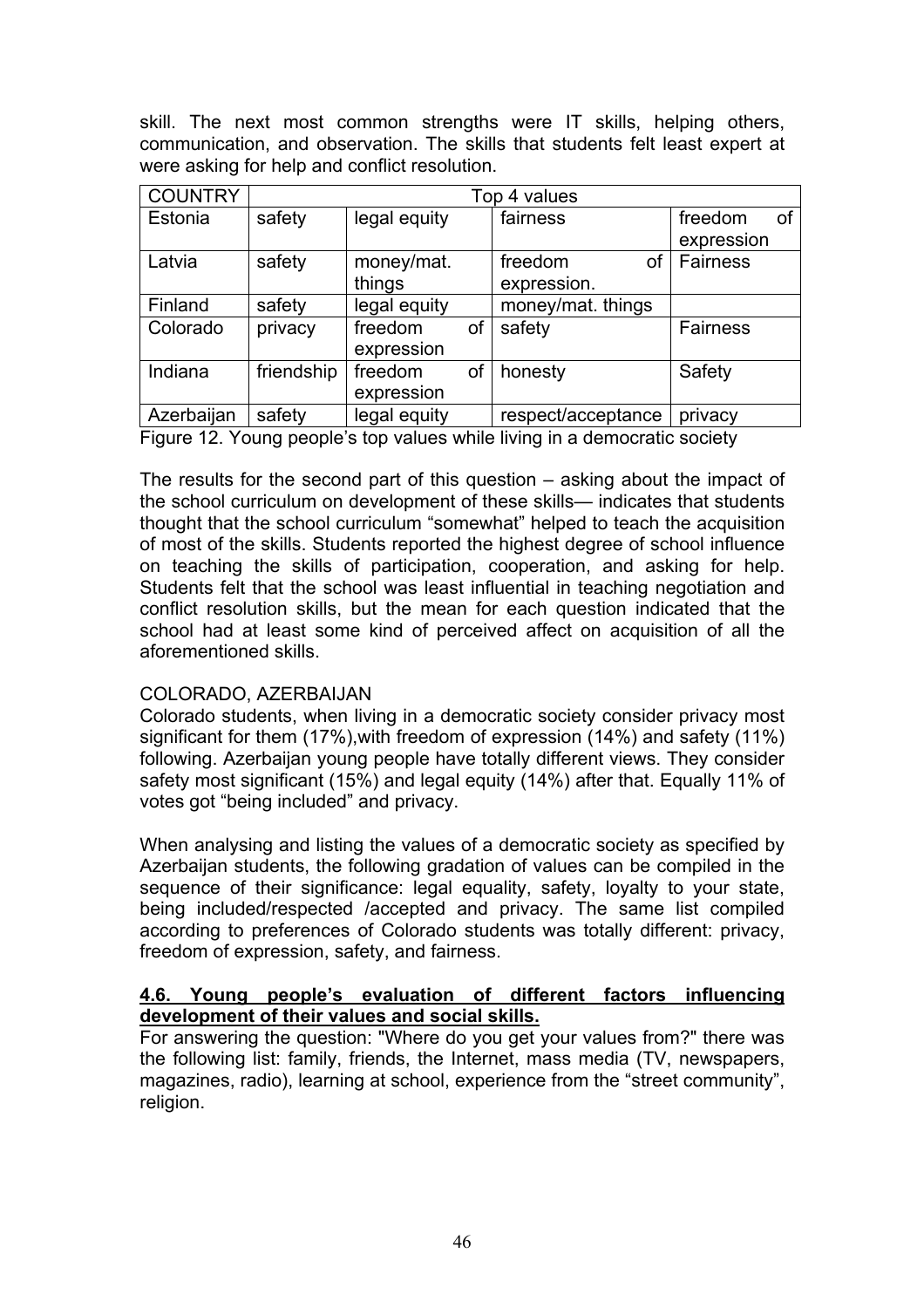# ESTONIA

Both target groups in Estonia highlighted family and friends as greatest factors. The least mentioned was religion. Other factors gained different support. Students from Estonian medium schools considered media and learning at school a bit more important (16%) than students from Russian medium schools (15%). The students from Russian medium schools consider the Internet and experience from the "street " community more important.

In order to allow students to specify the role of school more precisely, there was the task (question): If you have some of those skills, mark, how much has the school contributed to. Students from Estonian medium schools chose of the enlisted twelve skills the following top three: cooperation skills, communication skills and specifying your own capabilities. The school's role was considered insignificant at promoting computer skills, skills for asking for help and conflict resolution skills.

The students of Russian medium schools considered the role of school greatest at developing cooperation skills, negotiation skills and skills for specification of one's own capabilities. They considered school experience skills for celebrating success and somebody's achievement, conflict solving skills and skills for asking for help.

# FINLAND

The Finnish students express getting their values basically from their families (41%). On the other hand, families were also suggested as less important in reflecting values in the rural area of 29% and in the capital area of 20%. The next important sources for students are friends and media in the rural area and "street" community in the capital area. Learning at school, the Internet or religion was not seen as an important source.

| <b>COUNTRY</b> | Top 3 value sources |          |                   |  |  |  |  |  |
|----------------|---------------------|----------|-------------------|--|--|--|--|--|
| Estonia        | family              | friends  | school            |  |  |  |  |  |
| Latvia         | family              | friends  | school            |  |  |  |  |  |
| Finland        | family              | friends  | media             |  |  |  |  |  |
| Colorado       | family              | friends  | school            |  |  |  |  |  |
| Indiana        | family              | friends  | street & religion |  |  |  |  |  |
| Azerbaijan     | family              | religion | school            |  |  |  |  |  |

Figure 13. Young people's most important value sources

The role of school in developing skills was seen most important in case of cooperation skills, participation skills and communication skills. The students said that the school has contributed less for development of students' computer skills, conflict resolution skills and, and skills for asking for help.

# LATVIA

The values of young people are mostly developed and influenced by family (90%) and friends (75%); followed by school, which was mentioned in more than 50% of responses as the third most important influence, as well as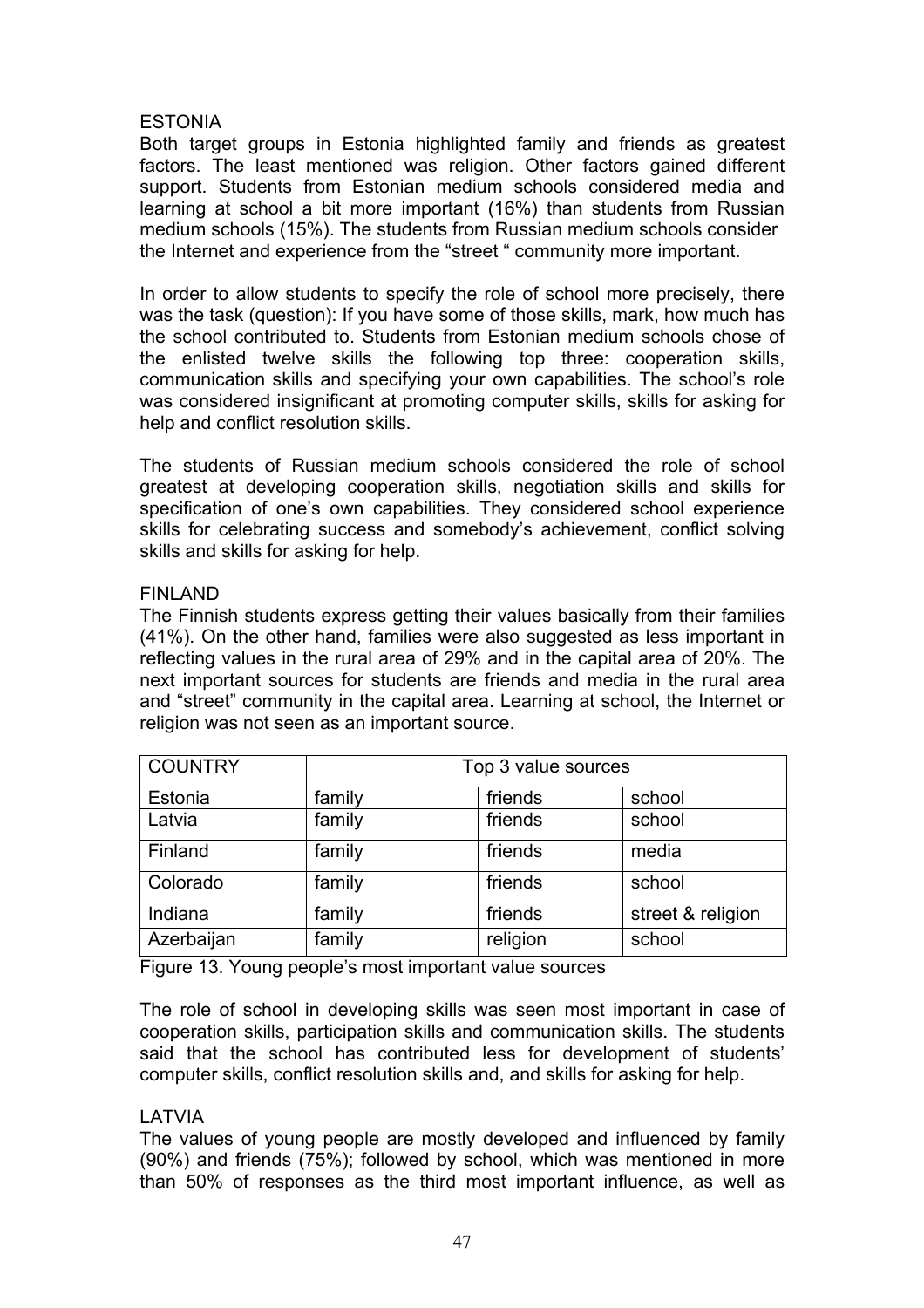experience from the society. Young people mention religion as a less important factor in shaping their system of values; however some of them have identified it as second in order of importance. The Internet and mass media are mentioned in most cases as fourth to sixth out of seven options; however, for 10% of the respondents the Internet is mentioned as the third most important factor, which influences the development of personal values.

Assessing the skills that have been created and influenced by the school, almost all of the students have marked as having been somewhat influenced. The influence of school has mostly been identified in developing communication skills, the skills to identify one's abilities, cooperation skills, and ability to help others and to work together with others (30 - 40%). Meanwhile, more than 10% of students recognized that school has had no or very little influence on the development of conflict resolution skills(30% identified that school has contributed a little for development of these skills), As for the skills to ask for help, the skills to accept diversity and to recognize success – less than 10% identified that school did not develop these skills at all, about 25% reported that school developed a little these skills. These responses correlate with the information that the most prominent roles in the development of values of young people were played by family and friends, and school had only the third place in this process. It suggests that in the development of skills (and opinions/attitudes) the main factors are family and friends, not school.

# INDIANA

For Indiana students were also their families (22%) and their friends (21%) by far the most influential factors in the development of their values. The Internet and the school were among the last ones with 10 % and 11% respectively and all the rest - experience from the street, media and religion got altogether 12 % of votes. This result is very special considering the low position of school among influential factors. The answers to the direct question about the contribution of the school to development of particular knowledge /skills support the same low rating of the school. The students of Indiana have given on the average more answers of "little " and "not at all" than their peers in other countries. Only one specific quality – development of skills to ask for help was supported by schools in Indiana more than by schools of other countries. The role of the school is considered smaller by Indiana students in development of other knowledge and skills than in other countries. Contrary to students in other countries they also said that the role of the school is least significant at development of negotiation skills. In the opinion of both, Indiana and Colorado students, the role of the school is the greatest at development of participation skills.

# COLORADO

Denver students when answering the question "Where do you get the values from?" highlighted family with 18%, but other factors as well were mentioned quite equally, between 13 – 16% whereas the role of religion was recognized by 13%. The role of school was influential for 16% of respondents. The Internet least influenced Denver students – only 7% considers it important.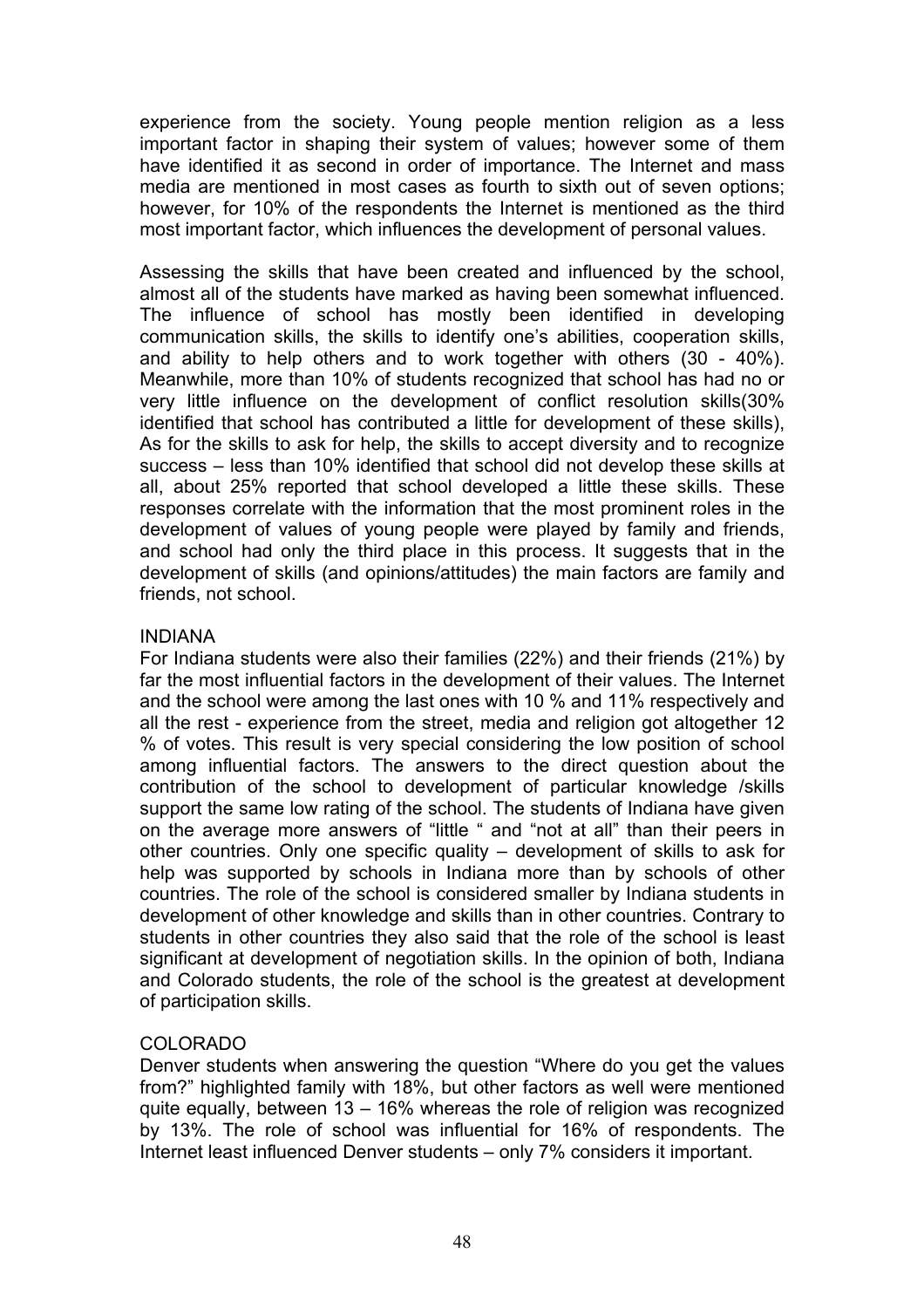Colorado students considered the role of school as a developer of all their skills and abilities quite equally. They listed three most relevant contributions schools have made: communication skills, participation skills, and accepting difference. They have evaluated their school to be weakest at providing conflict resolution skills, skills for specifying their own capabilities and negotiation skills.



How much has the school contributed to? (LITTLE, NOT AT ALL):

Figure 14. The areas, where the school has the least importance for students.

# AZERBAIJAN

Azerbaijan students were influenced by totally different factors as compared to their peers in other countries and their opinions were also quite polarized. The most influential factor for them is also family with 26%; religion is of equal importance. All other factors have a more modest influence. The role of school has reached 17%, the role of media and the Internet are only 5% and 4%, respectively.

Azerbaijan students thought that school is weakest at providing access to the Internet. 74% of respondents said that schools had no role at developing these skills. 53% were of the opinion that schools did not develop their skills of asking questions and 46% said the same about conflict resolution skills. Still, more than 80% of students mentioned the role of schools when providing skills for communication and helping others.

# **4.7. Young people's comprehension of active participation in social life.**

# **ESTONIA**

Young people's awareness of possibilities and importance of participation in social life were studied by an open question: Would you like to have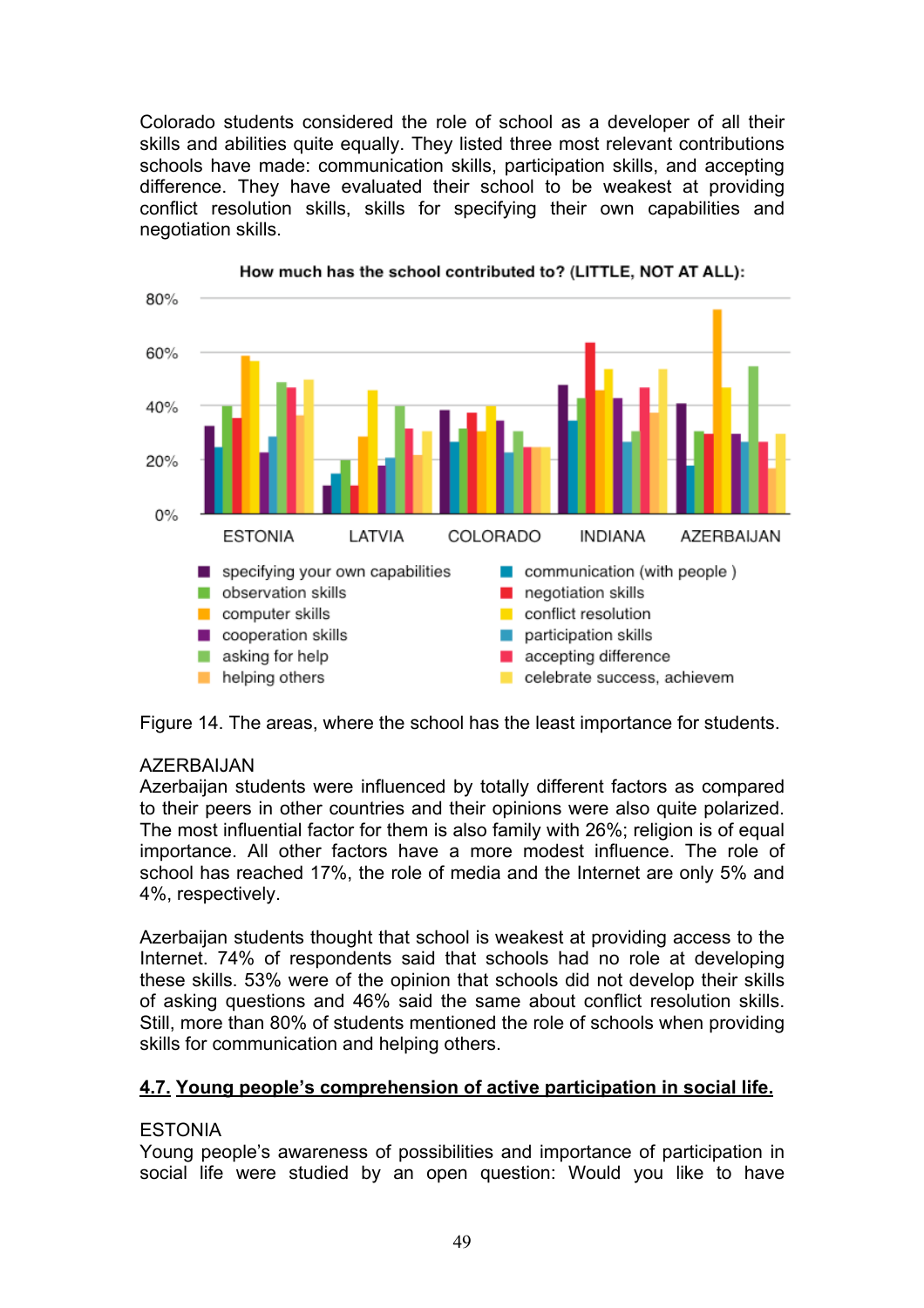something changed in society? They had to name three most essential things that needed to be changed. The opportunities for offering change were practically unlimited. At the same time it turned out to be the question that got least answers. 20% of students from Estonian medium schools and 28% of students from Russian medium schools chose not the respond at all. The ideas offered were usually more different than similar considering the two target groups.

The students from Estonian medium schools offered usually ideas for changing something at schools and in education in general, starting from the changes in the system of education and ending up with ideas about particular school subjects (e.g. not to decrease the number of lessons for the mother tongue). They also expressed the wish that the society should be more open, that more attention should be paid to nature protection, that there should be more social guarantees and that people could enjoy being equally treated. They also highlighted the need for better integration of society and for combating crime in society. They also wanted to see fair policy making and tolerance.

The students of Russian medium schools also thought we should have a more open society, increase tolerance and mutual respect. The use of drugs and alcohol should be decreased. Contrary to opinions expressed by the students from Estonian medium schools, there was a great amount of students of Russian medium schools who considered everything perfect in our society and declared there was no need for changes.

# FINLAND

The open question about desires to change something in the society gave a variety of answers concerning personal life and life in the society. The Finnish students were worried about getting a study place after the school, about environment, including the huge amount of private cars and lack of public traffic on the countryside. Also more equality in the society, more public financing for education, healthcare and care of the elderly were wished for. Furthermore better meals in the school… Some students would like to have freedom in young peoples' life, but at the same time the wish for more control over the behaviour of young people was expressed.

# LATVIA

The answers received from the Latvian students to the question, what young people would like to change in their society were extremely different and related to almost all areas of life, including environment, medicine/health care, education, social services, the system of justice, finance, interactions in society etc. About 30% of students did not answer this question.

The highest number of young people (20%) mention *change of attitude* towards very different things, for example differences, race, money, school, people, children etc. In more than 10% of the questionnaires it was mentioned that it was necessary to change the *government, policies, attitude of the elected officials, laws*. In some questionnaires *equality* is also mentioned. In less than 10% of the questionnaires, students mentioned the need to change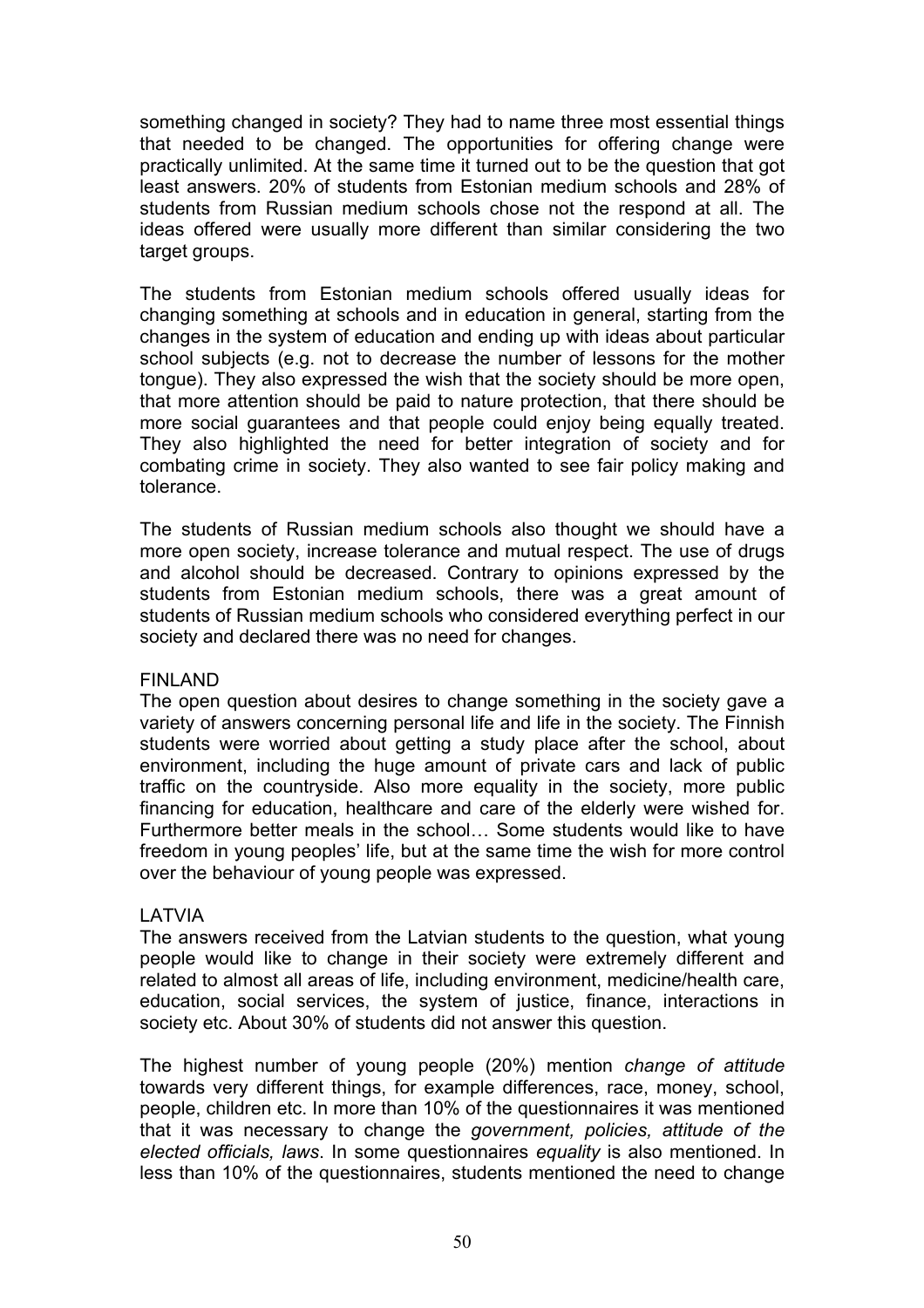the system of *education* in general, *security and crime situation, environmental issues, social benefits and salaries, taxes, employment opportunities, language law, racism, respect and injustice, corruption*.

In some questionnaires, the students mentioned that they would change the following things in our society: the *financial situation, ignorance towards other people, skills to accept diversity, increase involvement of society, attitude towards differences, isolation of power structures from the needs of society, attitude towards people with mental problems, pessimistic thinking, decrease prejudice, increase fairness of those working in the public sector, eradicate old-fashioned thinking, be more polite to each other, help each other more, be more friendly, develop a friendlier society, increase the level of tolerance and intelligence, improve the system of elections, stop frictions among ethnic groups, increase trust, pay more attention to material status and values, improve the system of retirement (pensions), increase respect and care about the world and environment, one's own city, respect the rights of others, not to divide and segregate people according to ethnicity (so that people would not want to immigrate), improve the financing of projects developed by youth, guarantee equality for Russian speaking people, appreciate work, provide education free of charge for all, reduce inflation, build new roads etc.*

#### COLORADO

When answering the open-ended question "Would you like something to be changed in your society?" the Denver students wanted to see changes in the field of medical services, responsibility of the government to people, more opportunities for participation in policy making, in the number of divorces, violence in media, equal rights, better communication skills, legalizing marihuana, taxes, president, jobs, money, strong and protected state borders. There was a significant number of those who considered their society perfect and did not recommend any changes.

# AZERBAIJAN

Azerbaijan students most often proposed changes for developing justice, quality of life, security, mutual respect, more religion, freedom of speaking discipline, honesty, following the laws.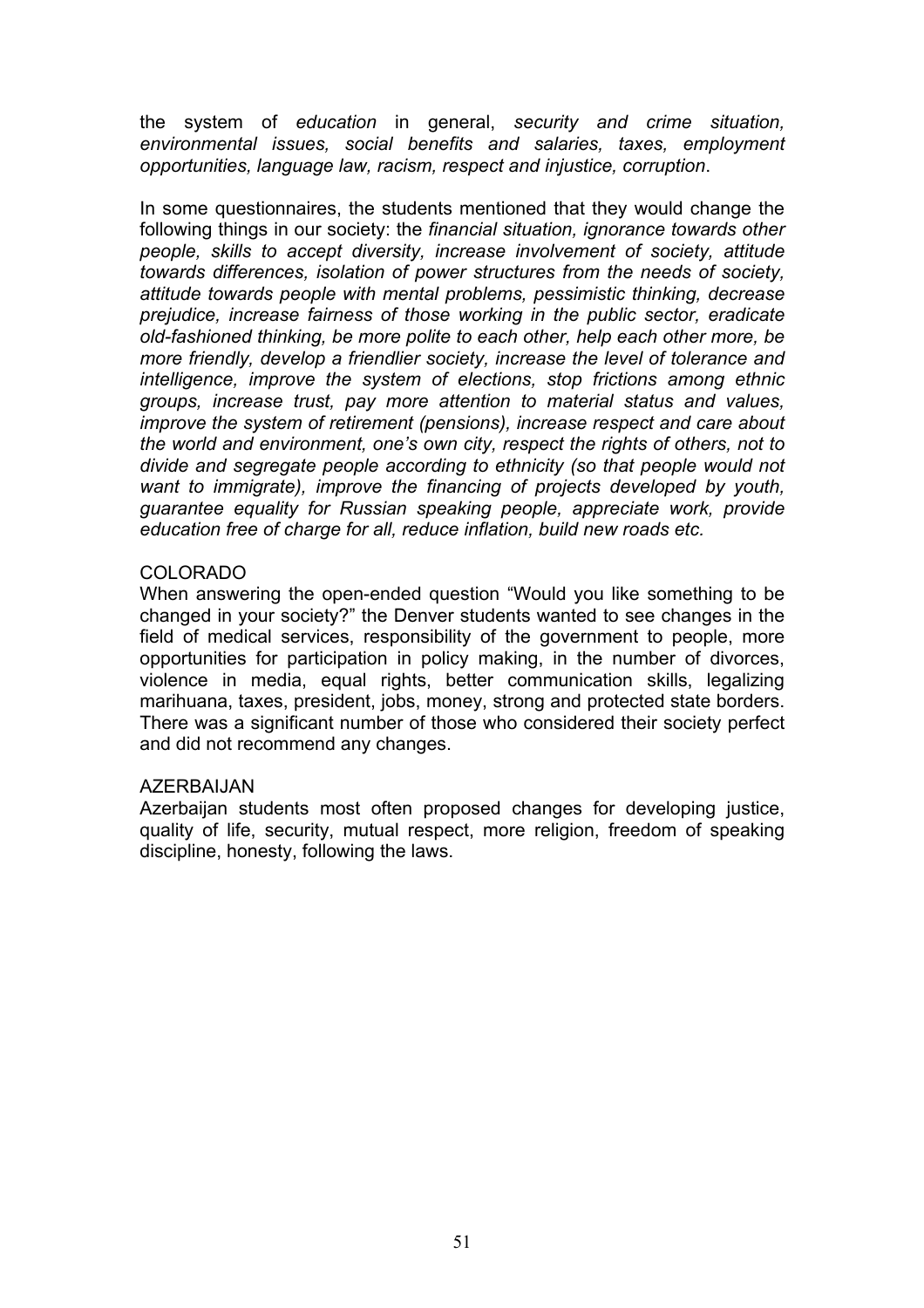# **5. Conclusions**

Students' values and positions specified by this pilot study have developed under the influence of several factors, one of them being the school curriculum. In addition, those environments, in which the individuals do not necessarily perceive themselves as participants in learning and being taught by some who do not consider themselves as teachers, can be very effective. In this regard, peers and family members can be considered a very useful resource. Accepting the fact that all learning environment at school has an impact on the process of education, still some factors play a more important role. Citizenship/civic education – either in the form of a separate subject or as cross-curricular approach is one of those factors. Citizenship/civic education is most effective when developed through meaning-making activities. Learning is effective when the learner is situated in a relevant to the topic environment, where all learning is led by the interest of the learner, where there is an open climate for discussion and involves positive learning relationships and role models.<sup>50</sup>

The present pilot study allows to draw some conclusions about the role of both learning environments in different societies – community and school. As for school, both – the socio-culturally relevant content of education and teaching strategies have their impact, which can be considerably better used for socialisation of the young people in all participating countries.

#### ESTONIA

 $\overline{a}$ 

All data had to be summarised for the international project to characterise values of young people in Estonia. It was rather difficult as data offered by students from Estonian medium and Russian medium schools differed greatly.

The views differed greatest in regard to multiculturalism in Estonian society, to life in Estonia in general and to young people's own individual position in society. We can observe the discomfort of students from Russian medium schools as well as feeling insecure when living in Estonia. At the same time they showed that they were well aware of their situation and also had a vision for living in Estonia in future. When students from Estonian medium schools considered the present situation natural and felt protected by guarantees – their concerns were smaller, their views and expectations had a more collective approach, then the students from Russian medium schools perceived dangers and limitations and their expectations were of a more individualistic character.

In the field of active participation we can learn about future wishes of young people, their visions and social ideals. As these visions of students from Estonian and Russian medium schools were vastly different, it also shows, how difficult it is to reach any consensus even in our small society.

<sup>&</sup>lt;sup>50</sup> Bryony Hoskins. The Impact of Cultural and Civic Education on Social Cohesion. Presentation on December 3, 2009 in Vilnius on the NECE conference The Impact of Citizenship and Cultural Education on Social Cohesion, p 4.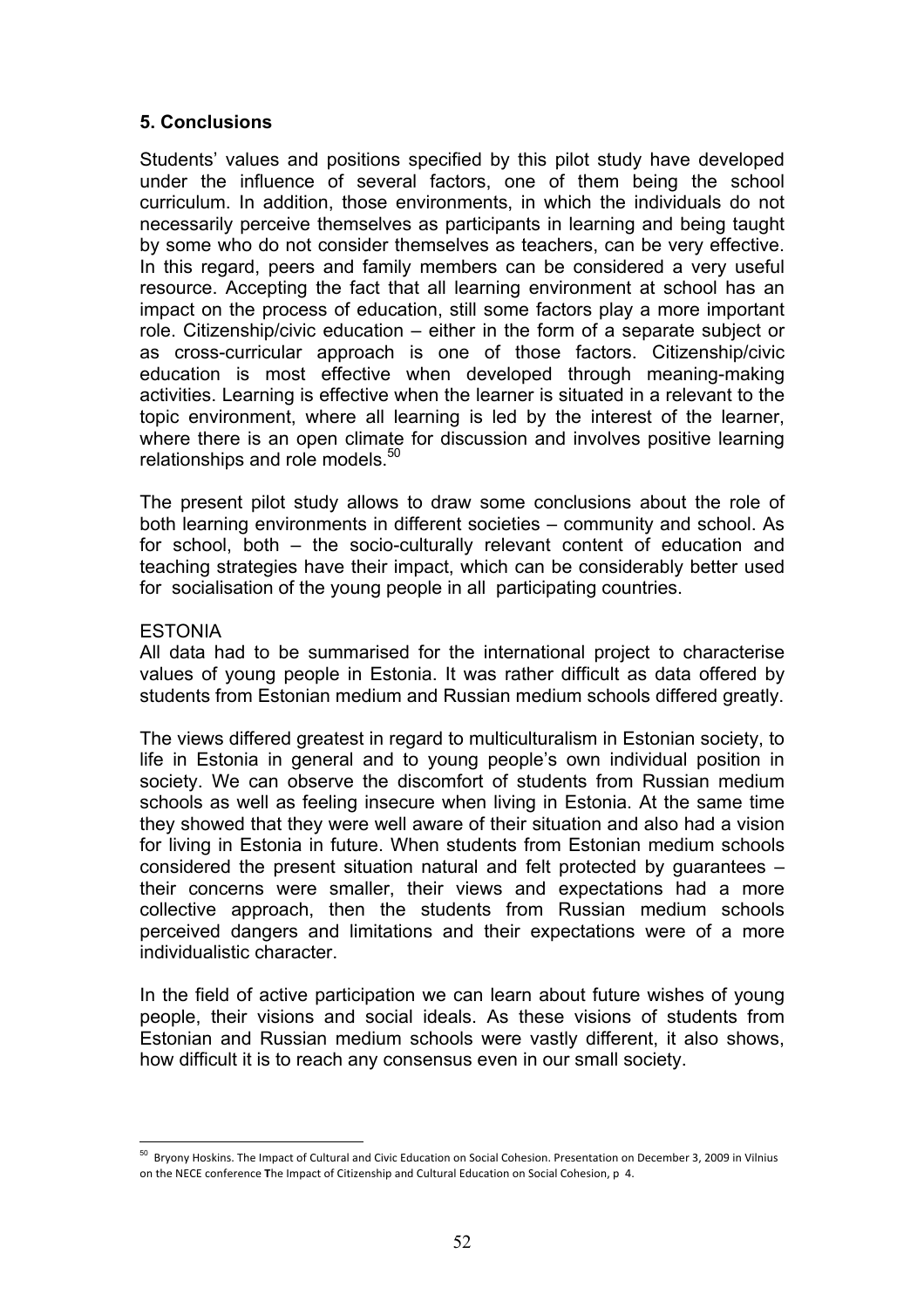We may also tentatively conclude that the unused potential of schooling and education in general could be one of the reasons for insufficient knowledge and underdeveloped social skills of the young people.

#### FINLAND

The survey in Finland shows a quite wide similarity in values and knowledge between the young people in a small and a big society. Concerning the question of equality they felt themselves protected, but were concerned about how equally the society meets the increasing amount of newcomers, or was willing to face difference. Multiculturalism was in the Finnish students' mind welcomed as an enriching factor in the society. Some students expressed frustration at the ongoing discussion about multiculturalism, because they felt it should be self-evident in a modern society.

As a result of the survey of a very small sample of young people in Finnish society, we may come to a conclusion that these students are aware of the multiculturalism in their society and in many cases show activity in getting in contact with people different from themselves. The school seems however to have insignificant contribution in developing social skills needed in a diversiform society.

# LATVIA

The survey in Latvia shows, that most young people held the opinion that the society in which they live had medium or little diversity. Diversity was mainly represented by different religions and different languages. A very small part of diversity was created by ethnic or sexual diversity. Students were mostly loyal; they were open to participation in common activities with people from different language groups, yet they were less open to common activities with people with special needs and different sexual orientation. What mainly formed and explained young people's knowledge of and attitudes toward different groups of society was the fact that they had young people using a different language or belonging to different religious groups among their friends.

A summary of young people's understanding of the *quality of life* concept showed that youngsters were less concerned about global issues; young people were more concerned about personal problems, such as access to jobs and education, as well as other people's attitudes towards them.

Most students admitted that they supported diversity and accepted other people's differences.

The students demonstrated very incomprehensive knowledge about existing legislation regarding different groups of society; most of them identified that there were laws protecting the rights of people with special needs. As for other groups, such as different language groups, other ethnic or racial backgrounds, sexual minorities, different religious affiliations etc. more than half of all students admitted that they did not know whether such legislation existed while one third was confident that there were no such laws in their country.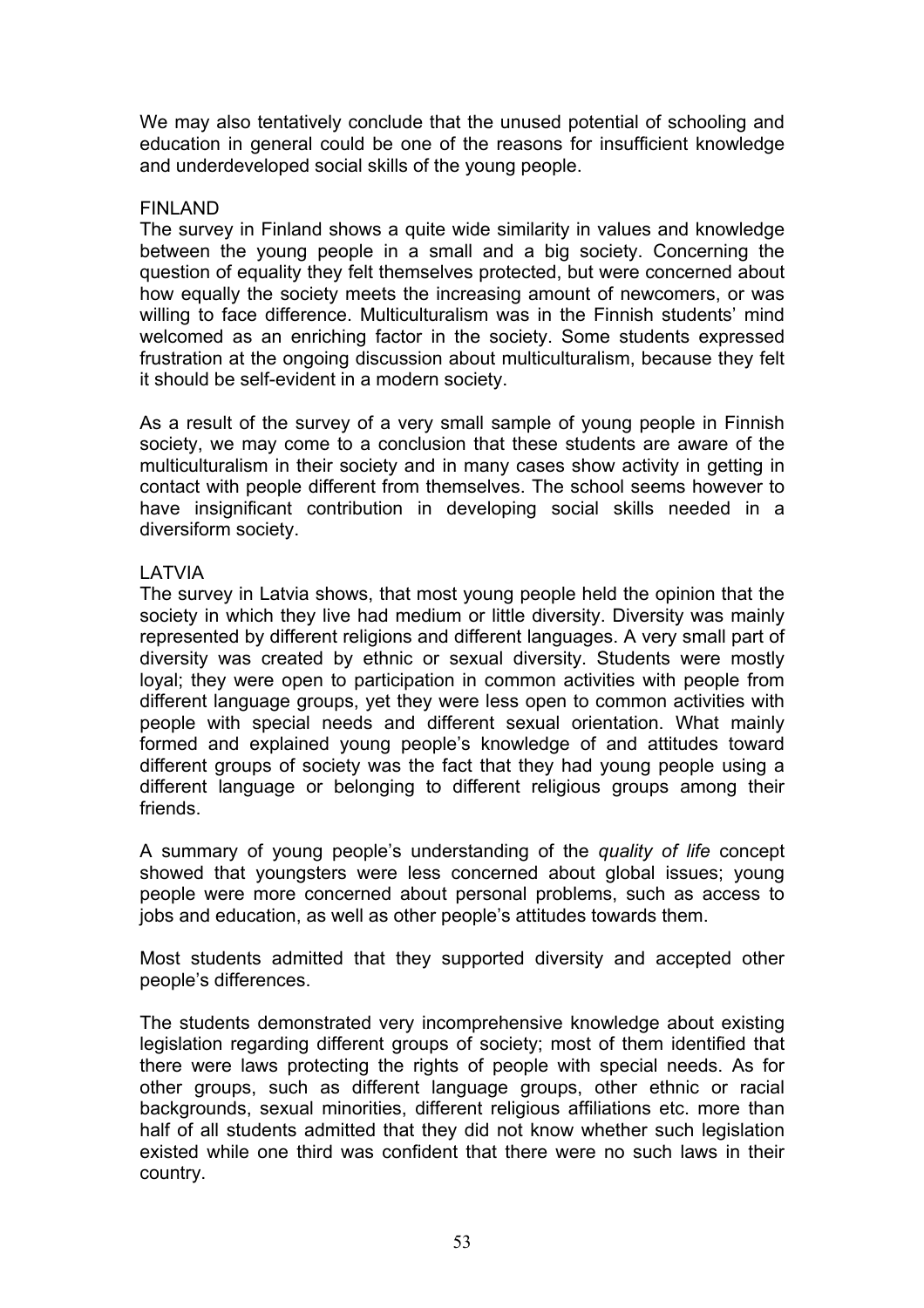The students mentioned freedom of speech, opinion and choice, less equality, rule of the people (opportunity to elect, be elected and influence processes) etc. as the main attributes of democracy. Responses about expressions of democracy were very diverse while one quarter of respondents did not give any answer at all or mentioned only one or two characteristics. Such a situation may indicate limited knowledge about democracy.

As the most important value of living in democracy, young people first of all mentioned safety and security, then money and material assets and freedom of expression. Young people's system of values were shaped and influenced mostly by family; friends also play a very important role, with school ranking third. Most young people mentioned religion as the least important factor in shaping their system of values

According to the respondents, school had provided the strongest impact in developing communication skills, a capacity to identify one's abilities, interaction skills and an ability to help others. In contrast, school had little or nothing to do with the ability and the skills necessary to solve conflicts, the skills necessary to ask for help, the skill to accept differences and to recognize one's success.

Responding to the question of what students would like to change in society, the responses given were very diverse and directed to almost all areas of life. Most of all young people mentioned the *need to change attitudes* toward many different things, such as otherness, race, money, school, people, children etc.; many of them said that it was important to change *the government, policies the attitude of the elected officials, laws* etc. Respondents with a non-Latvian background often mentioned desire to change and improve the national situation and to increase *equality*. Approximately one third of the respondents did not answer this question; this may mean either a lack of opinion or a lack of interest in civic participation.

The questionnaires did not detect negative or aggressive expressions and opinions, the students expressed patriotic views, sometimes showed pessimism and disbelief that things would change. In the questionnaires of Russian-speaking students, the need to improve national issues and secure equality was more represented. In general, young people offering active participation to create change in society, were well informed and able to understand the existing situation, were reflective and not naive.

#### INDIANA

Only very tentative conclusions can be drawn from this study due to its relatively small sample size and its limited representation of the general demographics in Indiana, but early findings suggest that further investigation might reveal interesting correlations between certain factors and student perceptions of diversity and democracy in Indiana.

The results of this pilot study indicated that students perceive Indiana as being multicultural, but did not see a racially or ethnically multicultural society in their own neighbourhoods. Students did not consider race relations to be a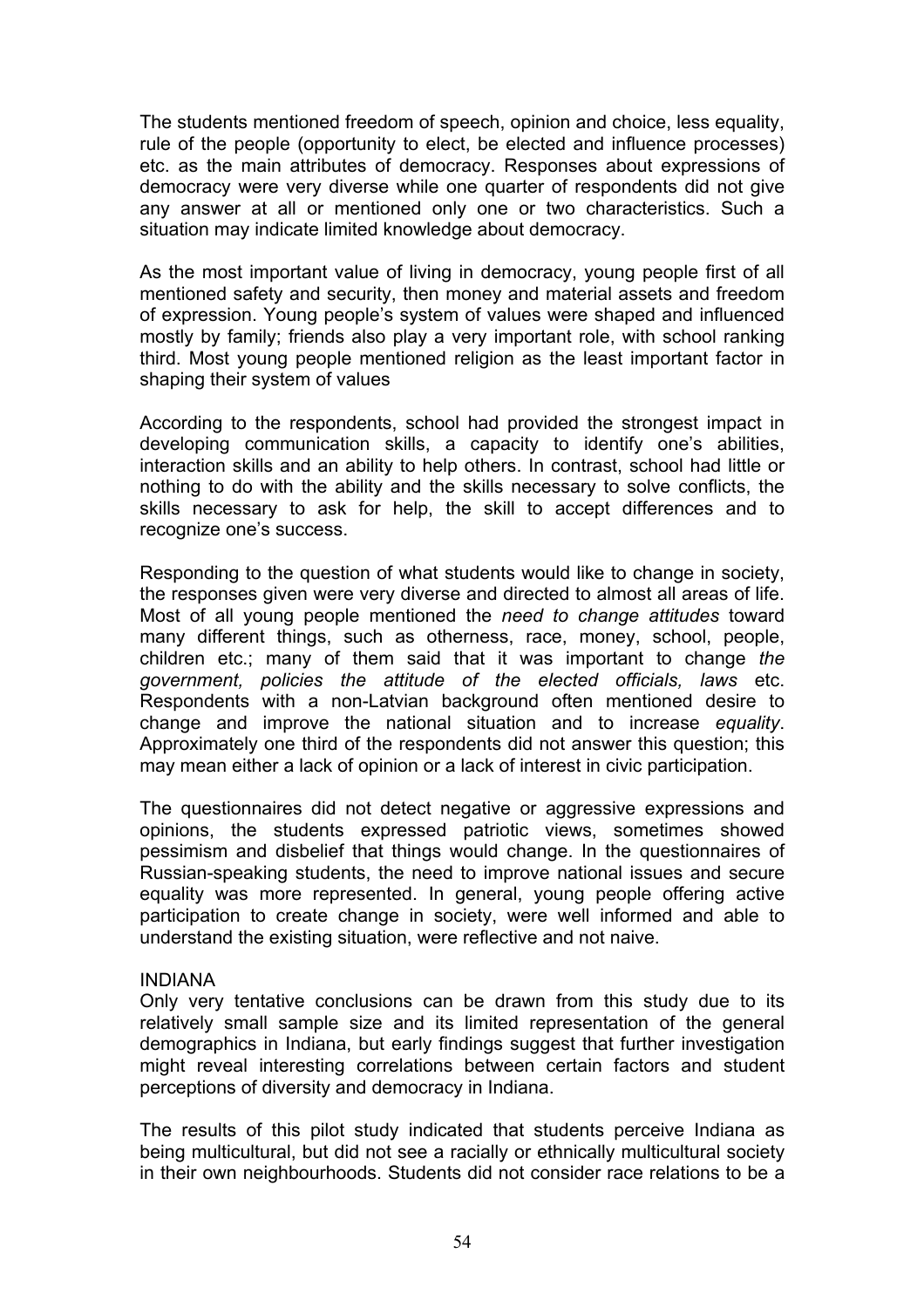source of tension in Indiana, but this might be due to the fact that Indiana is still quite homogenous in terms of racial make-up. Student respondents reported that they actually saw themselves as having somewhat diverse friend groups, with the most common "differences" being different religious or racial/ethnic backgrounds. The least common associations – as well as the least desired associations—seemed to be friendships or activities with disabled students. More follow-up on this topic might provide a better understanding of attitudes and perceptions toward differently-abled individuals in Indiana.

When asked to assess their proficiency in performing certain skills necessary for living in a pluralistic, democratic society, students expressed a high degree of confidence in their own abilities, especially with the skills of accepting difference, helping others, and communicating. Initial results also indicate that students credit their schools with helping them to learn at least some of these skills, and that students felt schools should teach about different races and cultures.

When students were asked to rank their level of concern on certain issues and then try to imagine if other individuals might also share the same concerns, student responses suggested that they felt everyone would have similar concerns about key issues. These responses indicate that students saw some issues as important to all individuals regardless of their race, class, religion, ability, or orientation.

Overall, students reported that their greatest concern was "equal treatment," which is an interesting juxtaposition to the result that students felt that their rights were protected by federal laws. Students also indicated that there was no need for the federal government to further strengthen laws protecting different groups. These results illuminate a potential follow-up question that could ask students how individuals might be federally protected from discrimination but still experience unfair treatment in daily life.

Though tentative, these findings highlight potential avenues for further study on student perceptions toward diversity, and the role that schools can play in helping to promote the skills and attitudes necessary for living in a democratic society.

# COLORADO

Answering to the question about the diversity of the society Colorado students shared the opinion that there were many people belonging to different groups of population. Comparing the same opinion expressed by the students of other countries/states where the study was carried out, they described Colorado/Denver as very multicultural. Their vision about the representation of different population groups in the society was rather equal – i.e. they found that there were all groups mentioned in the survey quite largely present. Assessing the structure of the society, Colorado students came to the conclusion that the society was highly multicultural. The percentage of students indicating that their society was very multicultural was the highest compared to other respondents, exceeding the estimate, given for instance by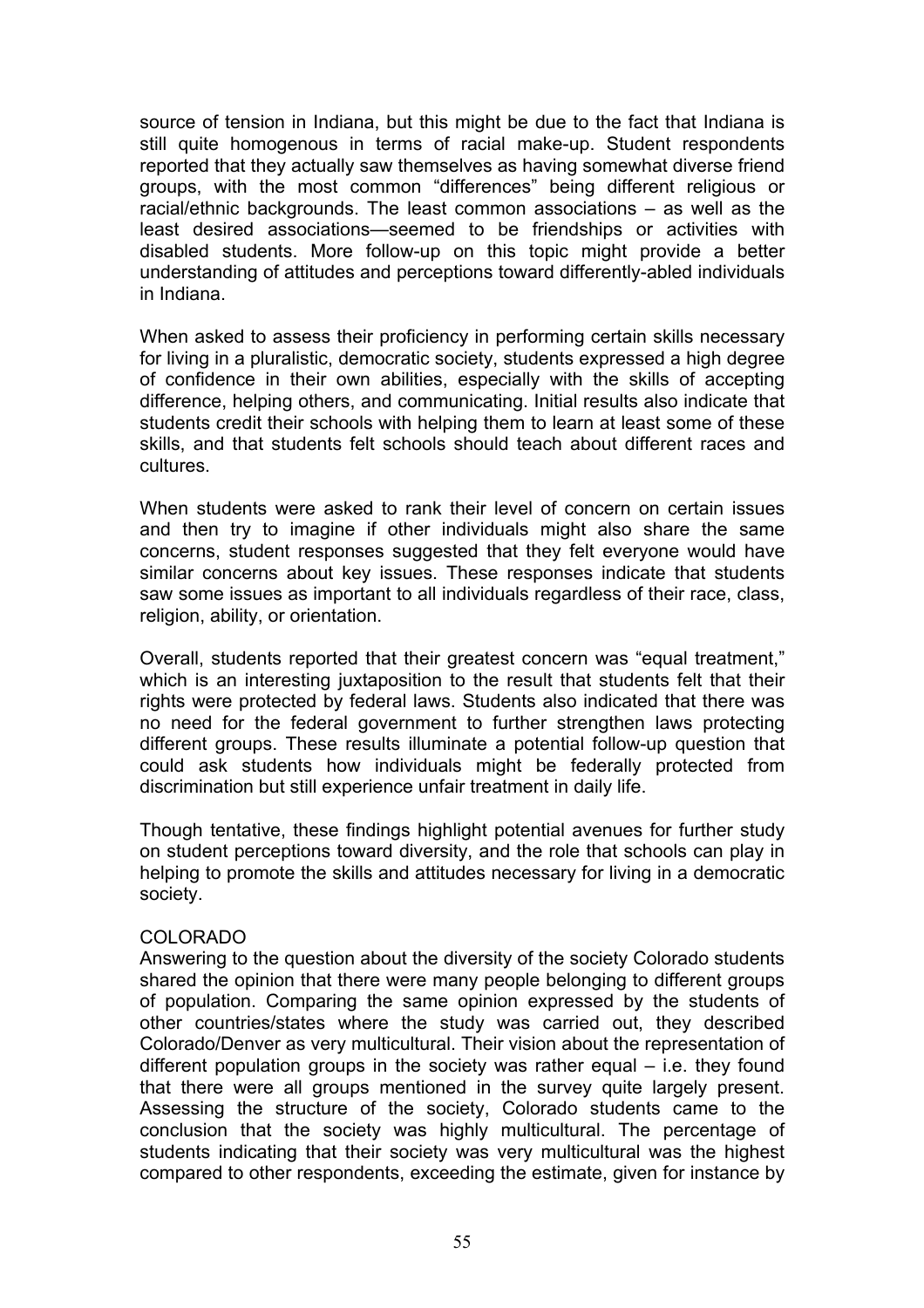Indiana students, more than twice. The students expressed their willingness to communicate with the people belonging to different social groups and the fact of having friends from rather diverse social groups was also recognized wider than by the students from other participating countries.

Expressing their concerns about different issues in the life of the society Colorado students expressed rather high-level attitudes of young citizens. They did not underestimate any of the serious social problems, but mentioned all of them rather equally being worth to pay attention to. They are least worried about their own personal acceptance by other people.

Assessing the protection of personal rights in the society Colorado students expressed certain doubts, as there were comparatively many students saying that their rights were only "a bit protected". The number of respondents answering that they did not know about the protection of their rights was the highest compared to other countries. They differ also from the respondents elsewhere by putting privacy on the first place as the highest value in the democratic society. Safety, which is the top value for four countries, comes only on the third place.

Although Colorado students saw family and friends having the biggest role in the development of their values. The school coming on the third place had also a rather big role in developing their skills and capabilities. They found that school contributed rather equally to all of the questioned positions.

Colorado students drew a portrait of an average young person of their state, who was quite well aware of the situation and the problems of the surrounding life. They felt relatively highly committed to the societal issues and had a variety of ideas how to improve the life in the community.

#### AZERBAIJAN

Azerbaijani students created a picture of their society being a quite polarized one. They saw a couple of dominating social groups and small minorities of other groups there. The general opinion about the multicultural nature of the society from one hand correlates with the abovementioned description, but on the other hand there were lot of students saying that they did not know how multicultural the society was. That uncertainty may be caused partly by the younger age of Azerbaijani respondents, but not only.

Similar polarization in the views of the respondents appear when they express their willingness to communicate with the people from different social groups, as there are clearly and overwhelmingly some less preferred groups selected. When answering about their friends, the respondents repeated what the preferences of having different friends were. The responses about the multicultural nature of the society and about the interpersonal relationships bring clearly out the very high meaning of religions for Azerbaijani students.

Expressing their views about the quality of life in the democratic society the students showed major concerns about access to education and equal legal treatment of people in the society, which may reflect the current stage of democracy-building in Azerbaijan. The percentage of students who found that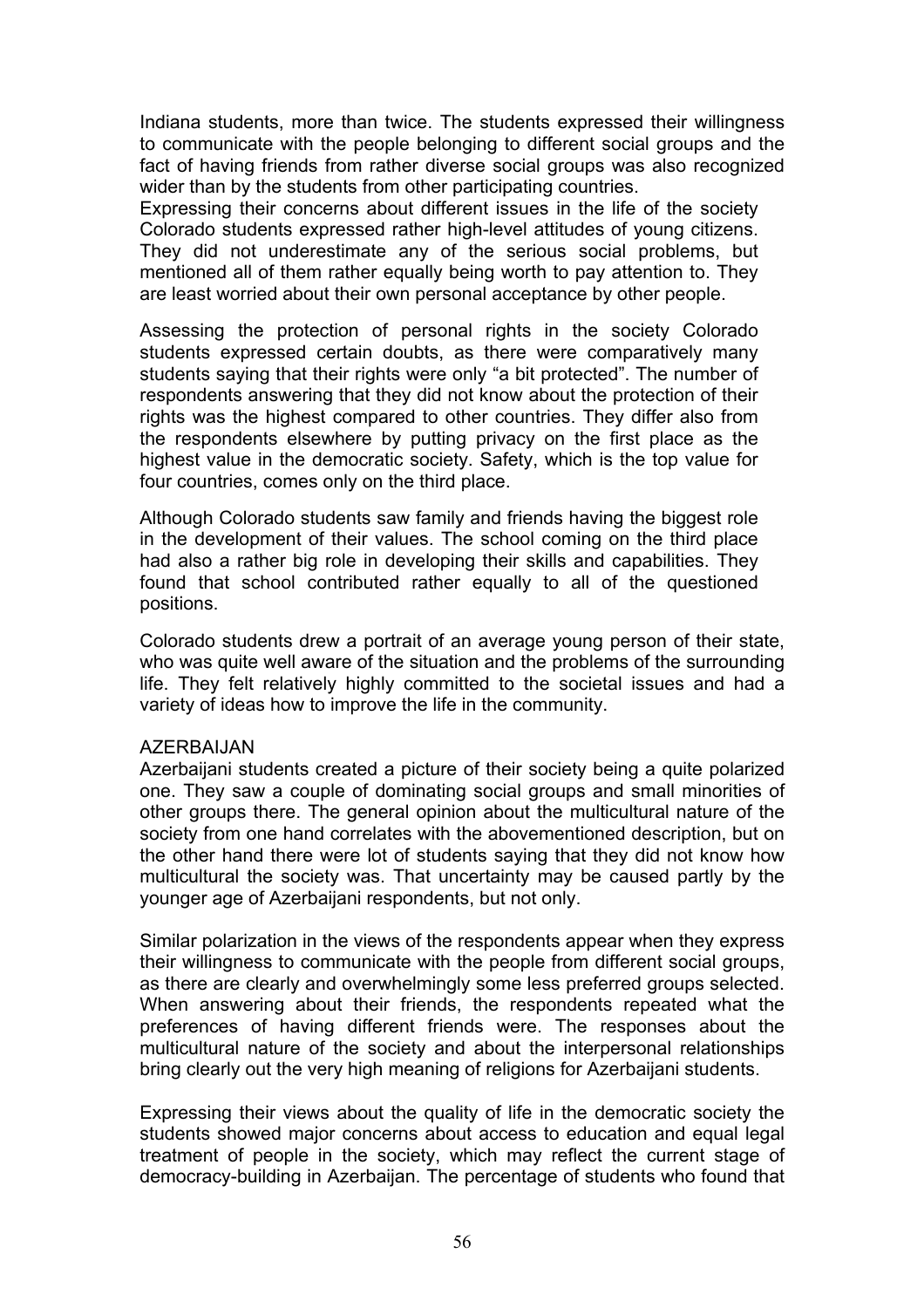their rights in the society were well protected was the lowest among the six country groups questioned. Also the next level – somewhat protected –gave rather modest answers. At the same time they give many "don't know" answers to the question about how the people's rights in their country were protected. Considering the above mentioned, it is quite logical, that legal equity is very important while living in a democratic society for Azerbaijani students.

Azerbaijani students differ from the young people elsewhere while indicating religion as an important source of their values and giving to the role of family and friends significantly smaller importance. At the same time they value education on average more highly as comparing to students in other countries.

Having a chance to suggest changes for the life of the society the Azerbaijani students underline more often the need for improving justice and safety and materialistic side of the quality of life.

Using the answers given to the questionnaire the Azerbaijani students seem to draw a picture of their homeland that this is an emerging democracy with several challenges to meet. The young generation has an understanding about the major problems to combat, but a somewhat weaker understanding about how to improve things.

# INDICATIONS FROM THE INTERNATIONAL COMPARATIVE PILOT **STUDY**

The international research group set up a goal to collect in the form of a pilot study information about how young people in different countries understand multicultural nature of a contemporary democratic society. The starting point of the study lay in the specification of the multiculturalism and the essence and goals of civic education in multicultural societies. The selection of participating countries includes so-called old democracies the United States of America and Finland and the new democracies of Estonia, Latvia and Azerbaijan – former parts of the Soviet Union. The federal country United States was represented by two different states Indiana and Colorado, the three previous parts of the Soviet Union differ by the fact that Estonia and Latvia fulfilled in 2004 the criteria allowing to become member states of the European Union.

The pilot study provided information about how adequately multicultural nature of the contemporary world is perceived and accepted by the young generation and what kind of impact schools have on developing skills and providing knowledge for better socialisation in the new circumstances. The pilot study tried to collect data about achievements in the mentioned fields.

Analyses of the aspects of the collected data allow to draw some tentative conclusions, which despite the limited amount of respondents and resources for data processing nevertheless serve as significant benchmarks for further investigation.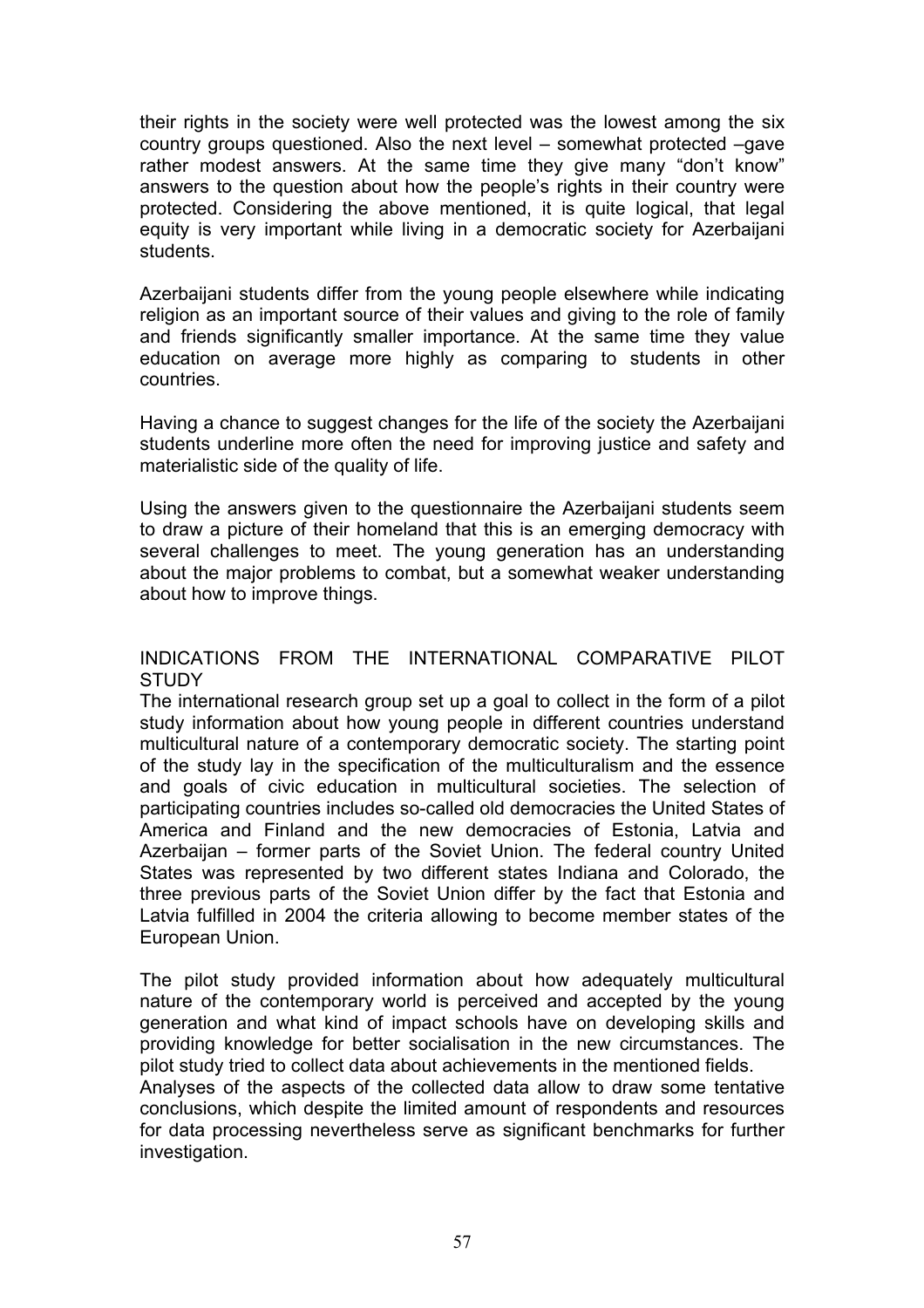1. Widely addressed globalisation as such seems still to have limited impact to the upper-secondary school age-group students. They are mostly influenced by the realities of their closer neighborhood and less by the theoretical explanations and descriptions of the multicultural nature of the contemporary world.

2. Different social groups of the same country have different perceptions and value esteems in regard to the real circumstances they live. The impact of education, which has to promote equal to everybody democratic values could be more influential and efficient. Students respond for instance quite often "don't know" to the questions, which had to be handled at school e.g. knowledge about the mechanisms of equal legal protection of everybody in the democratic society based at least on the understanding about the essence of Constitutions.

3. Multicultural education if defined as teaching and learning based on democratic values that foster cultural pluralism has only partly met its goal. The reason might be that teaching about multiculturalism is not yet enough incorporated into the existing curricula. Students from different countries expressed their understanding about the necessity of special attention and care of the vulnerable groups of people in the society (e.g. people with special needs). At the same time they are not used to see the people with special needs as equal partners in the society.

4. The traditions of democracy and the level of well being in the societies determine the attitude and behavior of people towards multiculturalism and democracy. Then richer and longer are the traditions, the more equal and stabile are the decisions and statements of the young people about multiculturalism and democracy. The biggest disparities – sometimes even black-and-white polarization is followed in the positions of the young people living either in the emerging democratic societies or those belonging themselves to the minority groups in the society.

The pilot study has proved the suitability of the compiled questionnaire and offered insights into the complexity of developing value esteems of young people in different society. The data collected and the preliminary analyses have demonstrated the potential of this pilot study to be continued with the aim to gain material for development of civic education at schools, which could provide wider support to processes of socialization of young people at large.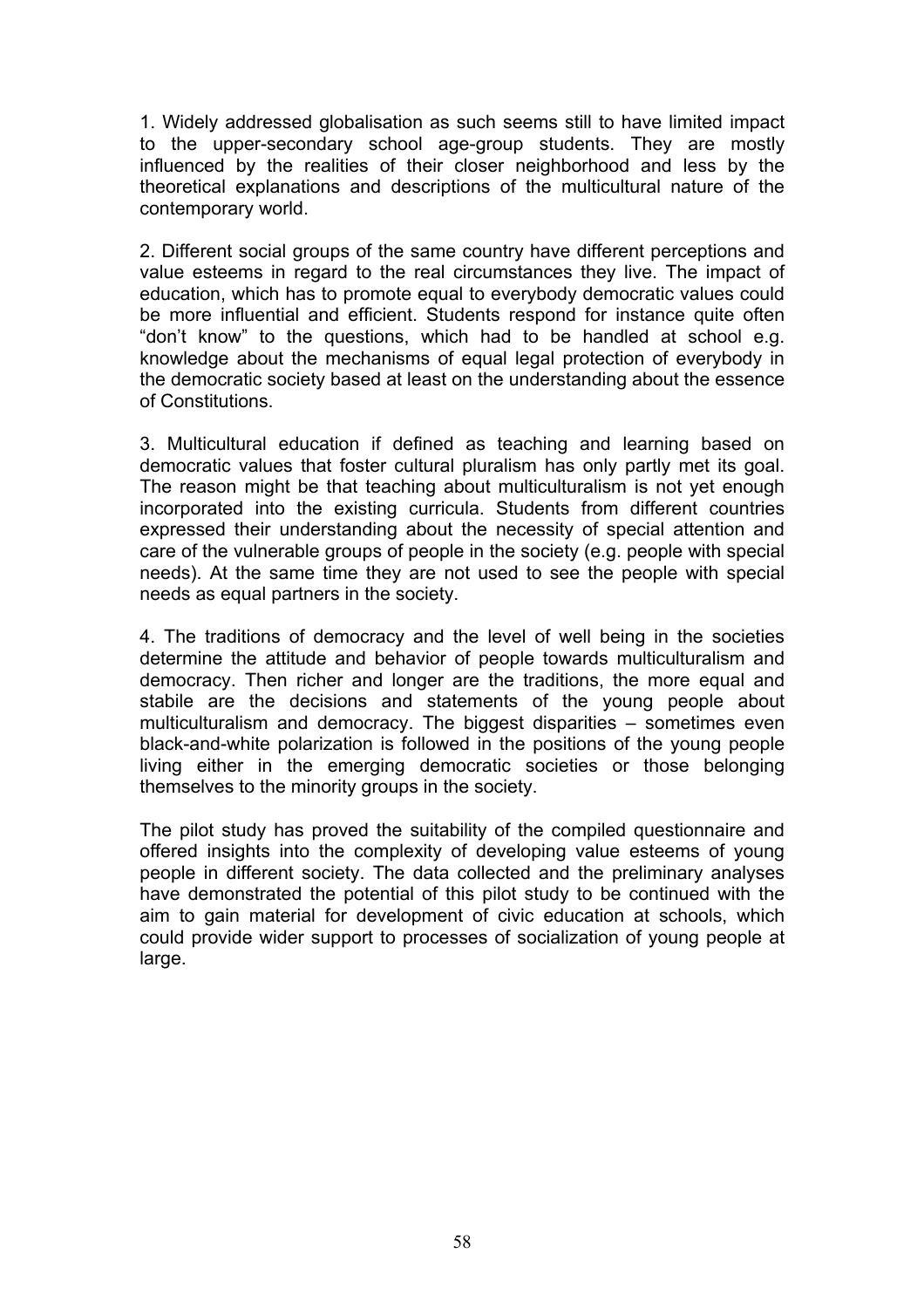# **REFERENCES**

**Publications** 

- 1. 2002 General Social Survey [GSS].
- 2. 2006 US Census Data Estimates.
- 3. CIA World Factbook.
- 4. Eldridge, D. Diversity in Language Arts Classrooms. The Education Digest, Vol. 62, No. 4.
- 5. General Social Survey [GSS], Changes in Family Structure, Family Values, and Politics, 1972-2006.
- 6. Green, A, Janmaat, Germ, and Han, Christine. (2009). "Regimes of Social Cohesion".
- 7. Harvard University reports based on The Social Capital Community Benchmark Survey.
- 8. Hoskins, B. The Impact of Cultural and Civic Education on Social Cohesion. Presentation on December 3, 2009 in Vilnius on the NECE conference "The Impact of Citizenship and Cultural Education on Social Cohesion".
- 9. Indiana Department of Education, Indiana Education Statistics, School Data.
- 10.Indiana Department of Education, School Data.
- 11.Louis Harris and Associates, 1990, The Reebok/Northeastern Study of Youth Attitudes on Racism.
- 12.National Survey on Youth and Religion, Religion and Life Attitudes and Self-Images of American Adolescents
- 13.Tariq Modood. (2007). Multiculturalism, citizenship and national identity.
- 14.Tariq Modood. (2007). Multiculturism. Polity Press, 2007.
- 15.The Center for Information & Research on Civic Learning & Engagement, 2005, Attitudes of Young People Toward Diversity.
- 16.The Center for Information & Research on Civic Learning & Engagement, 2005, Attitudes of Young People Toward Diversity.
- 17.Urban Institute survey conducted from 1985-1999.
- 18.Urban, W. and Wagoner, J. (2009). American education: A history. New York: Routledge.
- 19.US Census Bureau: State and Country QuickFacts.
- 20.US Centers for Disease Control [CDC], 1990-2002, Recent Trends in Teenage Pregnancy in the United States.
- 21.US Centers for Disease Control [CDC], 2006, Births: Preliminary Data.
- 22.US Centers for Disease Control [CDC], National Vital Statistics.
- 23.US Department of Education, 2007 Indicators of School Crime and Safety Survey.

Internet Websites

- 1. http://data.un.org/CountryProfile.aspx?crName=Latvia
- 2. http://quickfacts.census.gov/qfd/states/08000.html
- 3. http://web4health.info/en/answers/bipolar-suicide-statistics
- 4. http://www.azembajada.es/browse.php?lang=eng&page=10
- 5. http://www.azerbaijan.az/portal/sitemap\_e.html
- 6. http://www.economywatch.com/economic-statistics/country/Latvia/
- 7. http://www.education-world.com/a\_books/books001.shtml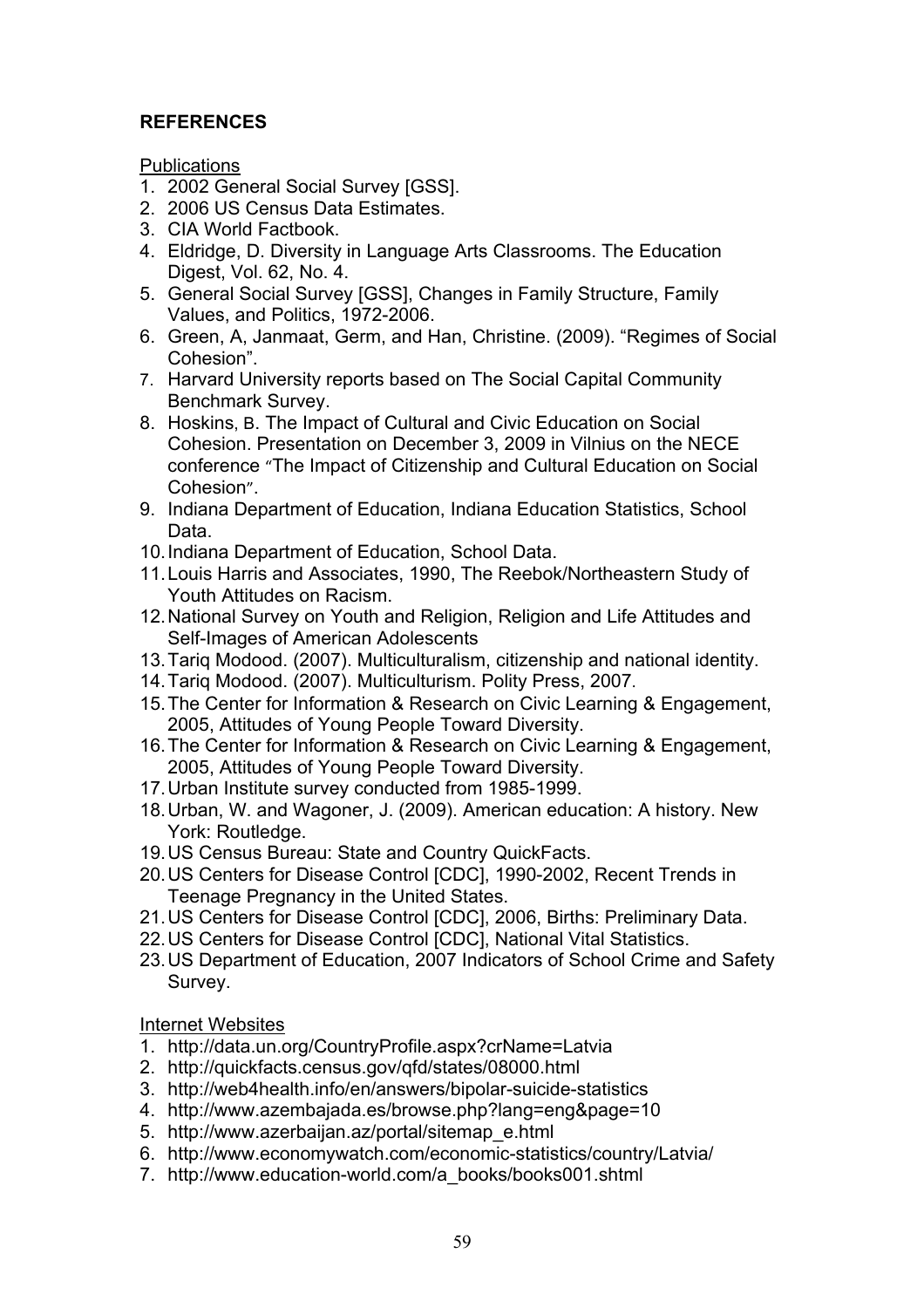- 8. http://www.emcdda.europa.eu/stats09/eye
- 9. http://www.eni.ee/?s=296
- 10.http://www.estonica.org/eng/
- 11.http://www.euromonitor.com/factfile.aspx?country=LA
- 12.http://www.funderstanding.com/content/multiculturalism
- 13.http://www.gender-az.org/index\_en.shtml?id\_main=13&id\_sub=46
- 14.http://www.hm.ee/index.php?048055
- 15.http://www.nationmaster.com/country/lg-latvia/peo-people
- 16.http://www.opendemocracy.net/faitheurope\_islam/multiculturalism\_4627.jsp
- 17.http://www.prb.org/Countries/Azerbaijan.aspx
- 18.http://www.prb.org/Countries/Finland.aspx
- 19.http://www.rahvastikuminister.ee/index.php?id=10441
- 20.http://www.stat.ee
- 21.http://www.stat.fi/til/index\_en.html
- 22.http://www.state.gov/r/pa/ei/bgn/2909.htm
- 23.http://www.traveldocs.com/az/govern.htm
- 24.http://www.un-az.org/content/view/13/42/lang,english/
- 25.http://www.unicef.org/infobycountry/azerbaijan\_statistics.html
- 26.http://www.unicef.org/infobycountry/estonia\_statistics.html
- 27.http://www.unicef.org/infobycountry/finland\_statistics.html
- 28.http://www.unicef.org/infobycountry/latvia\_statistics.html
- 29. http://www.unohrlls.org/en/orphan/60/
- 30.http://www.geographyiq.com/countries/aj/Azerbaijan\_economy\_summary
- 31.https://ajaveeb.just.ee/kuritegevusjastatistika/?cat=12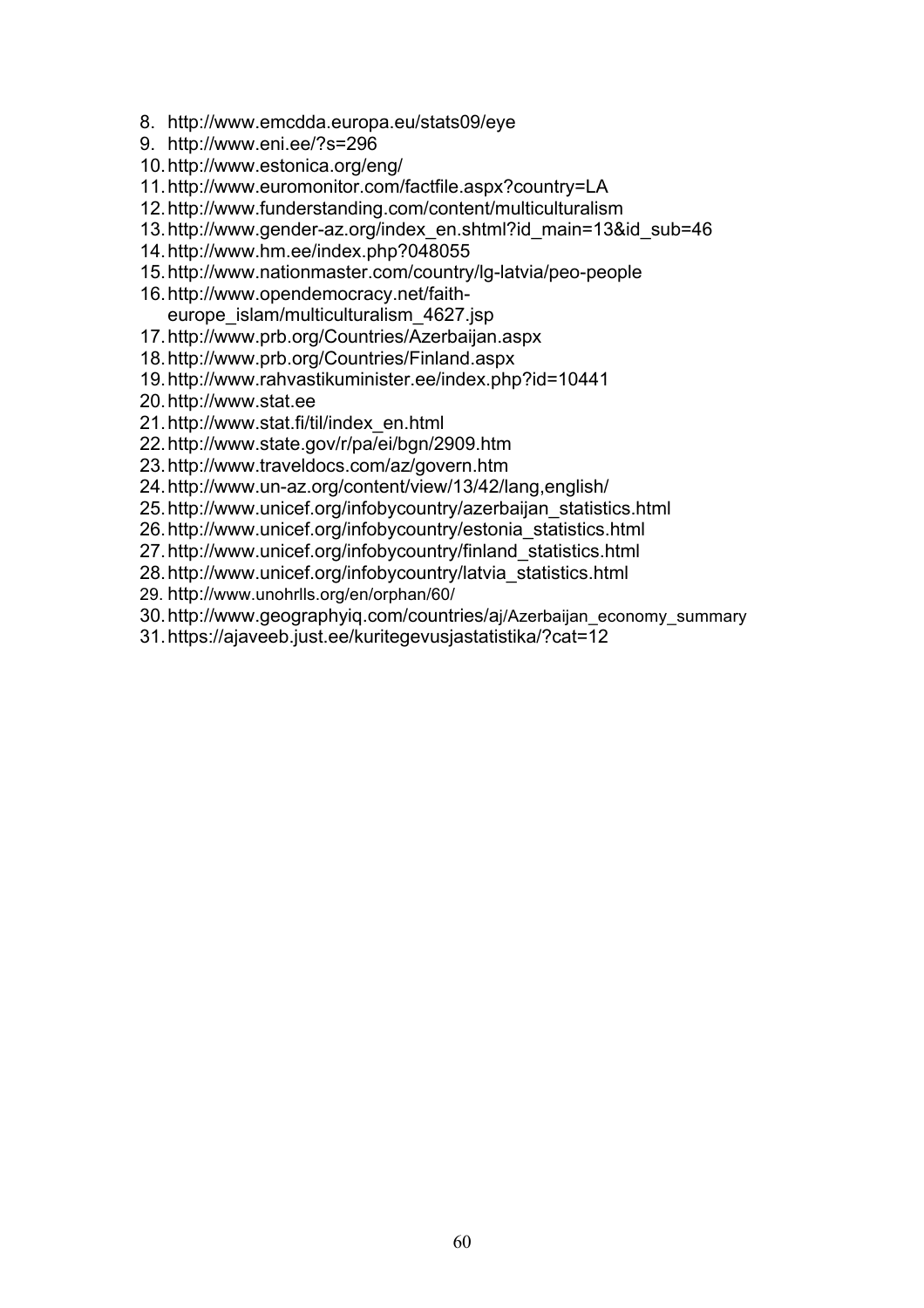# ANNEX 1 – SAMPLE QUESTIONNAIRE (TALLINN QUESTIONNAIRE)



# **Dear student!**

The team of international UNESCO project asks you kindly to answer to the following 15 questions. It is interesting to know, how you personally feel about your neighborhood and society at large. Your answers will help to develop healthier social environments for all of us.

| Your age           | 16       | и                | 18 | Other: |
|--------------------|----------|------------------|----|--------|
| Gender             | М        | W                |    |        |
| Mother tongue      | Estonian | Non-Estonian     |    |        |
| Location of school | Tallinn  | <b>Elsewhere</b> |    |        |

# **1. How many people in your society:**

|                             | <b>MANY</b> | SOME   FEW | <b>NONE</b> | <b>DO NOT</b><br><b>KNOW</b> |
|-----------------------------|-------------|------------|-------------|------------------------------|
| speak different language at |             |            |             |                              |
| home                        |             |            |             |                              |
| are with special needs      |             |            |             |                              |
| belong to different         |             |            |             |                              |
| race/ethnicity              |             |            |             |                              |
| have different sexual       |             |            |             |                              |
| orientation                 |             |            |             |                              |
| belong to some religion     |             |            |             |                              |

# **2. What do you think how multicultural is your society. Underline your opinion!**

|  | <b>VERY</b> | <b>SOME</b> | FEW | <b>NONE</b> | <b>DO NOT KNOW</b> |
|--|-------------|-------------|-----|-------------|--------------------|
|--|-------------|-------------|-----|-------------|--------------------|

#### **3. Would you like to have common activites with the people:**

|                                        | <b>YES</b> | <b>NO</b> | DON'T KNOW |
|----------------------------------------|------------|-----------|------------|
| who speak different language at        |            |           |            |
| home                                   |            |           |            |
| who have with special needs            |            |           |            |
| who belong to different race/ethnicity |            |           |            |
| have different sexual orientation      |            |           |            |
| excercise religion                     |            |           |            |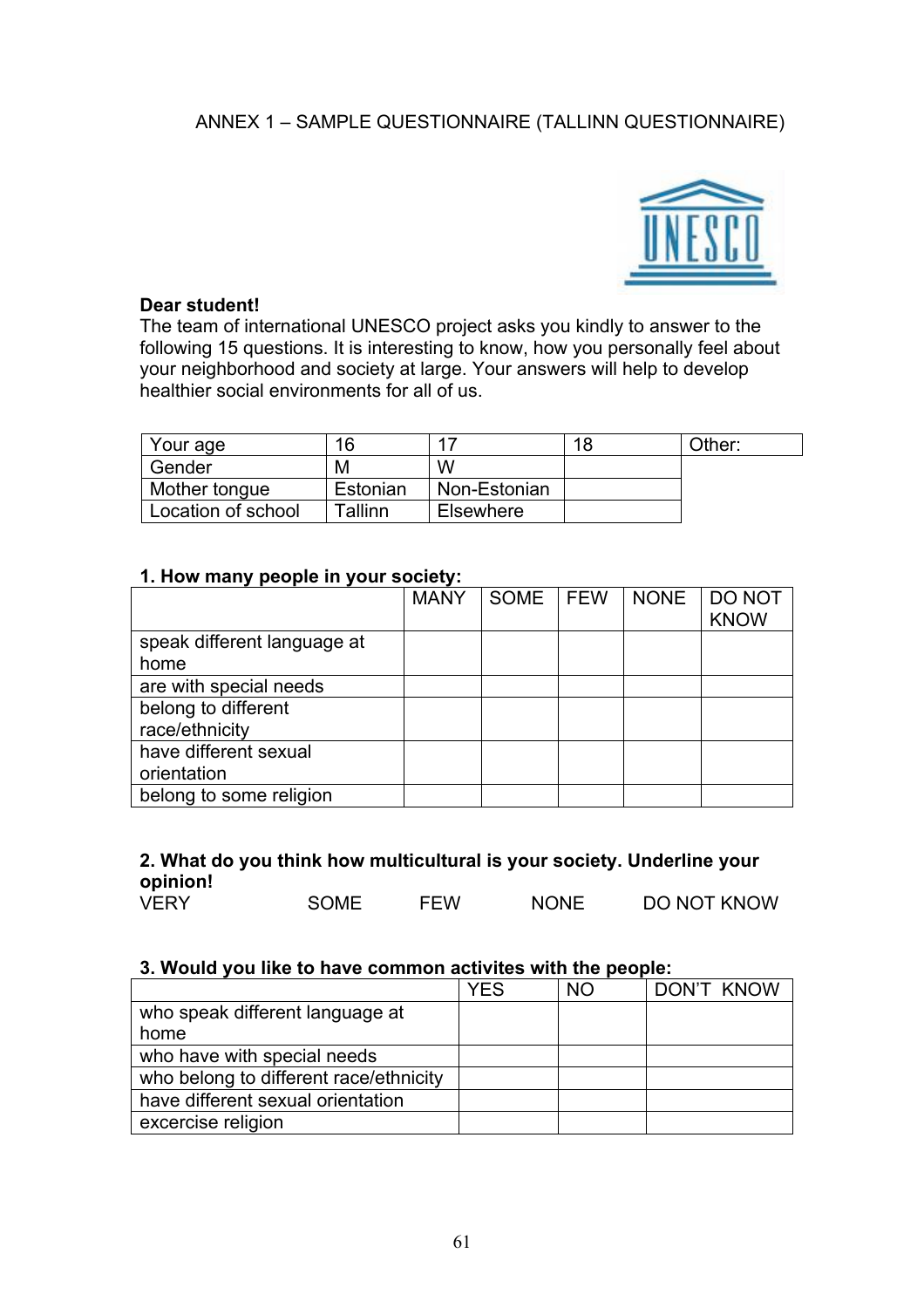# **4. Please rate how concerned are you about the following issues:**

|                           | A LOT | SOMEWHAT   A BIT   NOT AT ALL |  |
|---------------------------|-------|-------------------------------|--|
| access to jobs            |       |                               |  |
| access to education       |       |                               |  |
| use of natural resources  |       |                               |  |
| treated equally under the |       |                               |  |
| law                       |       |                               |  |
| access to the Internet    |       |                               |  |
| immigration/ newcomers    |       |                               |  |
| to the society            |       |                               |  |
| being accepted by other   |       |                               |  |
| people.                   |       |                               |  |

# **5. How much do other people care about the same issues you do? Underline your opinion!**

| A LOT | <b>SOMEWHAT</b> | A BIT | NOT AT ALL | <b>DON'T KNOW</b> |
|-------|-----------------|-------|------------|-------------------|
|       |                 |       |            |                   |
|       |                 |       |            |                   |

# **6. Are your rights in our society protected? Underline your opinion!**

A LOT SOMEWHAT A LITTLE NOT AT ALL DON'T KNOW

#### **7. Should the rights of the following people be better protected than now:**

|                                                | A LOT | SOMEWHAT   A LITTLE | <b>NOT</b><br>AT ALL | <b>DON'T</b><br><b>KNOW</b> |
|------------------------------------------------|-------|---------------------|----------------------|-----------------------------|
| who speak<br>different language<br>at home     |       |                     |                      |                             |
| with special needs                             |       |                     |                      |                             |
| who belong to dif-<br>ferent<br>race/ethnicity |       |                     |                      |                             |
| who have different<br>sexual orientation       |       |                     |                      |                             |
| excercise religion                             |       |                     |                      |                             |

# **8. Are there laws that protect the rights of the people:**

|                                        | <b>YES</b> | <b>NO</b> | <b>DON'T KNOW</b> |
|----------------------------------------|------------|-----------|-------------------|
| who speak different language at home   |            |           |                   |
| with special needs                     |            |           |                   |
| who belong to different race/ethnicity |            |           |                   |
| who have different sexual orientation  |            |           |                   |
| excercise religion                     |            |           |                   |

# **9. Democracy has several characteristics. What are the three most important characteristics for functioning democracy?**

............................................................................................................................ ............................................................................................................................ ............................................................................................................................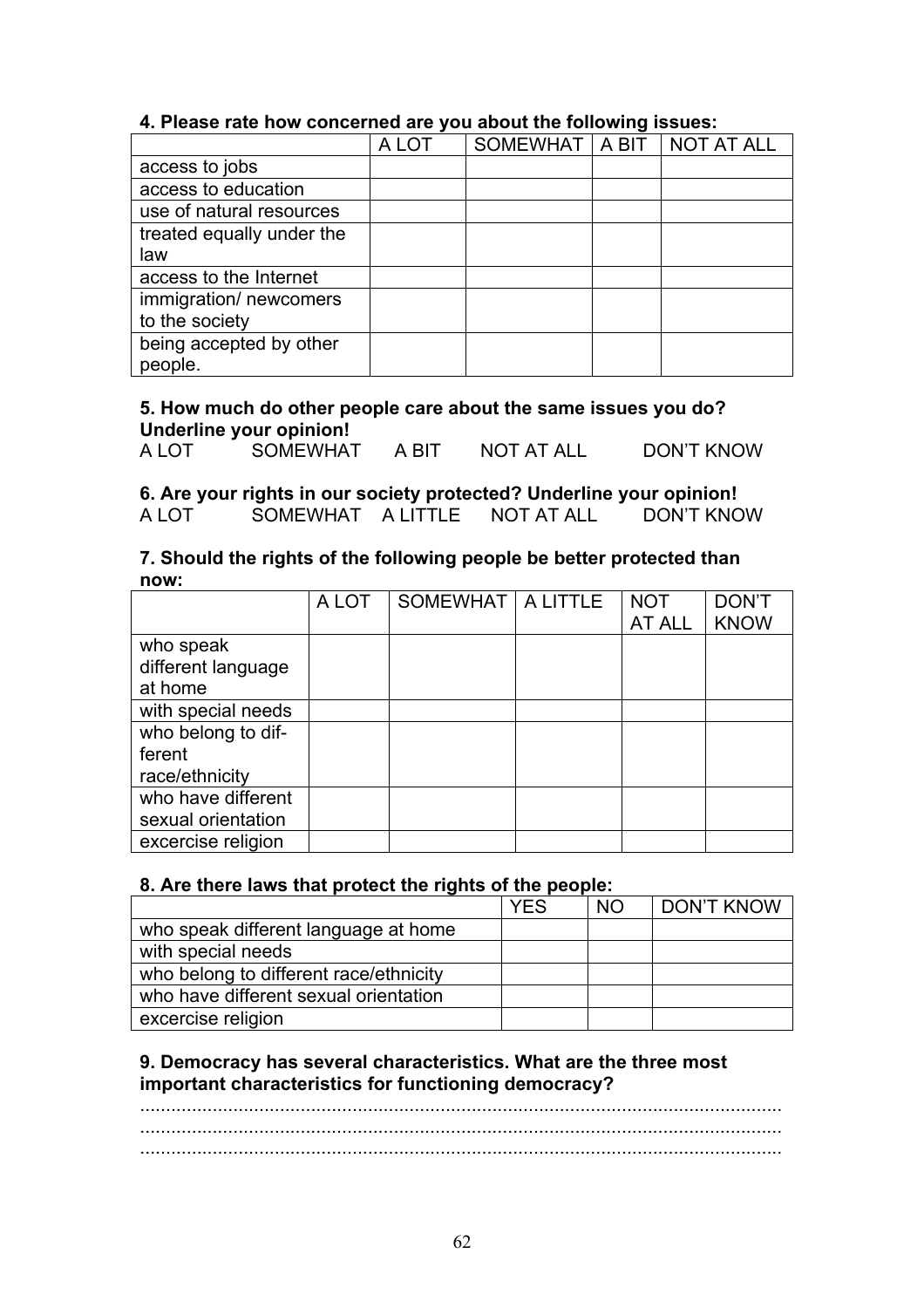#### **10. What values are most important for you personally when living in a democratic society? Rank the top five.**

| being included /respected/accept |
|----------------------------------|
| money and material values        |
| safety                           |
| legal equality                   |
| honesty and friendship           |
| fairness                         |
| privacy                          |
| freedom of expression            |
| respect consensus                |
| personal responsibility          |
| loyalty to your state            |
| loyalty to your friends          |

#### **11. Where do you get the values from? Rank the following.**

| family                                   |
|------------------------------------------|
| friends                                  |
| internet                                 |
| media (TV, newsapers, radio)             |
| learning at school                       |
| experience from the "street"/"community" |
| religion                                 |

# **12. Would you like something to be changed in your society? Name three things.**

............................................................................................................................ ............................................................................................................................ ............................................................................................................................

# **13. If you have some of those skills, mark, how much has the school contributed to:**

|                      | A LOT | SOME | A             | <b>NOT</b> | <b>NOT</b>           |
|----------------------|-------|------|---------------|------------|----------------------|
|                      |       |      | <b>LITTLE</b> | AT ALL     | <b>APPLICABLE TO</b> |
|                      |       |      |               |            | <b>ME</b>            |
| specifying your      |       |      |               |            |                      |
| own capabilities     |       |      |               |            |                      |
| communication        |       |      |               |            |                      |
| (with people)        |       |      |               |            |                      |
| observation skills   |       |      |               |            |                      |
| negotiation skills   |       |      |               |            |                      |
| computer skills      |       |      |               |            |                      |
| conflict resolution  |       |      |               |            |                      |
| cooperation skills   |       |      |               |            |                      |
| participation skills |       |      |               |            |                      |
| asking for help      |       |      |               |            |                      |
| accepting            |       |      |               |            |                      |
| difference           |       |      |               |            |                      |